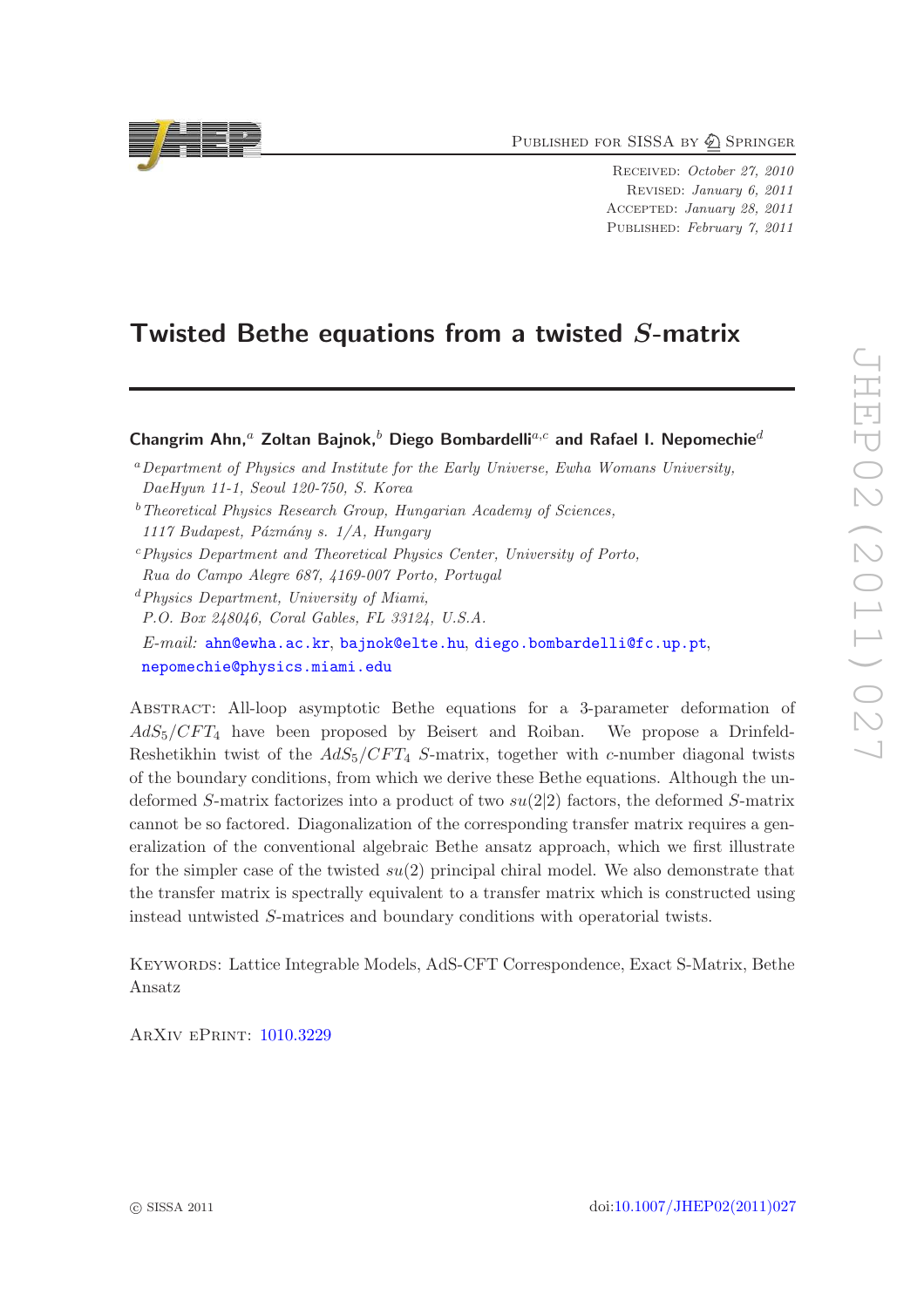# Contents

|                | 1 Introduction                                  | $\boldsymbol{2}$ |  |  |  |  |  |  |  |
|----------------|-------------------------------------------------|------------------|--|--|--|--|--|--|--|
| $\bf{2}$       | Deformation from a $psu(2,2 4)$ perspective     | $\bf{3}$         |  |  |  |  |  |  |  |
|                | Twisted $su(4)$ spin chain<br>2.1               | $\overline{4}$   |  |  |  |  |  |  |  |
|                | Proposed twists for AdS/CFT<br>2.2              | $\overline{7}$   |  |  |  |  |  |  |  |
| 3              | Twisting the $su(2)$ principal chiral model     | 8                |  |  |  |  |  |  |  |
|                | Untwisted case: conventional approach<br>3.1    | 9                |  |  |  |  |  |  |  |
|                | 3.2<br>Untwisted case: new approach             | <b>10</b>        |  |  |  |  |  |  |  |
|                | 3.3 Twisted case                                | 12               |  |  |  |  |  |  |  |
|                | 4 Twisting two copies of the Hubbard model      |                  |  |  |  |  |  |  |  |
|                | Untwisted case<br>4.1                           | <b>16</b>        |  |  |  |  |  |  |  |
|                | Twisted case<br>4.2                             | 19               |  |  |  |  |  |  |  |
|                | 5 Twisting $AdS_5/CFT_4$                        | <b>20</b>        |  |  |  |  |  |  |  |
| 6              | Comparison with BR                              | 24               |  |  |  |  |  |  |  |
| $\overline{7}$ | Discussion                                      | 26               |  |  |  |  |  |  |  |
|                | A Derivation of the exchange relations          |                  |  |  |  |  |  |  |  |
|                | A.1 $su(2)$ principal chiral model              | 27               |  |  |  |  |  |  |  |
|                | A.2 Two copies of the Hubbard model             | <b>29</b>        |  |  |  |  |  |  |  |
|                | <b>B</b> Crossing symmetry                      | 31               |  |  |  |  |  |  |  |
|                | C Lüscher correction                            | 31               |  |  |  |  |  |  |  |
|                | D Operatorial twists of the boundary conditions | 32               |  |  |  |  |  |  |  |
|                | D.1 $su(2)$ principal chiral model              | 32               |  |  |  |  |  |  |  |
|                | Two copies of the Hubbard model<br>D.2          | 34               |  |  |  |  |  |  |  |
|                | AdS/CFT<br>D.3                                  | 35               |  |  |  |  |  |  |  |
|                | $E$ $sl(2)$ grading                             | 35               |  |  |  |  |  |  |  |
|                | E.1 Comparison with BR                          | 40               |  |  |  |  |  |  |  |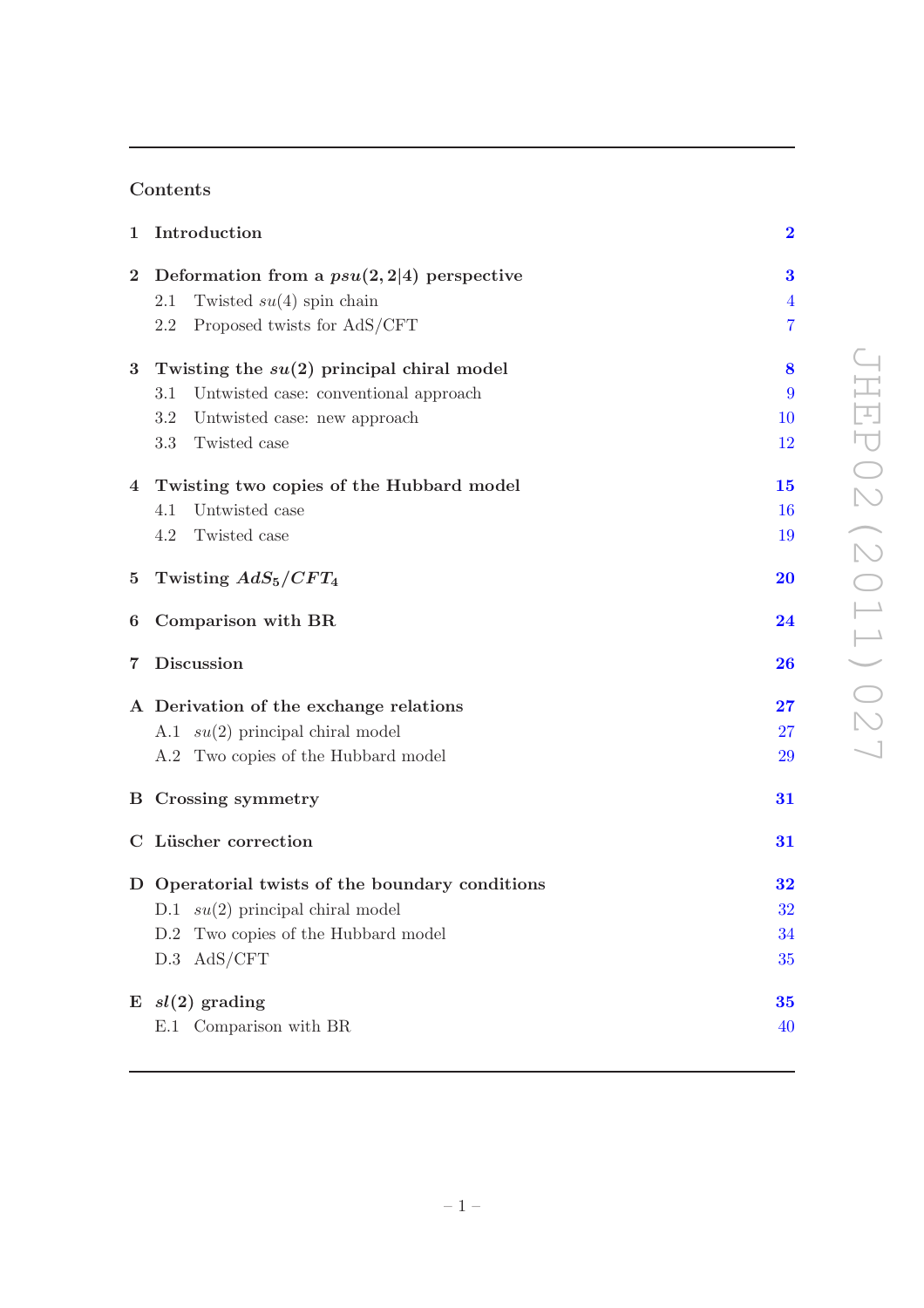#### <span id="page-2-0"></span>1 Introduction

One of the major triumphs of theoretical physics in this century has been the discovery and exploitation of integrability in AdS/CFT. (For recent reviews, see for example [\[1](#page-42-0)[–3](#page-42-1)].) This integrability is remarkably robust. In particular, it seems to persist for the so-called β-deformed  $AdS_5/CFT_4$  theory [\[4\]](#page-42-2)–[\[17](#page-43-0)], and even for a 3-parameter deformation [\[6\]](#page-42-3)–[\[9\]](#page-42-4). However, much remains to be understood about the integrability of the deformed theory, and we have sought to make progress toward that end.

We focus here on the problem of deriving the Bethe equations. For the undeformed theory, the all-loop asymptotic Bethe equations [\[18](#page-43-1)] have been derived [\[20](#page-43-2), [21,](#page-43-3) [27](#page-43-4)] from the  $AdS_5/CFT_4$  S-matrix [\[19\]](#page-43-5)–[\[26](#page-43-6)]. For the 3-parameter deformed theory, corresponding all-loop asymptotic Bethe equations were proposed by Beisert and Roiban in [\[9](#page-42-4)]. A long outstanding question has been whether it is possible to derive these deformed Bethe equations from some deformed  $S$ -matrix.<sup>[1](#page-2-1)</sup> Here we answer this question in the affirmative: the deformed Bethe equations *can* be derived from a certain Drinfeld-Reshetikhin twist  $[28-31]$  of the  $AdS_5/CFT_4$  S-matrix, together with c-number diagonal twists of the boundary conditions.

A key point is that, although the undeformed S-matrix factorizes into a product of two  $su(2|2)$  factors, the deformed S-matrix cannot be so factored. Indeed, the twist matrix connects the two  $su(2|2)$  factors, and cannot be factorized into a product of separate twist matrices for the two  $su(2|2)$  factors. To our knowledge, such "non-factoring" twists have not been considered previously in the literature, and it is not obvious how to diagonalize the corresponding transfer matrix. Indeed, since the transfer matrix no longer splits into a product of commuting left and right pieces, one would naively expect that such a twist leads to very complicated Bethe equations. Hence, before addressing the problem of actual interest, we first consider the simpler case of the  $su(2)$  principal chiral model with a nonfactoring twist. We develop techniques for this model which we subsequently use to solve the twisted  $AdS_5/CFT_4$  problem.

The outline of this paper is as follows. In section [2](#page-3-0) we present a heuristic argument to infer the specific non-factoring Drinfeld-Reshetikhin twist of the  $su(2|2)^2$  S-matrix and twisted boundary conditions which should lead to the twisted Bethe equations in [\[9](#page-42-4)]. In section [3](#page-8-0) we consider the  $su(2)$  principal chiral model with a similar non-factoring twist. We develop an algebraic Bethe ansatz method for diagonalizing the transfer matrix and deriving the Bethe equations. In section [4](#page-15-0) we consider two copies of the Hubbard model with a non-factoring twist, which is technically very similar to the twisted  $AdS_5/CFT_4$ problem. Using the method of the previous section together with the algebraic Bethe ansatz for the Hubbard model developed by Martins and Ramos [\[32](#page-43-9)], we diagonalize the transfer matrix and derive the corresponding Bethe equations. Finally, in section [5,](#page-20-0) we consider the problem of actual interest; namely, the  $AdS_5/CFT_4$  S-matrix with a non-factoring twist. We obtain the eigenvalues of the transfer matrix from the preceding results, and write down the corresponding Bethe equations. In section [6](#page-24-0) we show that these Bethe equations

<span id="page-2-1"></span><sup>&</sup>lt;sup>1</sup>Recently these equations were obtained from a twisted transfer matrix solution of the Y-system  $[16]$ corresponding to operatorial twisted boundary conditions [\[17](#page-43-0)].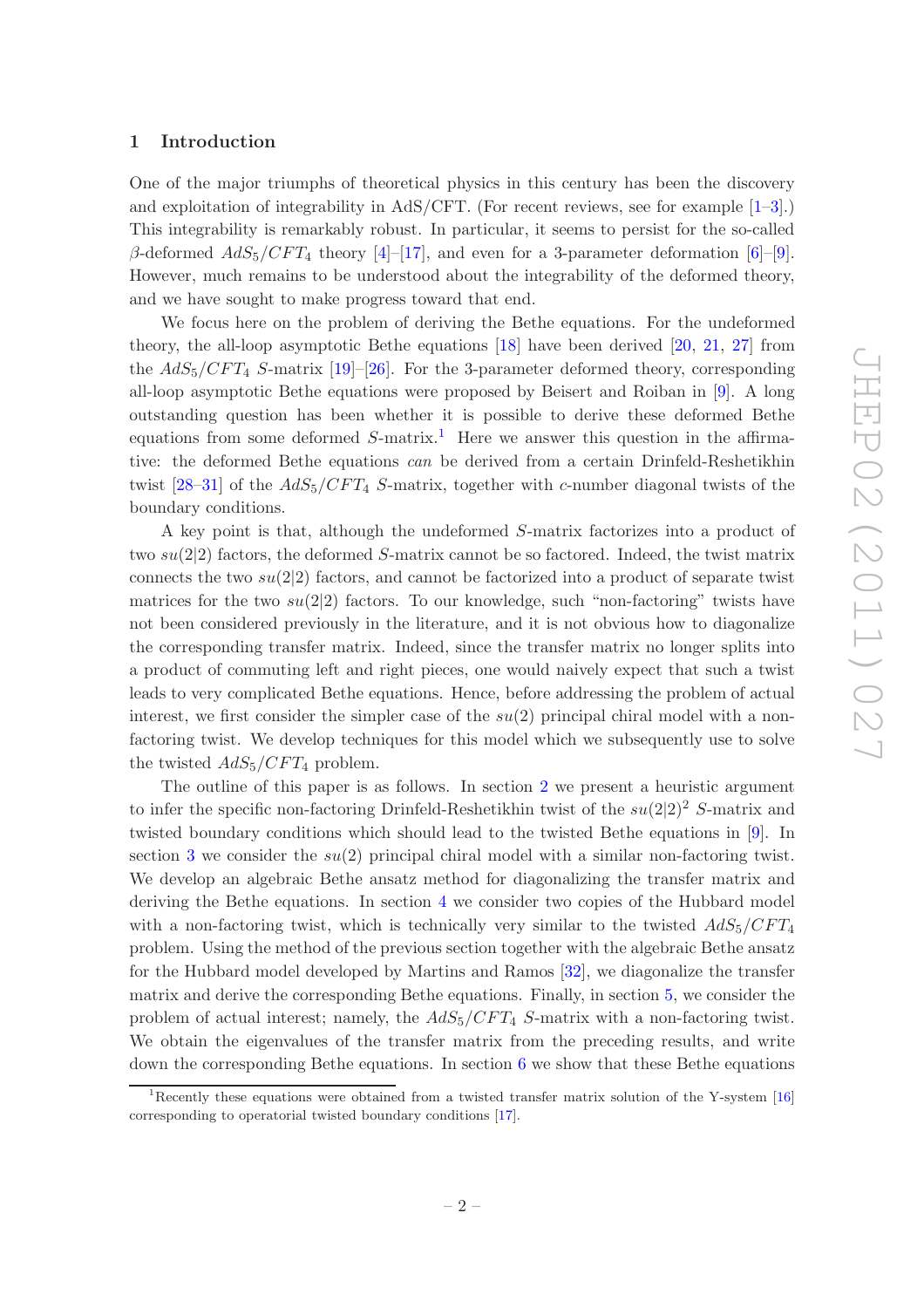agree with those proposed in [\[9](#page-42-4)]. We close in section [7](#page-26-0) with a brief discussion of our results. Some technical details are treated in appendices [A](#page-27-0) and [B.](#page-31-0) We show in appendix [C](#page-31-1) that the proposed twisted S-matrix and twisted boundary conditions reproduce the wrapping correction not only for the Konishi operator [\[15\]](#page-42-5) but also for generic multiparticle states both in the  $su(2)$  and  $sl(2)$  sectors analyzed in [\[16](#page-43-10), [17\]](#page-43-0). We demonstrate in appendix [D](#page-32-0) that the transfer matrix is spectrally equivalent to a transfer matrix which is constructed using instead *untwisted* S-matrices and boundary conditions with *operatorial* twists. It is the latter type of transfer matrix which is considered in  $[17]$ . Finally, in appendix [E](#page-35-1) we transform our twisted Bethe ansatz results from the " $su(2)$ " grading to the " $sl(2)$ " grading.

# <span id="page-3-0"></span>2 Deformation from a  $psu(2, 2|4)$  perspective

The first indication of the equivalence between type-*IIB* string theory on an  $AdS_5 \times S^5$ background and  $\mathcal{N} = 4$  supersymmetric four-dimensional Yang-Mills theory was their common global symmetry: namely,  $psu(2, 2|4)$ . On the string-theory side it is the supersymmetric extension of the isometries of the background geometry, while on the gaugetheory side it is the model's superconformal invariance. This common symmetry algebra enables one to compare observables: both the energy levels of the string states and the anomalous dimensions of gauge-invariant operators are organized in the same  $psu(2, 2|4)$ multiplet. Recent studies suggest that the complete solution of the spectral problem can be formulated in terms of the Y-system of  $psu(2, 2|4)$ , too [\[33](#page-43-11)]. Unfortunately, however, there has not been much progress yet in solving directly the Y -system beyond the leading weak-coupling order [\[34\]](#page-43-12), or outside of the string semiclassical domain [\[35](#page-43-13)].

Alternatively, quantization based on the light-cone gauge has proved to be successful so far: In solving the string σ-model one chooses a generalized light-cone gauge, which turns the model into a massive integrable quantum field theory in a finite volume (prescribed by the light-cone momentum), where excitations satisfy the level-matching condition. In the infinite volume limit these excitations scatter via a factorizing scattering matrix, which can be uniquely determined from the remaining  $psu(2, 2|4) \rightarrow su(2|2) \otimes su(2|2)$  global symmetry together with crossing symmetry [\[19\]](#page-43-5)–[\[26](#page-43-6)]. The resulting S-matrix can be used for any value of the coupling, and defines the theory completely: The full particle spectrum can be read off from its singularity structure, it governs the finite-size corrections to the energies, and via the Thermodynamic Bethe Ansatz it describes the complete spectrum for any finite volume. Unfortunately, the  $psu(2, 2|4)$  symmetry is broken in this description by the light-cone gauge and is realized only implicitly in the spectrum. The analogue of this phenomenon can be found on the gauge-theory side: In calculating the anomalous dimension of an operator, a BPS "vacuum" state is chosen  $tr(Z^L)$  which breaks the superconformal  $psu(2, 2|4)$  symmetry down to  $su(2|2) \otimes su(2|2)$ . The broken symmetry then controls the scattering of the "excitations"  $tr(Z^{L-k-2}\chi_1 Z^k \chi_2)$  over the background, and determines their scattering matrix. The boundary condition is provided again by the physical meaning of the trace: namely, the total momentum has to vanish. Similarly to the string case, the  $psu(2, 2|4)$  symmetry is not manifested in the scattering matrix, but rather in the structure of the one-loop Bethe ansatz and implicitly in the anomalous dimensions of the fields.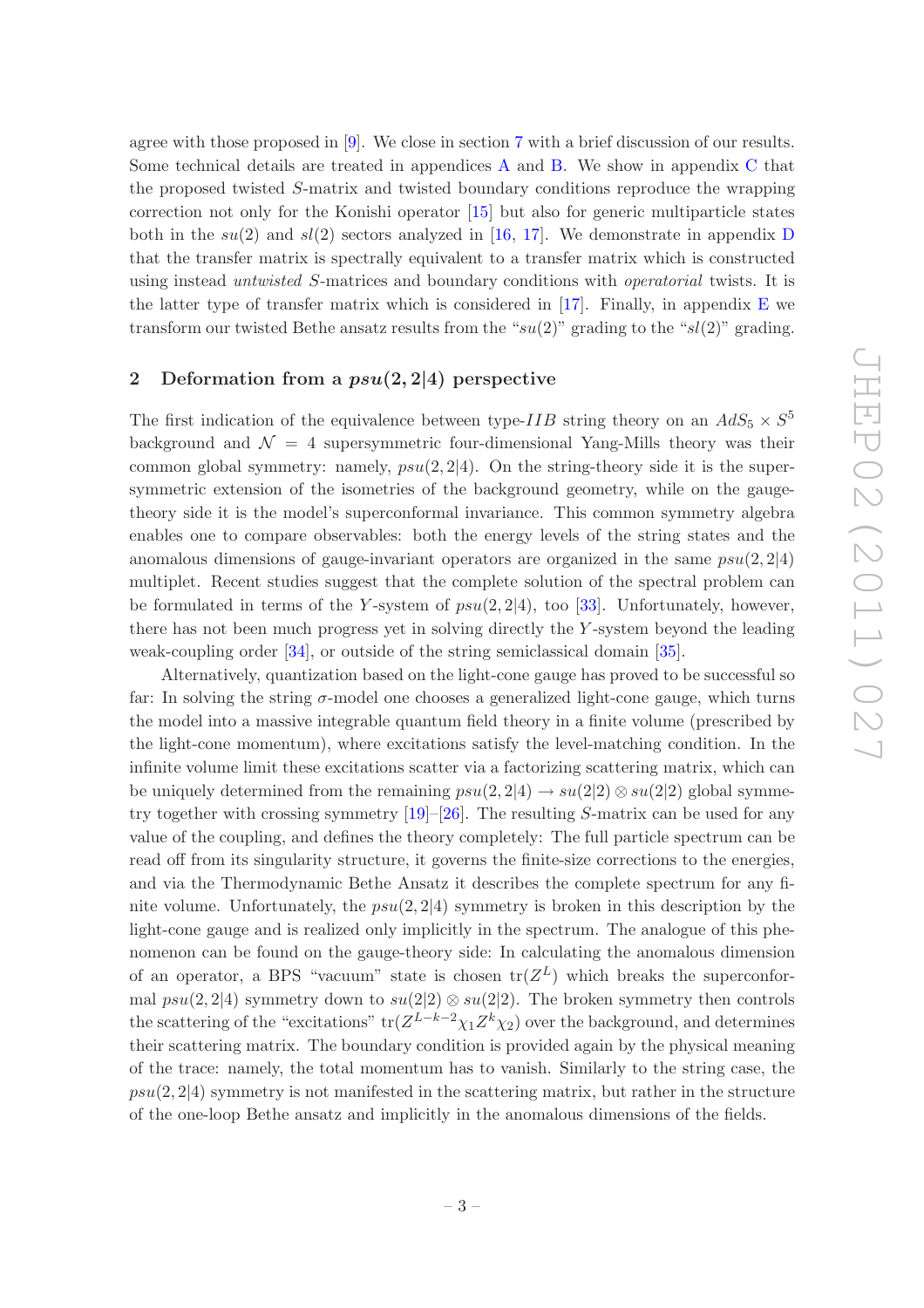Integrable deformations of the  $psu(2, 2|4)$  structures appear both on the string-theory and on the gauge-theory sides. In both cases, the  $su(4)$  part of the symmetry is Drinfeld-Reshetikhin twisted [\[28](#page-43-7)[–31](#page-43-8)] by three parameters/charges corresponding to the Cartan generators. On the gauge-theory side, the authors of  $[9]$  present the deformed  $psu(2, 2|4)$ one-loop Bethe ansatz equations and conjecture the all-loop generalizations. These Bethe ansätze can be equivalently described by the asymptotical solution of a twisted  $Y$ -system, which presumably originates from the twisted  $psu(2, 2|4)$  symmetry.

As the S-matrix approach has turned out to be very powerful in the undeformed case, we pursue it for the deformed case too. For this we must understand how a twist of the broken  $psu(2, 2|4)$  symmetry shows up at the unbroken  $su(2|2) \otimes su(2|2)$  level. To this end, we first analyze a toy model: an  $su(4)$ -invariant spin chain. There we identify two effects: a twist of the scattering matrix of the excitations, and a twist of the boundary conditions. Implementing the analogous twist at the  $psu(2, 2|4)$  level, we can infer the form of the twisted AdS/CFT scattering matrix together with the twisted boundary conditions. In sections [5,](#page-20-0) [6](#page-24-0) and appendix [C](#page-31-1) we test our proposal against the Bethe equations of [\[9](#page-42-4)] and the Lüscher corrections.

#### <span id="page-4-0"></span>2.1 Twisted  $su(4)$  spin chain

We first recall how to break the  $su(4)$  symmetry down to  $su(3)$  by choosing a pseudovacuum, and how the  $su(3)$ -invariant scattering matrix appears in this context. We then turn to the twisted problem.

Suppose we would like to solve the spectral problem for an  $su(4)$  spin chain with N sites. It is defined in terms of the  $su(4)$ -invariant S-matrix

$$
\mathbb{S}(u) = u\mathbb{I} \otimes \mathbb{I} + i\mathcal{P},\tag{2.1}
$$

where I is the 4-dimensional identity matrix, and P is the  $16 \times 16$  permutation matrix. We are interested in the eigenvalues of the transfer matrix

$$
t(u) = tr_a(\mathbb{T}_a(u)) = tr_a\left(\prod_{j=1}^N \mathbb{S}_{aj}(u)\right).
$$
 (2.2)

These eigenvalues can be calculated by the nested algebraic Bethe ansatz method. Here we are interested only in the first step of the nesting. This means to choose a pseudovacuum state

$$
|0\rangle = |1, \dots, 1\rangle \equiv |1^N\rangle, \qquad (2.3)
$$

and to analyze the excitations  $(2, 3, 4)$  over this background, which are invariant only under the unbroken  $su(3)$  subgroup. In keeping with this residual symmetry, we decompose the monodromy matrix as

$$
\mathbb{T}(u) = \begin{pmatrix} A(u) & B_2(u) & B_3(u) & B_4(u) \\ C_2(u) & D_{22}(u) & D_{23}(u) & D_{24}(u) \\ C_3(u) & D_{32}(u) & D_{33}(u) & D_{34}(u) \\ C_4(u) & D_{42}(u) & D_{43}(u) & D_{44}(u) \end{pmatrix},
$$
\n(2.4)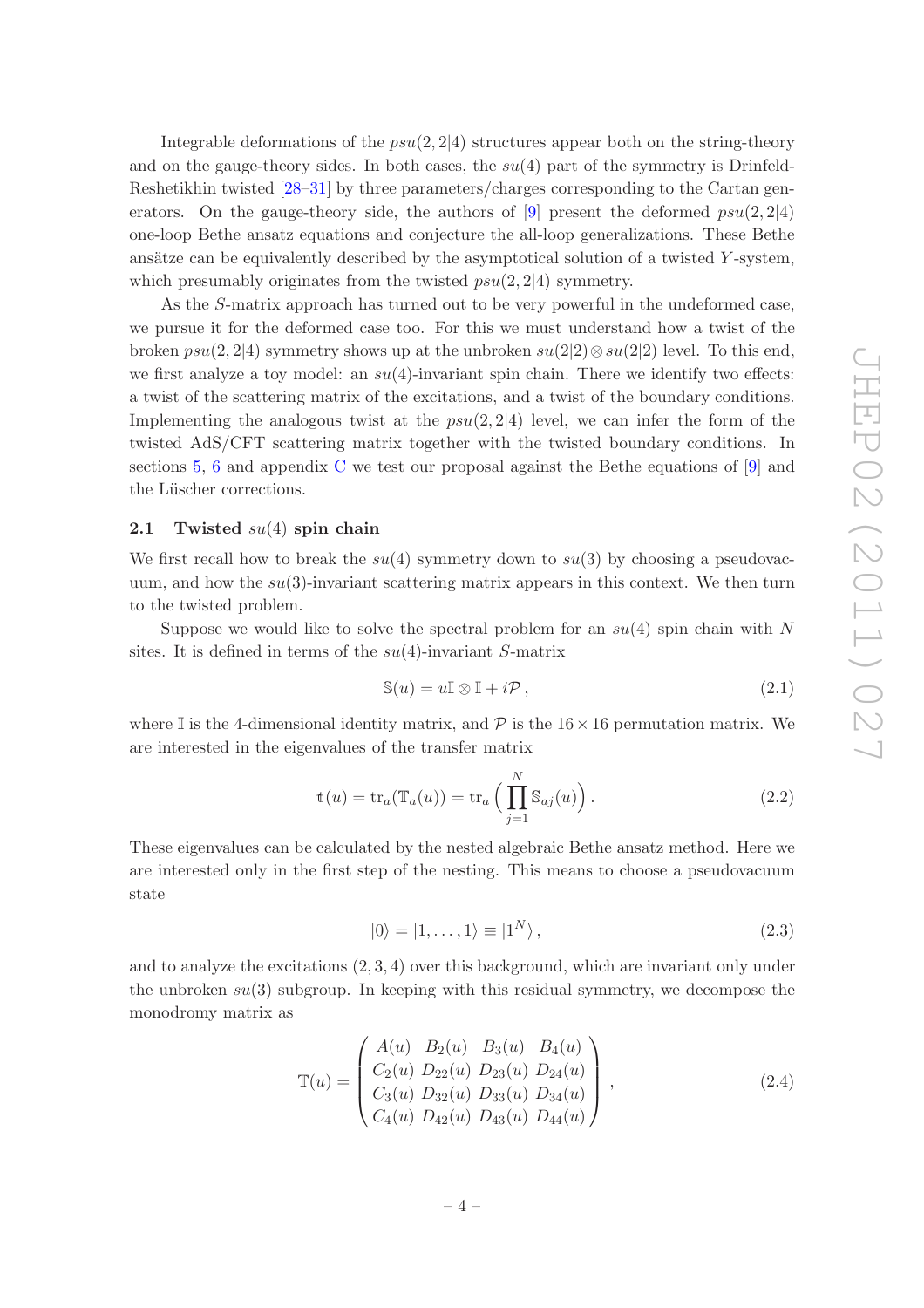where the  $C_i$ 's together with  $D_{i \neq j}$  annihilate the pseudovacuum; i.e.,  $C_i(u)|0\rangle =$  $D_{i\neq j}(u)|0\rangle = 0$ . The diagonal elements of the monodromy matrix (which contribute to the trace) act diagonally<sup>[2](#page-5-0)</sup>

$$
A(u)|0\rangle = a(u)|0\rangle, \qquad D_{kk}(u)|0\rangle = \mathbb{S}_{k1}^{k1}(u)^N|0\rangle = d_k(u)|0\rangle, \qquad (2.5)
$$

and the  $B_i$ 's create the three  $su(3)$  excitations. A general multiparticle B-state has the form

$$
B_{i_1}(v_1)\dots B_{i_K}(v_K)|0\rangle\,,\tag{2.6}
$$

and we would like to diagonalize the action of A and  $D_{kk}$  on these states, as this is needed to obtain the transfer matrix eigenvalues. To do so, we need the commutation relations of the various operators, which can be obtained from the  $T = TTS$  relations. The B-particles are exchanged as

$$
B_i(u)B_j(v) = (u-v)B_j(v)B_i(u) + iB_i(v)B_j(u) = \mathcal{S}_{ij}^{kl}(u-v)B_l(v)B_k(u), \qquad (2.7)
$$

showing that they scatter on each other with the  $su(3)$ -invariant S-matrix, which we denote by  $S$ . The action of  $A$  on the multiparticle state can be computed from

$$
A(u)B_j(v) = \frac{v - u + i}{v - u}B_j(v)A(u) - \frac{i}{v - u}B_j(u)A(v).
$$
 (2.8)

In computing the eigenvalue, we focus on the first "wanted" term and neglect the second "unwanted" one, as its contribution will vanish when  $v_i$  satisfy the Bethe equations. Similarly, the wanted terms resulting from acting with  $D_{ki}$  are

$$
D_{ki}(u)B_j(v) = \frac{1}{(u-v)} [(u-v)B_j(v)D_{ki}(u) + iB_i(v)D_{kj}(u)] + \dots
$$
  
 
$$
\propto S_{ij}^{lm}(u-v)B_m(v)D_{kl}(u) + \dots
$$
 (2.9)

Clearly, the action of  $D_{ki}$  mixes up the  $su(3)$  indices of a given state, and we have to diagonalize the following expression

$$
D_{kk}(u)B_{i_1}(v_1)\dots B_{i_K}(v_K)|0\rangle
$$
  
 
$$
\propto \mathcal{S}_{k,i_1}^{k_1j_1}(u-v_1)\dots \mathcal{S}_{k_{K-1}i_K}^{k,j_K}(u-v_K)B_{j_1}(v_1)\dots B_{j_K}(v_K)D_{kk}(u)|0\rangle + \dots
$$
 (2.10)

As  $D_{k\neq i}|0\rangle = 0$ , the nonvanishing elements form a trace of the reduced  $su(3)$  transfer matrix

$$
t(u) = \sum_{k=2}^{4} \mathcal{S}_{k,i_1}^{k_1 j_1} (u - v_1) \dots \mathcal{S}_{k_{K-1} i_K}^{k,j_K} (u - v_K) d_k(u), \qquad (2.11)
$$

which must be diagonalized in order to finally solve the  $su(4)$  eigenvalue problem. However, we shall not pursue this problem further here.

<span id="page-5-0"></span><sup>&</sup>lt;sup>2</sup>We use the convention  $\mathcal{S}(u)_{kl}^{mn} = u \delta_k^m \delta_l^n + i \delta_k^n \delta_l^m$ .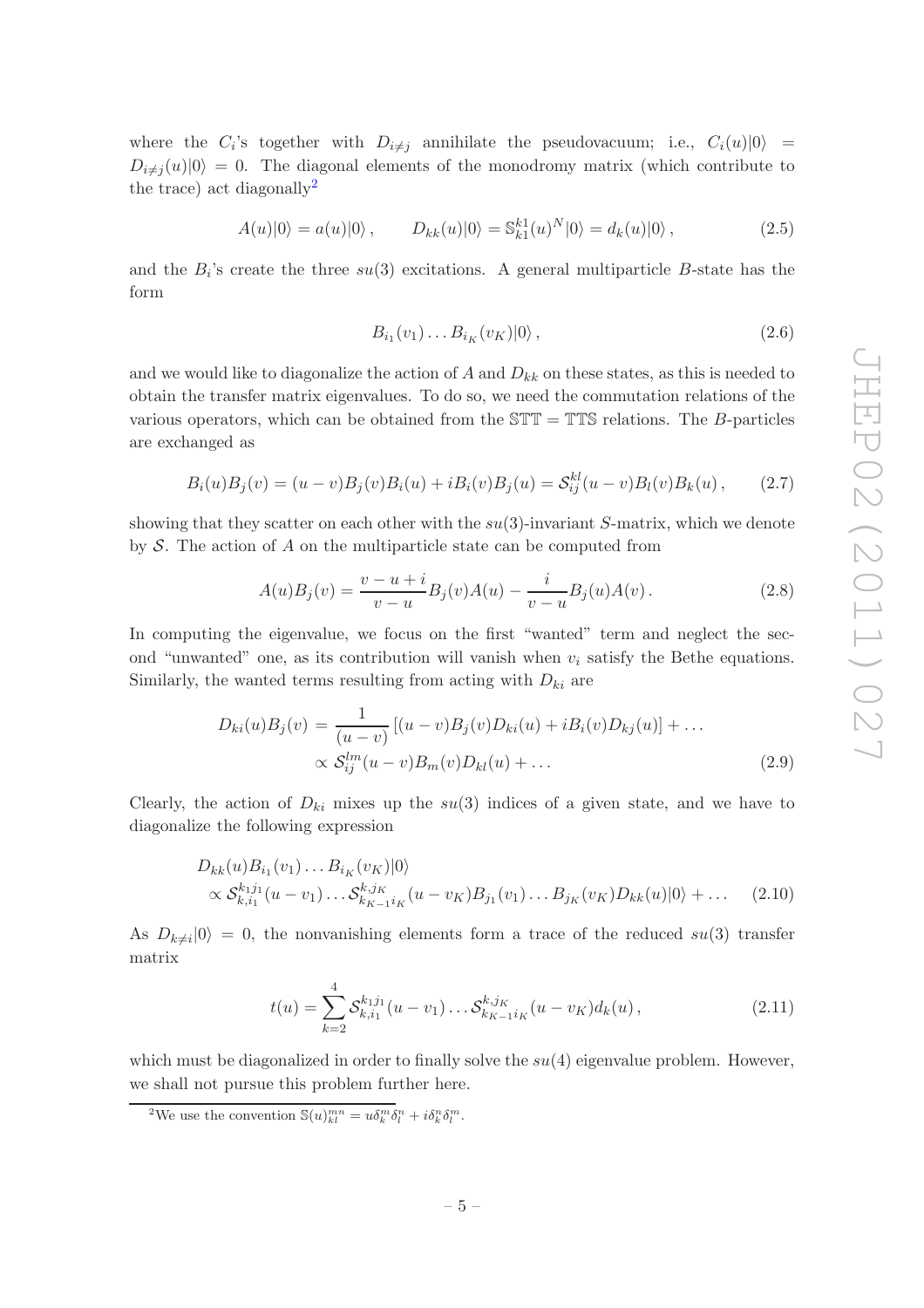We now would like to instead twist the  $su(4)$  scattering matrix by a Drinfeld-Reshetikhin twist<sup>[3](#page-6-0)</sup>

$$
\mathbb{S} \to \tilde{\mathbb{S}} = \mathbb{F} \mathbb{S} \mathbb{F}, \qquad \mathbb{F} = e^{\frac{i}{2} \sum_{i,j=1}^{3} \gamma_{ij} (H_i \otimes H_j - H_j \otimes H_i)}, \tag{2.12}
$$

where  $H_i$  are the Cartan elements of  $su(4)$ :  $(H_i)_{kj} = \frac{1}{2}$  $\frac{1}{2}(\delta_{i,k}\delta_{i,j}-\delta_{i+1,j}\delta_{i+1,k})$ . Due to the special form of the scattering matrix, only the diagonal elements are twisted

$$
\tilde{\mathbb{S}}(u)_{kl}^{mn} = u\Gamma_{kl}\delta_k^m \delta_l^n + i\delta_k^n \delta_l^m , \qquad (2.13)
$$

which can be encoded in the matrix Γ. We are interested in the eigenvalues of the twisted transfer matrix

$$
\tilde{\mathbf{t}}(u) = \text{tr}_a(\tilde{\mathbb{T}}_a(u)) = \text{tr}_a\left(\prod_{j=1}^N \tilde{\mathbb{S}}_{aj}(u)\right). \tag{2.14}
$$

The pseudovacuum state  $|0\rangle = |1, \ldots, 1\rangle = |1^N\rangle$  is annihilated by the generators  $\tilde{C}_i$  and  $\tilde{D}_{i \neq j}$ , and it is an eigenstate of the diagonal elements

$$
\tilde{A}(u)|0\rangle = a(u)|0\rangle, \qquad \tilde{D}_{kk}(u)|0\rangle = \tilde{\mathbb{S}}_{k1}^{k1}(u)^N|0\rangle = \tilde{d}_k(u)|0\rangle. \tag{2.15}
$$

The eigenvalues are now different for each k, and depend on the twist as  $\tilde{d}_k(u)$  =  $(\Gamma_{k1})^N d_k(u)$ . This indicates that the reduced symmetry is not even su(3), which can be seen also from the way that the twisted creation operators  $\tilde{B}_i$  are exchanged:

$$
\tilde{B}_i(u)\tilde{B}_j(v) = (u-v)\Gamma_{ij}\tilde{B}_j(v)\tilde{B}_i(u) + i\tilde{B}_i(v)\tilde{B}_j(u) = \tilde{\mathcal{S}}_{ij}^{kl}(u-v)\tilde{B}_l(v)\tilde{B}_k(u), \qquad (2.16)
$$

exactly with the reduced twisted scattering matrix elements. From the point of view of the reduced transfer matrix, the relevant commutation relation is twisted as follows

$$
\tilde{D}_{ki}(u)\tilde{B}_j(v) \propto (\Gamma_{k1})^{-1}\tilde{\mathcal{S}}_{ij}^{lm}(u-v)\tilde{B}_m(v)\tilde{D}_{kl}(u) + \dots \qquad (2.17)
$$

It will result in the twisted reduced transfer matrix

$$
\tilde{t}(u) = \sum_{k=2}^{4} \tilde{\mathcal{S}}_{k,i_1}^{k_1 j_1} (u - v_1) \dots \tilde{\mathcal{S}}_{k_{K-1} i_K}^{k, j_K} (u - v_K) (\Gamma_{k1})^{-K} \tilde{d}_k(u)
$$
\n
$$
= \sum_{k=2}^{4} \tilde{\mathcal{S}}_{k,i_1}^{k_1 j_1} (u - v_1) \dots \tilde{\mathcal{S}}_{k_{K-1} i_K}^{k, j_K} (u - v_K) (\Gamma_{k1})^{N-K} d_k(u), \tag{2.18}
$$

which must still be diagonalized at the  $su(3)$  level.

Focusing on the effect of the twist, we can see the emergence of two main features: (i) the reduced twisted scattering matrix  $\tilde{\mathcal{S}}$  is a reduction of the twisted scattering matrix  $\mathbb{S}$ ; and (ii) there is a twisted boundary condition which depends on the number of sites N and the number of particles  $K$ . The twisted boundary condition contains the twist factors  $\Gamma_{k1}$ , which are unphysical from the reduced-space point of view, as it is spanned only by  $(2,3,4)$ . Let us see how we can implement a similar twist in the AdS/CFT realm, where the full  $psu(2, 2|4)$  scattering matrix is not yet known.

<span id="page-6-0"></span><sup>&</sup>lt;sup>3</sup>The general notion of twisting for (quasi-triangular) quasi-Hopf algebras was introduced by Drinfeld [\[28](#page-43-7)– [30](#page-43-14)]. Reshetikhin considered [\[31](#page-43-8)] specific twists with elements F constructed from the Cartan generators. It is the latter type of twist which we use here. For other applications of such twists, see for example [\[36](#page-44-0)[–39\]](#page-44-1); and for work related to quantized braided algebras, see [\[40](#page-44-2)[–43](#page-44-3)].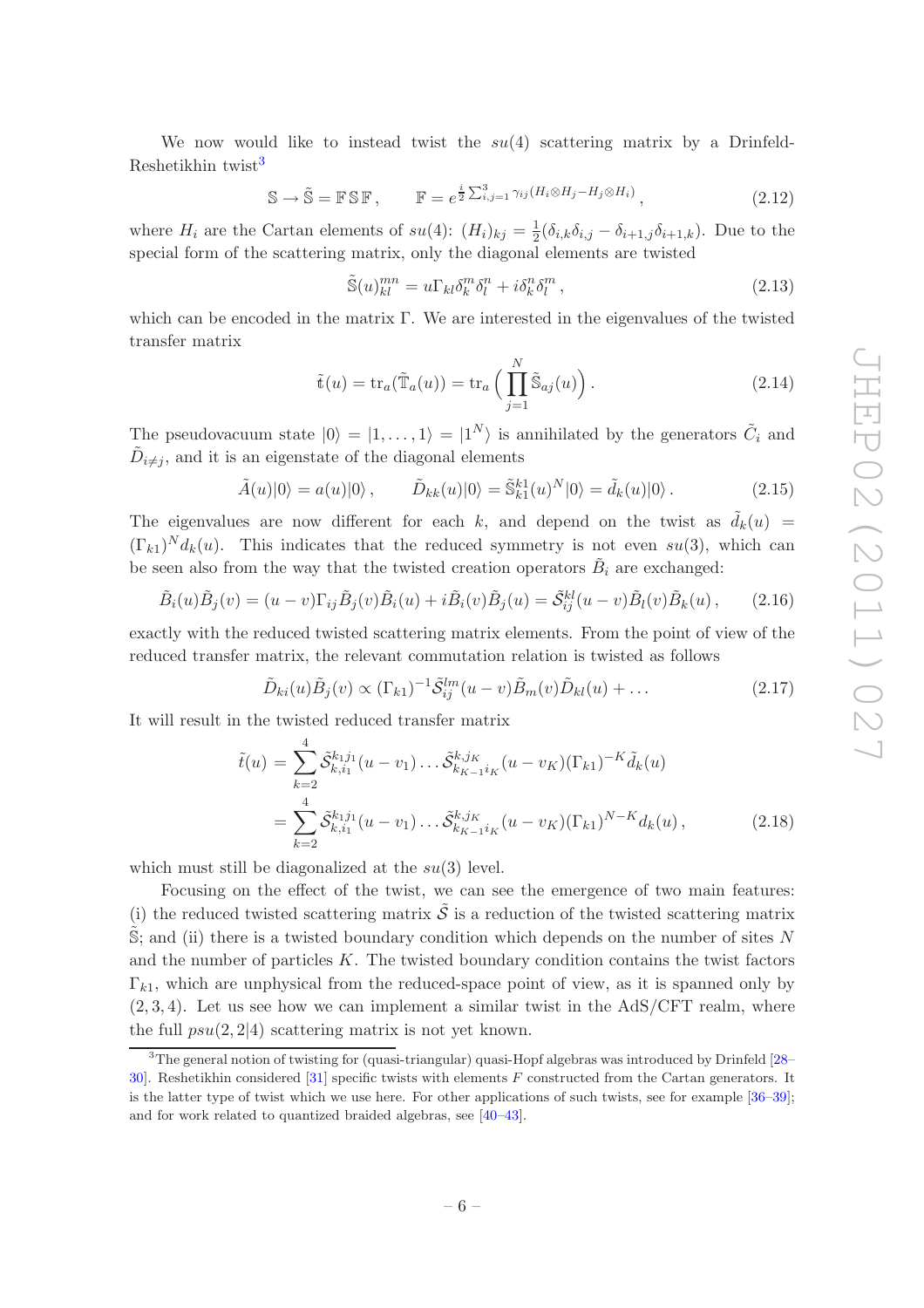#### <span id="page-7-0"></span>2.2 Proposed twists for AdS/CFT

We would like to develop the AdS/CFT case in parallel to our  $su(4)$  example. The full symmetry of the model which we wish to twist is the implicit  $psu(2, 2|4)$  symmetry. According to  $[9]$ , one should twist the  $su(4)$  R-symmetry subgroup (which corresponds to the isometries of the  $S^5$  part of  $AdS_5 \times S^5$  by its charges  $R_1, R_2, R_3$ . Let us suppose that the full  $psu(2, 2|4)$  scattering matrix S were known. Let us twist it with the charges as follows

$$
\tilde{\mathbb{S}} = \mathbb{F} \mathbb{S} \mathbb{F}, \qquad \mathbb{F} = e^{\frac{i}{2} \sum_{i,j=1}^{3} \gamma_{ij} (R_i \otimes R_j - R_j \otimes R_i)}.
$$
\n(2.19)

Here S describes how in the gauge-theory side the excitations  $X_1 = X, X_2 = Y, X_3 =$  $Z, \Psi, D, \ldots$  scatter on each other; and the action of the charges on the scalars are given by

$$
R_i|X_j\rangle = \delta_{ij}|X_j\rangle. \tag{2.20}
$$

In describing the AdS/CFT integrable model, the pseudovacuum is usually chosen to be  $|0\rangle = |Z^{J}\rangle$ . We are interested in the remaining degrees of freedom, which we consider to be excitations over this background. Clearly, in the undeformed case this choice of the vacuum breaks the  $psu(2, 2|4)$  symmetry down to  $su(2|2) \otimes su(2|2)$ , and this reduced symmetry is what labels the excitations:

$$
(1,2,3,4) \otimes (\dot{1},\dot{2},\dot{3},\dot{4}), \qquad (2.21)
$$

where as usual the R-symmetry acts in the first two components. Choosing  $X = 11$  and  $Y = 2\dot{1}$ , one can see that

$$
R_1 = 1 \otimes h + h \otimes 1, \quad R_2 = 1 \otimes h - h \otimes 1, \quad R_3 = 0,
$$
\n(2.22)

where  $h = \text{diag}\left(\frac{1}{2}\right)$  $\frac{1}{2}, -\frac{1}{2}$  $\frac{1}{2}, 0, 0).$ 

The two effects of the twist implemented on  $\mathbb S$  by  $\mathbb F$  read on the reduced level as follows. First, consider how the reduced scattering matrix is twisted. Since  $R_3 = 0$ , the twist factors given by  $\gamma_{13}$  and  $\gamma_{23}$  have no effect, while the  $\gamma_{12}$  twist propagates directly through. This means that the reduction of the unknown twisted scattering matrix  $\hat{S}$  must be simply the Drinfeld-Reshetikhin twist of the reduced scattering matrix,

<span id="page-7-1"></span>
$$
\tilde{S} = FSF \qquad F = e^{i\gamma_{12}(R_1 \otimes R_2 - R_2 \otimes R_1)} = e^{2i\gamma_{12}(h \otimes 1 \otimes 1 \otimes h - 1 \otimes h \otimes h \otimes 1)}, \tag{2.23}
$$

where S is the  $su(2|2) \otimes su(2|2)$ -invariant  $AdS/CFT$  scattering matrix. Second, consider the twists of the boundary conditions for the particles, which come from the charge of the background and the commutation relations of the operators. Both have the form

<span id="page-7-2"></span>
$$
e^{2i(\gamma_{13}R_1+\gamma_{23}R_2)J} = e^{2i(\gamma_{13}-\gamma_{23})(h\otimes 1)J+2i(\gamma_{13}+\gamma_{23})(1\otimes h)J} = e^{2i(\gamma_{13}-\gamma_{23})Jh} \otimes e^{2i(\gamma_{13}+\gamma_{23})Jh},
$$
 (2.24)

where  $J$ , being the  $R_3$  charge of the background, is related to the volume of our theory.

As previewed in the Introduction, the twist matrix F in  $(2.23)$  connects the two  $su(2|2)$ factors in  $S$ , and cannot be factorized into a product of separate twist matrices for the two  $su(2|2)$  factors. In order to learn how to handle such twists, we consider in the following section the analogous problem for a simpler model.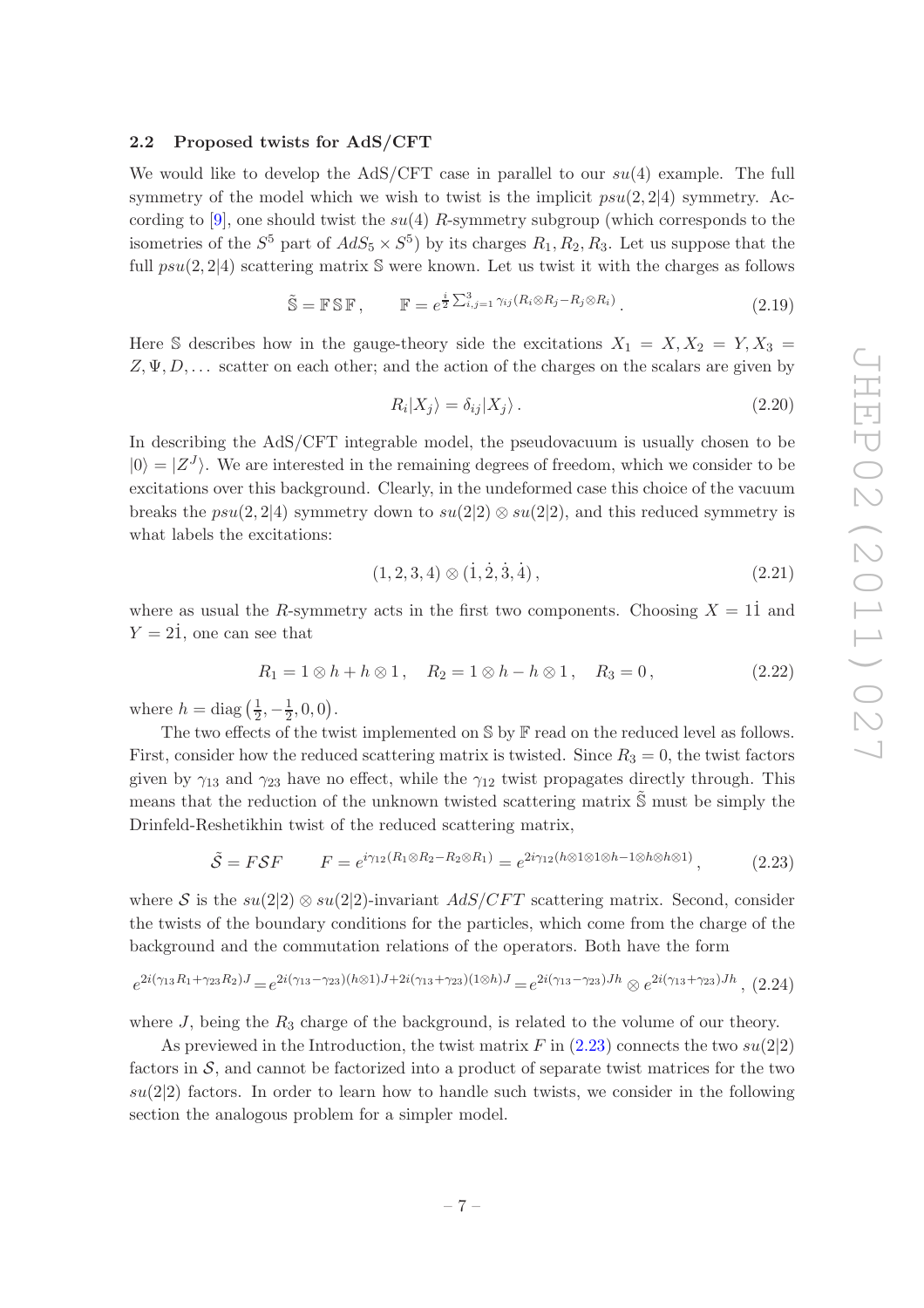# <span id="page-8-0"></span>3 Twisting the  $su(2)$  principal chiral model

We define the  $su(2)$ -invariant S-matrix  $S(u)$  by

$$
S(u) = S_0(u) \left[ u \mathbb{I} \otimes \mathbb{I} + i \mathcal{P} \right] \tag{3.1}
$$

where I is the  $2 \times 2$  unit matrix, P is the  $4 \times 4$  permutation matrix, and  $S_0(u)$  is some scalar factor whose explicit value will not concern us here. This S-matrix acts on  $V \otimes V$ , where V is a 2-dimensional vector space. The S-matrix  $\mathcal{S}(u)$  of the su(2) principal chiral model is given by a tensor product of two copies of  $S(u)$  [\[44](#page-44-4), [45](#page-44-5)]. That is,

$$
\mathcal{S}_{a\dot{a}b\dot{b}}(u) = S_{ab}(u) S_{\dot{a}\dot{b}}(u) \,. \tag{3.2}
$$

Our convention is to arrange the four vector spaces on which S acts in the order  $V_a \otimes V_a \otimes V_a$  $V_b \otimes V_{\dot{b}}$ . Hence,

$$
S_{1234}(u) = S_{13}(u) S_{24}(u).
$$
\n(3.3)

Starting from  $S_{12} = S \otimes \mathbb{I} \otimes \mathbb{I}$ , one can sequentially construct

$$
S_{13} = P_{23} S_{12} P_{23},
$$
  
\n
$$
S_{23} = P_{12} S_{13} P_{12},
$$
  
\n
$$
S_{24} = P_{34} S_{23} P_{34},
$$
\n(3.4)

where  $\mathcal{P}_{12} = \mathcal{P} \otimes \mathbb{I} \otimes \mathbb{I}$ , etc.

In view of our proposal [\(2.23\)](#page-7-1), we consider the Drinfeld-Reshetikhin twist

$$
\tilde{\mathcal{S}}(u) = F \mathcal{S}(u) F, \qquad (3.5)
$$

where the twist matrix  $F$  is given by

<span id="page-8-4"></span>
$$
F = e^{i\gamma_1(h\otimes \mathbb{I}\otimes \mathbb{I}\otimes h - \mathbb{I}\otimes h\otimes h\otimes \mathbb{I})},\tag{3.6}
$$

where  $\gamma_1$  is a twist parameter, and h is the diagonal matrix

$$
h = \text{diag}\left(\frac{1}{2}, -\frac{1}{2}\right). \tag{3.7}
$$

As already mentioned,  $\mathbb{I}$  is the  $2 \times 2$  unit matrix. Note that F cannot be factored between the two  $su(2)$  factors.

We consider the transfer matrix<sup>[4](#page-8-1)</sup>

<span id="page-8-2"></span>
$$
\tilde{t}(u) = \text{tr}_{a\dot{a}} M_{a\dot{a}} \tilde{T}_{a\dot{a}}(u) , \qquad (3.8)
$$

where the monodromy matrix is constructed from the twisted S-matrix as follows

<span id="page-8-3"></span>
$$
\tilde{\mathcal{T}}_{a\dot{a}}(u) = \tilde{\mathcal{S}}_{a\,\dot{a}\,1\,\dot{1}}(u) \cdots \tilde{\mathcal{S}}_{a\,\dot{a}\,L\,\dot{L}}(u) \,. \tag{3.9}
$$

<span id="page-8-1"></span><sup>&</sup>lt;sup>4</sup>Ultimately, we shall need the eigenvalues of an inhomogeneous transfer matrix, with inhomogeneities  $\theta_j$ at each site j. But once one understands how to solve the homogeneous problem, it is trivial to generalize to the inhomogeneous case.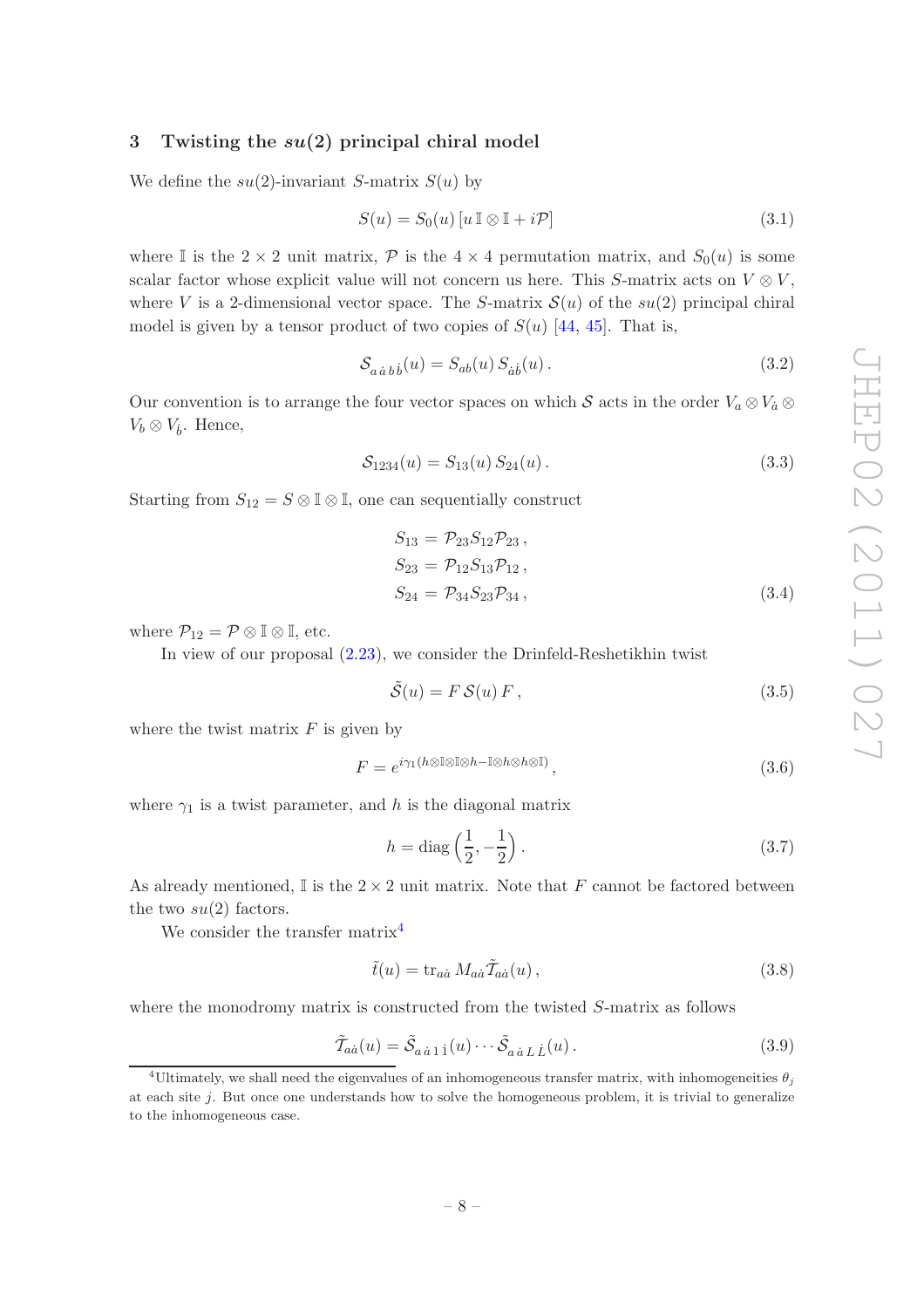The matrix  $M_{a\dot{a}}$ , which acts only in the auxiliary space and serves to twist the boundary conditions, is given by (see  $(2.24)$ )

<span id="page-9-5"></span>
$$
M = e^{i\gamma_2 h} \otimes e^{i\gamma_3 h} = \text{diag}\left(e^{i(\gamma_2 + \gamma_3)/2}, e^{i(\gamma_2 - \gamma_3)/2}, e^{i(\gamma_3 - \gamma_2)/2}, e^{-i(\gamma_2 + \gamma_3)/2}\right), \quad (3.10)
$$

where  $\gamma_2, \gamma_3$  are additional twist parameters. The twisted S-matrix  $\tilde{\mathcal{S}}(u)$  by construction [\[31](#page-43-8)] obeys the Yang-Baxter equation, and therefore, the twisted monodromy matrix obeys the usual intertwining relation<sup>[5](#page-9-1)</sup>

$$
\tilde{S}_{a\dot{a}b\dot{b}}(u-v)\tilde{T}_{a\dot{a}}(u)\tilde{T}_{b\dot{b}}(v) = \tilde{T}_{b\dot{b}}(v)\tilde{T}_{a\dot{a}}(u)\tilde{S}_{a\dot{a}b\dot{b}}(u-v).
$$
\n(3.11)

Also  $\left[\tilde{S}(u), M \otimes M\right] = 0$ ; and therefore [\[46\]](#page-44-6), the transfer matrix [\(3.8\)](#page-8-2) has the commutativity property  $[\tilde{t}(u),\tilde{t}(v)]=0$ . The main problem is to determine the eigenvalues of the transfer matrix. Since it is not evident how to solve this problem, it is helpful to begin with the untwisted case.

## <span id="page-9-0"></span>3.1 Untwisted case: conventional approach

We now consider the untwisted case; i.e.,  $\gamma_i = 0$ , and therefore both F and M are 1. In this case, the monodromy matrix is given by

<span id="page-9-4"></span>
$$
T_{a\dot{a}}(u) = S_{a\dot{a}1\dot{1}}(u) \cdots S_{a\dot{a}L\dot{L}}(u)
$$
  
\n
$$
= S_{a1}(u)S_{\dot{a}1}(u) \cdots S_{aL}(u)S_{\dot{a}\dot{L}}(u)
$$
  
\n
$$
= S_{a1}(u) \cdots S_{aL}(u) S_{\dot{a}1}(u) \cdots S_{\dot{a}\dot{L}}(u)
$$
  
\n
$$
= T_a(u) T_{\dot{a}}(u) .
$$
 (3.12)

Hence,

<span id="page-9-2"></span>
$$
\mathcal{T} = \begin{pmatrix} A & B \\ C & D \end{pmatrix} \otimes \begin{pmatrix} \dot{A} & \dot{B} \\ \dot{C} & \dot{D} \end{pmatrix} = \begin{pmatrix} A\dot{A} & A\dot{B} & B\dot{A} & B\dot{B} \\ A\dot{C} & A\dot{D} & B\dot{C} & B\dot{D} \\ C\dot{A} & C\dot{B} & D\dot{A} & D\dot{B} \\ C\dot{C} & C\dot{D} & D\dot{C} & D\dot{D} \end{pmatrix} \tag{3.13}
$$

The transfer matrix therefore factors into a product of two commuting pieces

$$
t(u) = \text{tr}_{a\dot{a}} \, \mathcal{T}_{a\dot{a}}(u) = \left[ A(u) + D(u) \right] \left[ \dot{A}(u) + \dot{D}(u) \right]. \tag{3.14}
$$

We make the ansatz that the eigenstates of the transfer matrix are given by

<span id="page-9-3"></span>
$$
|\Lambda\rangle = \prod_{j=1}^{m} B(u_j)|0\rangle \otimes \prod_{k=1}^{\dot{m}} \dot{B}(\dot{u}_k)|0\rangle, \qquad (3.15)
$$

where  $|0\rangle$  and  $|0\rangle$  are states with all spins up.

<span id="page-9-1"></span><sup>&</sup>lt;sup>5</sup>Our case does not seem to be related to quantized braided algebras where the Yang-Baxter equation is also braided.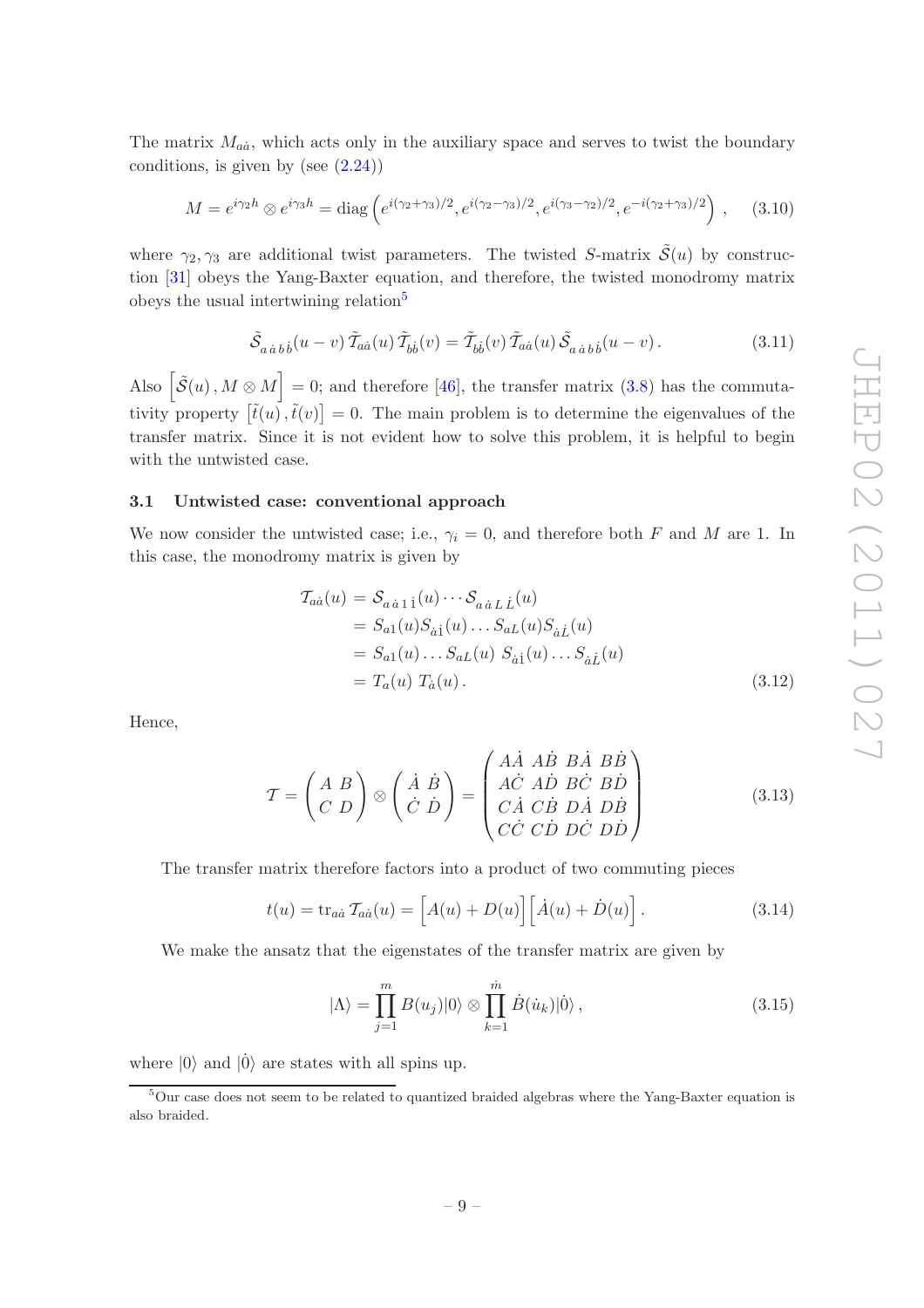Evidently, the problem has factored into two copies of the XXX spin-1/2 chain, whose solution is well known. The eigenvalues  $\Lambda(u)$  of the transfer matrix can therefore be easily written down,

<span id="page-10-3"></span>
$$
\Lambda(u) = S_0(u)^{2L} \left[ (u+i)^L \prod_{j=1}^m \left( \frac{u-u_j-i}{u-u_j} \right) + u^L \prod_{j=1}^m \left( \frac{u-u_j+i}{u-u_j} \right) \right]
$$

$$
\times \left[ (u+i)^L \prod_{k=1}^m \left( \frac{u-i_k-i}{u-i_k} \right) + u^L \prod_{k=1}^m \left( \frac{u-i_k+i}{u-i_k} \right) \right].
$$
(3.16)

In principle, one should derive the Bethe equations by carefully tracking the "unwanted" terms, and demanding that they cancel; however, this is a tedious computation. In practice, it is much simpler to impose the requirement that the poles of the eigenvalues should cancel.<sup>[6](#page-10-1)</sup> In this way, we readily obtain the following Bethe equations:<sup>[7](#page-10-2)</sup>

$$
\left(\frac{u_j+i}{u_j}\right)^L = \prod_{j'\neq j}^m \frac{u_j - u_{j'}+i}{u_j - u_{j'}-i}, \qquad \left(\frac{\dot{u}_k+i}{\dot{u}_k}\right)^L = \prod_{k'\neq k}^m \frac{\dot{u}_k - \dot{u}_{k'}+i}{\dot{u}_k - \dot{u}_{k'}-i}.
$$
 (3.17)

<span id="page-10-0"></span>For further details, see appendix A in [\[45\]](#page-44-5) and appendix C in [\[47\]](#page-44-7).

#### 3.2 Untwisted case: new approach

We have described above the "obvious" way to solve the untwisted problem. However, this approach cannot be used to solve the twisted problem, since then the transfer matrix does not factor into left and right pieces. So, now we want to solve the untwisted problem again but in a different way, *without* exploiting the factorizability of the transfer matrix. The basic idea is to develop an algebraic Bethe ansatz for the "full" monodromy matrix [\(3.13\)](#page-9-2).

Using the well-known exchange relations between  $A, B, C, D$ , together with the result  $(3.13)$ , it is not difficult to show that (see appendix [A\)](#page-27-0)

<span id="page-10-5"></span>
$$
T_{11}(u) T_{13}(v) = \frac{u - v - i}{u - v} T_{13}(v) T_{11}(u) + \frac{i}{u - v} T_{13}(u) T_{11}(v),
$$
  
\n
$$
T_{11}(u) T_{12}(v) = \frac{u - v - i}{u - v} T_{12}(v) T_{11}(u) + \frac{i}{u - v} T_{12}(u) T_{11}(v),
$$
  
\n
$$
T_{22}(u) T_{12}(v) = \frac{u - v + i}{u - v} T_{12}(v) T_{22}(u) - \frac{i}{u - v} T_{12}(u) T_{22}(v),
$$
  
\n
$$
T_{33}(u) T_{13}(v) = \frac{u - v + i}{u - v} T_{13}(v) T_{33}(u) - \frac{i}{u - v} T_{13}(u) T_{33}(v),
$$
\n(3.18)

<span id="page-10-1"></span> $6$ Actually, since here the eigenvalues  $(3.16)$  factor into a product

<span id="page-10-4"></span>
$$
\Lambda(u) = \lambda(u)\dot{\lambda}(u)\,,
$$

we encounter the following interesting subtlety. One possibility (which we believe is the correct one) is to separately require the cancellation of poles in  $\lambda(u)$  and  $\dot{\lambda}(u)$ , which leads to [\(3.17\)](#page-10-4). Alternatively, one could require only the cancellation of poles in  $\Lambda(u)$ , which is a weaker condition. This leads to additional (spurious) Bethe ansatz-like equations which couple the left and right Bethe roots. We conclude that, although the trick of obtaining the Bethe equations by requiring cancellation of poles can save a lot of effort, it should be applied with care.

<span id="page-10-2"></span><sup>7</sup>These equations may look strange. However, they can be recast in the more familiar (symmetric) form by shifting all the Bethe roots by  $i/2$ ; i.e.,  $u_i \mapsto u_j - i/2$ ,  $\dot{u}_i \mapsto \dot{u}_i - i/2$ .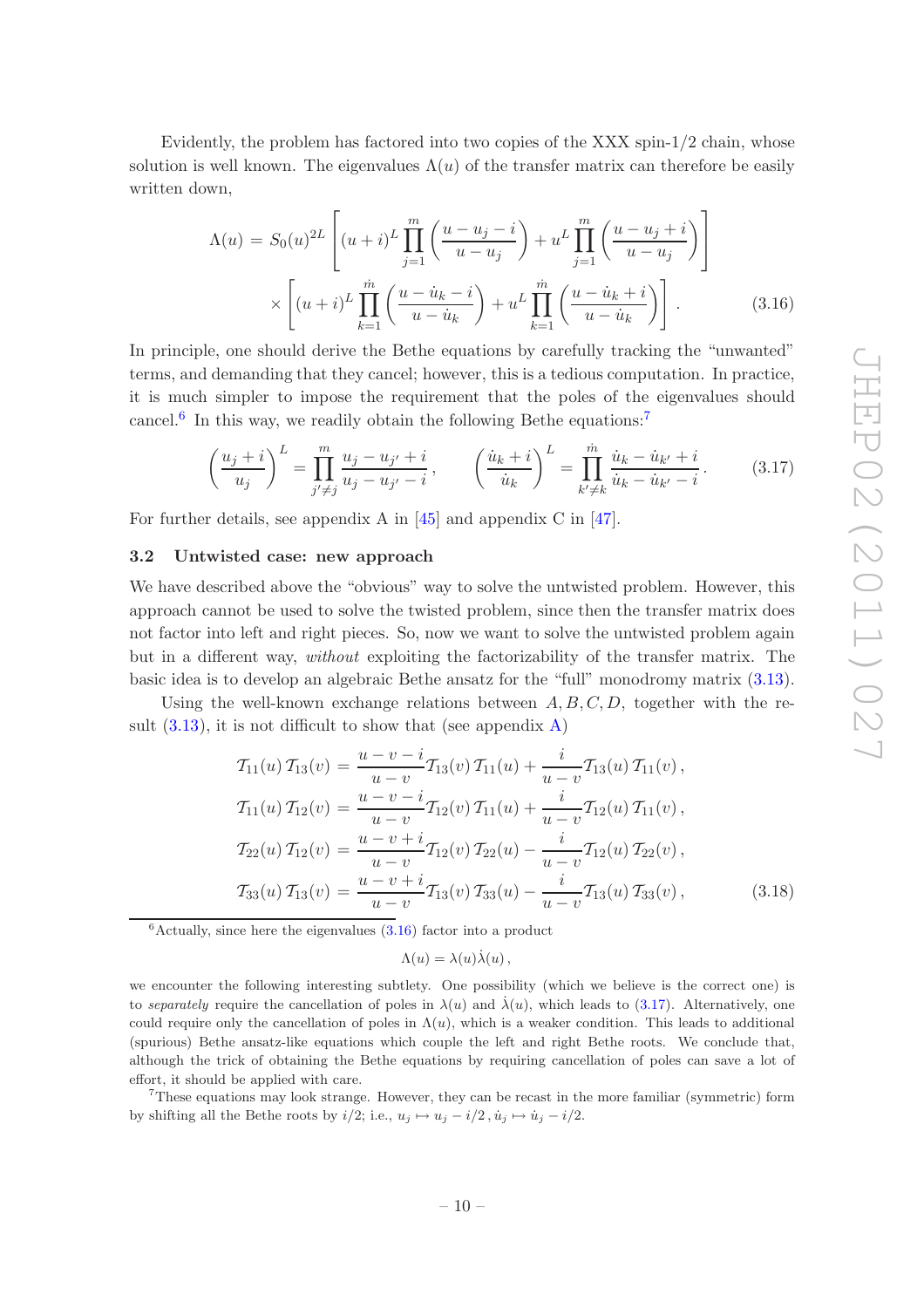where now the subscripts refer to matrix elements of the monodromy matrix regarded as a  $4 \times 4$  matrix of operators. In each exchange relation, the first ("diagonal") term gives the "wanted" contribution, and the second term gives "unwanted" contributions. With more effort, one can also show that (see again appendix  $A$ )

<span id="page-11-1"></span>
$$
T_{22}(u) T_{13}(v) = \frac{u - v - i}{u - v} T_{13}(v) T_{22}(u) + \frac{i(u - v - i)}{(u - v)^2} T_{14}(v) T_{21}(u)
$$
  
+ 
$$
\frac{i}{u - v} T_{24}(u) T_{11}(v) - \frac{i}{u - v} T_{12}(u) T_{23}(v) - \frac{1}{(u - v)^2} T_{14}(u) T_{21}(v),
$$
  

$$
T_{33}(u) T_{12}(v) = \frac{u - v - i}{u - v} T_{12}(v) T_{33}(u) + \frac{i(u - v - i)}{(u - v)^2} T_{14}(v) T_{31}(u)
$$
  
+ 
$$
\frac{i}{u - v} T_{34}(u) T_{11}(v) - \frac{i}{u - v} T_{13}(u) T_{32}(v) - \frac{1}{(u - v)^2} T_{14}(u) T_{31}(v),
$$
  

$$
T_{44}(u) T_{12}(v) = \frac{u - v + i}{u - v} T_{12}(v) T_{44}(u) + \frac{i(u - v + i)}{(u - v)^2} T_{14}(v) T_{42}(u)
$$
  
- 
$$
\frac{i}{u - v} T_{34}(u) T_{22}(v) - \frac{i}{u - v} T_{24}(u) T_{32}(v) + \frac{1}{(u - v)^2} T_{14}(u) T_{42}(v),
$$
  

$$
T_{44}(u) T_{13}(v) = \frac{u - v + i}{u - v} T_{13}(v) T_{44}(u) + \frac{i(u - v + i)}{(u - v)^2} T_{14}(v) T_{43}(u)
$$
(3.19)  
- 
$$
\frac{i}{u - v} T_{24}(u) T_{33}(v) - \frac{i}{u - v} T_{34}(u) T_{23}(v) + \frac{1}{(u - v)^2} T_{14}(u) T_{43}(v),
$$

where again only the first (diagonal) term gives the "wanted" contribution.

We make the ansatz that the eigenstates of the transfer matrix are given by  $(cf., (3.15))$  $(cf., (3.15))$  $(cf., (3.15))$ 

<span id="page-11-0"></span>
$$
|\Lambda\rangle = \prod_{j=1}^{m} \mathcal{T}_{13}(u_j) \prod_{k=1}^{\dot{m}} \mathcal{T}_{12}(\dot{u}_k) (|0\rangle \otimes |0\rangle) , \qquad (3.20)
$$

We observe that the vacuum state is an eigenstate of the diagonal elements of the monodromy matrix,

<span id="page-11-2"></span>
$$
T_{11}(u) (|0\rangle \otimes |0\rangle) = S_0(u)^{2L} (u+i)^{2L} (|0\rangle \otimes |0\rangle) ,
$$
  
\n
$$
T_{22}(u) (|0\rangle \otimes |0\rangle) = S_0(u)^{2L} (u+i)^{L} u^{L} (|0\rangle \otimes |0\rangle) ,
$$
  
\n
$$
T_{33}(u) (|0\rangle \otimes |0\rangle) = S_0(u)^{2L} (u+i)^{L} u^{L} (|0\rangle \otimes |0\rangle) ,
$$
  
\n
$$
T_{44}(u) (|0\rangle \otimes |0\rangle) = S_0(u)^{2L} u^{2L} (|0\rangle \otimes |0\rangle) ,
$$
  
\n(3.21)

The transfer matrix is evidently given by the sum of the diagonal elements of the monodromy matrix,

$$
t(u) = T_{11}(u) + T_{22}(u) + T_{33}(u) + T_{44}(u).
$$
 (3.22)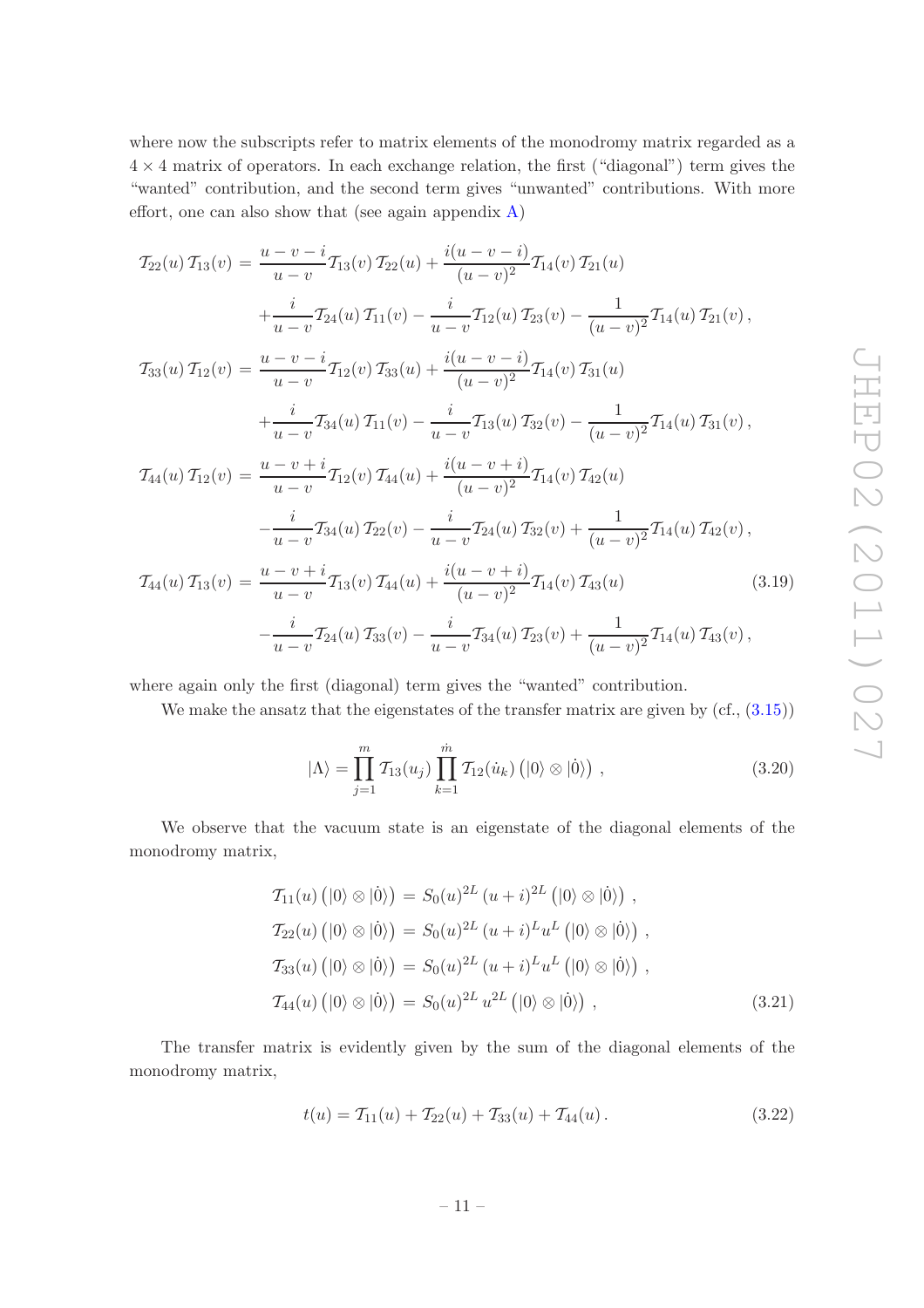Acting with this operator on the states [\(3.20\)](#page-11-0), we use (in the standard way) the first term of the exchange relations  $(3.18)$ ,  $(3.19)$  together with  $(3.21)$  to obtain the eigenvalue,

$$
t(u)|\Lambda\rangle = S_0(u)^{2L} \left\{ (u+i)^{2L} \prod_{j=1}^m \left( \frac{u-u_j-i}{u-u_j} \right) \prod_{k=1}^m \left( \frac{u-i_k-i}{u-i_k} \right) \right.
$$

$$
+ (u+i)^{L} u^{L} \prod_{j=1}^m \left( \frac{u-u_j-i}{u-u_j} \right) \prod_{k=1}^m \left( \frac{u-i_k+i}{u-i_k} \right)
$$

$$
+ (u+i)^{L} u^{L} \prod_{j=1}^m \left( \frac{u-u_j+i}{u-u_j} \right) \prod_{k=1}^m \left( \frac{u-i_k-i}{u-i_k} \right)
$$

$$
+ u^{2L} \prod_{j=1}^m \left( \frac{u-u_j+i}{u-u_j} \right) \prod_{k=1}^m \left( \frac{u-i_k+i}{u-i_k} \right) \left| \Lambda \right\rangle + \text{ "unwanted"}. \quad (3.23)
$$

We observe that the eigenvalue coincides with our previous result  $(3.16)$ , and so we again obtain the Bethe equations [\(3.17\)](#page-10-4).

#### <span id="page-12-0"></span>3.3 Twisted case

We are finally ready to tackle the twisted case. We have verified that only the diagonal elements of the monodromy matrix  $\tilde{T}$  [\(3.9\)](#page-8-3) are affected by the twist [\(3.6\)](#page-8-4). (This result is a consequence of the special structure of the S-matrix.) Hence, we can hope that the exchange relations [\(3.18\)](#page-10-5), [\(3.19\)](#page-11-1) suffer only deformations of the coefficients; and this is exactly what we find. Indeed, with the help of Mathematica, we find

$$
\tilde{\mathcal{T}}_{11}(u)\,\tilde{\mathcal{T}}_{13}(v) = e^{i\gamma_1} \left( \frac{u-v-i}{u-v} \tilde{\mathcal{T}}_{13}(v) \,\tilde{\mathcal{T}}_{11}(u) + \frac{i}{u-v} \tilde{\mathcal{T}}_{13}(u) \,\tilde{\mathcal{T}}_{11}(v) \right),
$$
\n
$$
\tilde{\mathcal{T}}_{11}(u)\,\tilde{\mathcal{T}}_{12}(v) = e^{-i\gamma_1} \left( \frac{u-v-i}{u-v} \tilde{\mathcal{T}}_{12}(v) \,\tilde{\mathcal{T}}_{11}(u) + \frac{i}{u-v} \tilde{\mathcal{T}}_{12}(u) \,\tilde{\mathcal{T}}_{11}(v) \right),
$$
\n
$$
\tilde{\mathcal{T}}_{22}(u)\,\tilde{\mathcal{T}}_{12}(v) = e^{-i\gamma_1} \left( \frac{u-v+i}{u-v} \tilde{\mathcal{T}}_{12}(v) \,\tilde{\mathcal{T}}_{22}(u) - \frac{i}{u-v} \tilde{\mathcal{T}}_{12}(u) \,\tilde{\mathcal{T}}_{22}(v) \right),
$$
\n
$$
\tilde{\mathcal{T}}_{33}(u)\,\tilde{\mathcal{T}}_{13}(v) = e^{i\gamma_1} \left( \frac{u-v+i}{u-v} \tilde{\mathcal{T}}_{13}(v) \,\tilde{\mathcal{T}}_{33}(u) - \frac{i}{u-v} \tilde{\mathcal{T}}_{13}(u) \,\tilde{\mathcal{T}}_{33}(v) \right), \tag{3.24}
$$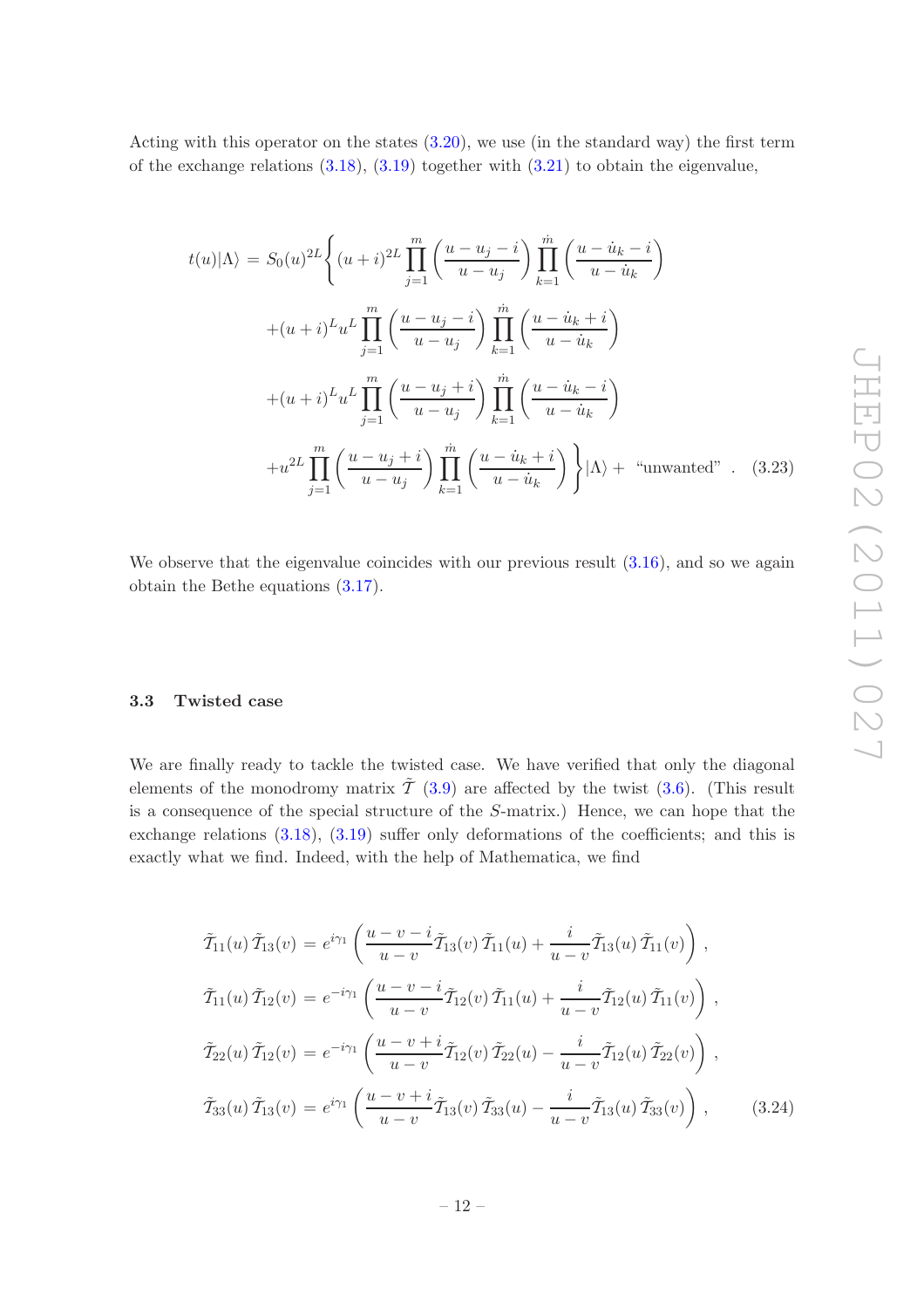and

<span id="page-13-0"></span>
$$
\tilde{\mathcal{T}}_{22}(u)\,\tilde{\mathcal{T}}_{13}(v) = e^{-i\gamma_1} \left( \frac{u-v-i}{u-v} \tilde{\mathcal{T}}_{13}(v) \,\tilde{\mathcal{T}}_{22}(u) + \frac{i(u-v-i)}{(u-v)^2} \tilde{\mathcal{T}}_{14}(v) \,\tilde{\mathcal{T}}_{21}(u) \n+ e^{i\gamma_1} \frac{i}{u-v} \tilde{\mathcal{T}}_{24}(u) \,\tilde{\mathcal{T}}_{11}(v) - \frac{i}{u-v} \tilde{\mathcal{T}}_{12}(u) \,\tilde{\mathcal{T}}_{23}(v) - \frac{1}{(u-v)^2} \tilde{\mathcal{T}}_{14}(u) \,\tilde{\mathcal{T}}_{21}(v) \right), \n\tilde{\mathcal{T}}_{33}(u)\,\tilde{\mathcal{T}}_{12}(v) = e^{i\gamma_1} \left( \frac{u-v-i}{u-v} \tilde{\mathcal{T}}_{12}(v) \,\tilde{\mathcal{T}}_{33}(u) + \frac{i(u-v-i)}{(u-v)^2} \tilde{\mathcal{T}}_{14}(v) \,\tilde{\mathcal{T}}_{31}(u) \n+ e^{-i\gamma_1} \frac{i}{u-v} \tilde{\mathcal{T}}_{34}(u) \,\tilde{\mathcal{T}}_{11}(v) - \frac{i}{u-v} \tilde{\mathcal{T}}_{13}(u) \,\tilde{\mathcal{T}}_{32}(v) - \frac{1}{(u-v)^2} \tilde{\mathcal{T}}_{14}(u) \,\tilde{\mathcal{T}}_{31}(v) \right), \n\tilde{\mathcal{T}}_{44}(u)\,\tilde{\mathcal{T}}_{12}(v) = e^{i\gamma_1} \frac{u-v+i}{u-v} \tilde{\mathcal{T}}_{12}(v) \,\tilde{\mathcal{T}}_{44}(u) + \frac{i(u-v+i)}{(u-v)^2} \tilde{\mathcal{T}}_{14}(v) \,\tilde{\mathcal{T}}_{42}(u) \n- \frac{i}{u-v} \tilde{\mathcal{T}}_{34}(u) \,\tilde{\mathcal{T}}_{22}(v) - \frac{i}{u-v} \tilde{\mathcal{T}}_{24}(u) \,\tilde{\mathcal{T}}_{32}(v) + \frac{1}{(u-v)^2} \tilde{\mathcal{T}}_{14}(u) \,\tilde{\mathcal{T}}_{42}(v) \n\tilde{\mathcal
$$

Moreover, the vacuum eigenvalues [\(3.21\)](#page-11-2) become

$$
\tilde{T}_{11}(u) (|0\rangle \otimes |0\rangle) = S_0(u)^{2L} (u+i)^{2L} (|0\rangle \otimes |0\rangle) ,
$$
\n
$$
\tilde{T}_{22}(u) (|0\rangle \otimes |0\rangle) = S_0(u)^{2L} e^{i\gamma_1 L} (u+i)^{L} u^{L} (|0\rangle \otimes |0\rangle) ,
$$
\n
$$
\tilde{T}_{33}(u) (|0\rangle \otimes |0\rangle) = S_0(u)^{2L} e^{-i\gamma_1 L} (u+i)^{L} u^{L} (|0\rangle \otimes |0\rangle) ,
$$
\n
$$
\tilde{T}_{44}(u) (|0\rangle \otimes |0\rangle) = S_0(u)^{2L} u^{2L} (|0\rangle \otimes |0\rangle) .
$$
\n(3.26)

The twisted transfer matrix  $(3.8)$  is given by

$$
\tilde{t}(u) = e^{i(\gamma_2 + \gamma_3)/2} \tilde{T}_{11}(u) + e^{i(\gamma_2 - \gamma_3)/2} \tilde{T}_{22}(u) + e^{i(\gamma_3 - \gamma_2)/2} \tilde{T}_{33}(u) + e^{-i(\gamma_2 + \gamma_3)/2} \tilde{T}_{44}(u).
$$
 (3.27)

Using a similar ansatz as before [\(3.20\)](#page-11-0), namely,

$$
|\tilde{\Lambda}\rangle = \prod_{j=1}^{m} \tilde{\mathcal{T}}_{13}(u_j) \prod_{k=1}^{m} \tilde{\mathcal{T}}_{12}(\dot{u}_k) (|0\rangle \otimes |0\rangle) , \qquad (3.28)
$$

we find that the eigenvalues of the twisted transfer matrix are given by

<span id="page-13-1"></span>
$$
\tilde{\Lambda}(u) = S_0(u)^{2L} \left\{ (u+i)^{2L} e^{i(\gamma_2 + \gamma_3)/2} e^{i\gamma_1(m-m)} \prod_{j=1}^m \left( \frac{u - u_j - i}{u - u_j} \right) \prod_{k=1}^m \left( \frac{u - \dot{u}_k - i}{u - \dot{u}_k} \right) \right.
$$

$$
+ (u+i)^{L} u^{L} e^{i(\gamma_2 - \gamma_3)/2} e^{i\gamma_1 L} e^{-i\gamma_1(m+m)} \prod_{j=1}^m \left( \frac{u - u_j - i}{u - u_j} \right) \prod_{k=1}^m \left( \frac{u - \dot{u}_k + i}{u - \dot{u}_k} \right)
$$

$$
+ (u+i)^{L} u^{L} e^{i(\gamma_3 - \gamma_2)/2} e^{-i\gamma_1 L} e^{i\gamma_1(m+m)} \prod_{j=1}^m \left( \frac{u - u_j + i}{u - u_j} \right) \prod_{k=1}^m \left( \frac{u - \dot{u}_k - i}{u - \dot{u}_k} \right)
$$

$$
+ u^{2L} e^{-i(\gamma_2 + \gamma_3)/2} e^{-i\gamma_1(m-m)} \prod_{j=1}^m \left( \frac{u - u_j + i}{u - u_j} \right) \prod_{k=1}^m \left( \frac{u - \dot{u}_k + i}{u - \dot{u}_k} \right) \left. \right\}.
$$
(3.29)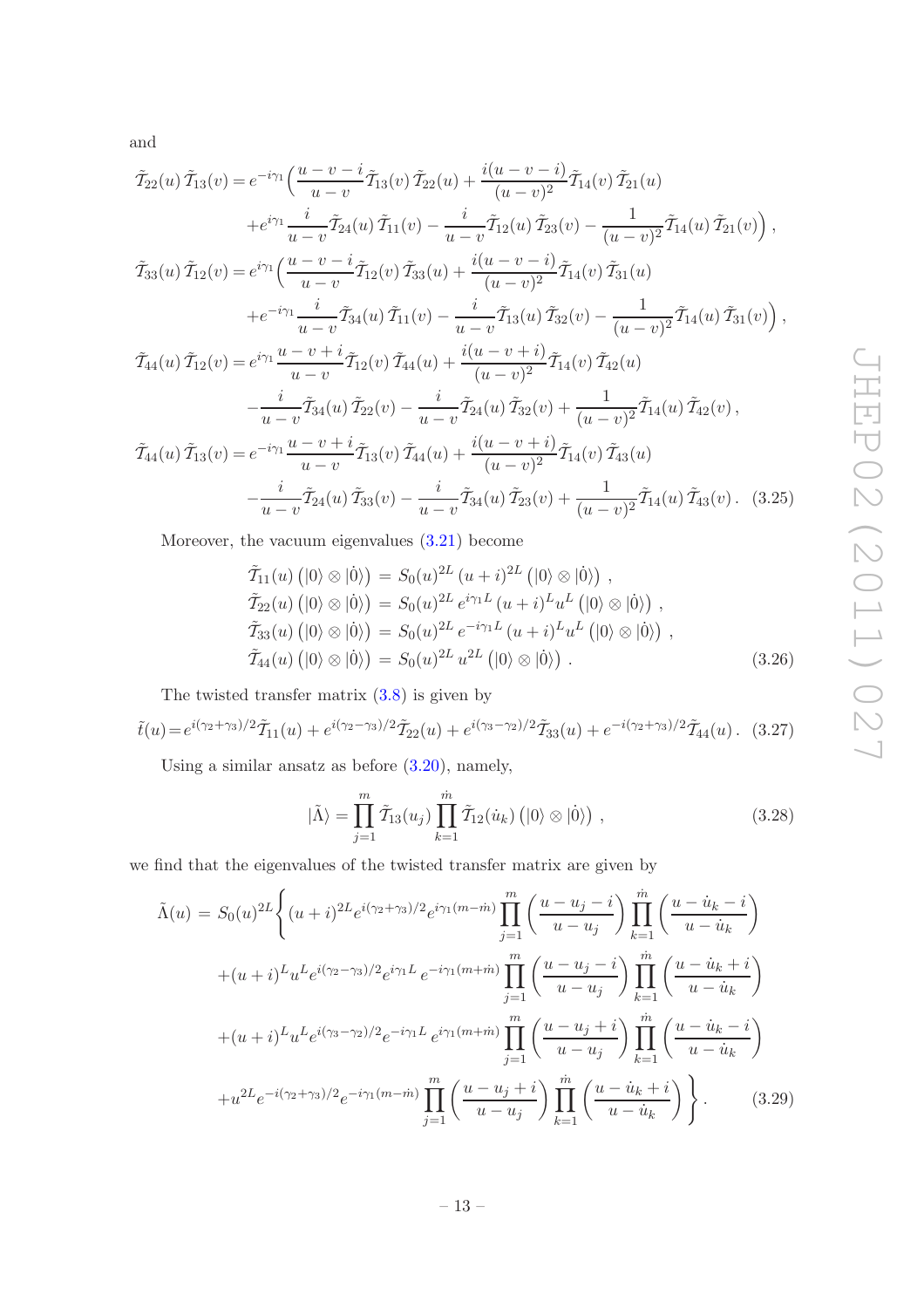Remarkably, although the transfer matrix does not seem to factor into two pieces, the eigenvalues do:

<span id="page-14-1"></span>
$$
\tilde{\Lambda}(u) = S_0(u)^{2L} \left[ c_1(u+i)^L \prod_{j=1}^m \left( \frac{u - u_j - i}{u - u_j} \right) + c_1^{-1} u^L \prod_{j=1}^m \left( \frac{u - u_j + i}{u - u_j} \right) \right]
$$
  
 
$$
\times \left[ c_2(u+i)^L \prod_{k=1}^m \left( \frac{u - u_k - i}{u - u_k} \right) + c_2^{-1} u^L \prod_{k=1}^m \left( \frac{u - u_k + i}{u - u_k} \right) \right],
$$
 (3.30)

where

$$
c_1 = e^{i\gamma_2/2} e^{i\gamma_1 L/2} e^{-i\gamma_1 \dot{m}}, \quad c_2 = e^{i\gamma_3/2} e^{-i\gamma_1 L/2} e^{i\gamma_1 m}.
$$
\n(3.31)

We can obtain the Bethe equations (as in the untwisted case) using the shortcut of requiring that the poles cancel, $\frac{8}{3}$  $\frac{8}{3}$  $\frac{8}{3}$ 

<span id="page-14-2"></span>
$$
\left(\frac{u_j+i}{u_j}\right)^L = e^{-i\gamma_2} e^{-i\gamma_1 L} e^{2i\gamma_1 m} \prod_{j'\neq j}^m \frac{u_j - u_{j'} + i}{u_j - u_{j'} - i},
$$
\n
$$
\left(\frac{\dot{u}_k+i}{\dot{u}_k}\right)^L = e^{-i\gamma_3} e^{i\gamma_1 L} e^{-2i\gamma_1 m} \prod_{k'\neq k}^m \frac{\dot{u}_k - \dot{u}_{k'} + i}{\dot{u}_k - \dot{u}_{k'} - i}.
$$
\n(3.32)

The eigenvalues [\(3.30\)](#page-14-1) and Bethe equations [\(3.32\)](#page-14-2) are the main results of this section. Gratifyingly, these results are simple deformations of the corresponding untwisted results [\(3.16\)](#page-10-3) and [\(3.17\)](#page-10-4), respectively.

The generalization to the case of an inhomogeneous chain, with inhomogeneity  $\theta_l$  at site  $l$ , is now straightforward. It amounts to making the replacements

$$
(u+i)^L \mapsto \prod_{l=1}^L (u - \theta_l + i), \quad u^L \mapsto \prod_{l=1}^L (u - \theta_l), \quad S_0(u)^{2L} \mapsto \prod_{l=1}^L S_0(u - \theta_l)^2 \tag{3.33}
$$

in the expression [\(3.30\)](#page-14-1) for the eigenvalues. Thus, the eigenvalues are given by

$$
\tilde{\Lambda}(u) = \prod_{l=1}^{L} S_0(u - \theta_l)^2
$$
\n
$$
\times \left[ c_1 \prod_{l=1}^{L} (u - \theta_l + i) \prod_{j=1}^{m} \left( \frac{u - u_j - i}{u - u_j} \right) + c_1^{-1} \prod_{l=1}^{L} (u - \theta_l) \prod_{j=1}^{m} \left( \frac{u - u_j + i}{u - u_j} \right) \right]
$$
\n
$$
\times \left[ c_2 \prod_{l=1}^{L} (u - \theta_l + i) \prod_{k=1}^{m} \left( \frac{u - u_k - i}{u - u_k} \right) + c_2^{-1} \prod_{l=1}^{L} (u - \theta_l) \prod_{k=1}^{m} \left( \frac{u - u_k + i}{u - u_k} \right) \right].
$$
\n(3.34)

<span id="page-14-0"></span><sup>&</sup>lt;sup>8</sup>The result  $(3.32)$  is similar in structure to the Bethe ansatz result of quantum braided algebras  $[40-43]$ . This may indicate that quantum braided algebras can be equivalently described by unbraided algebras, but with twisted R-matrices.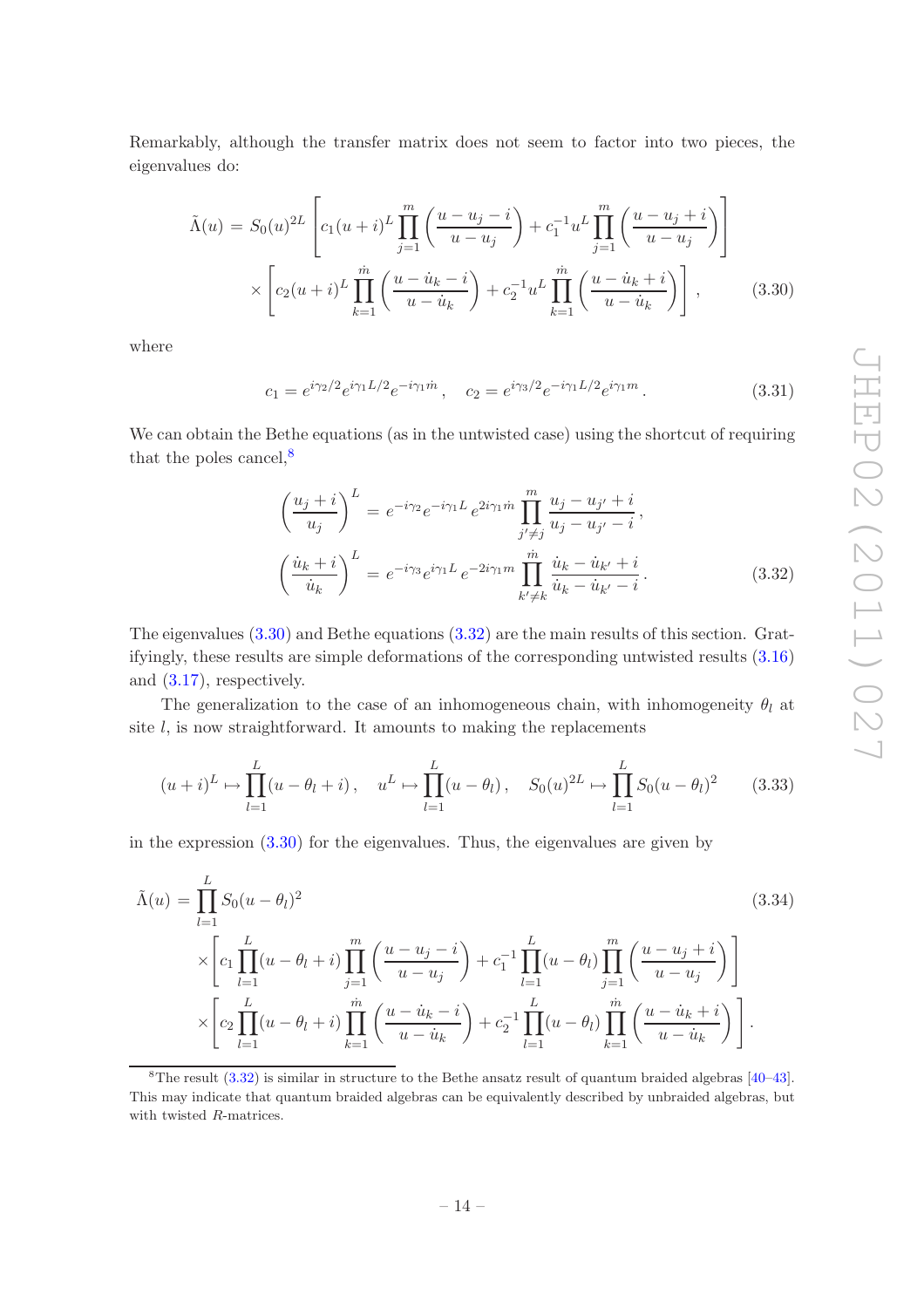The equations for the auxiliary Bethe roots become

$$
\prod_{l=1}^{L} \left( \frac{u_j - \theta_l + i}{u_j - \theta_l} \right) = e^{-i\gamma_2} e^{-i\gamma_1 L} e^{2i\gamma_1 m} \prod_{j' \neq j}^{m} \frac{u_j - u_{j'} + i}{u_j - u_{j'} - i},
$$
\n
$$
\prod_{l=1}^{L} \left( \frac{\dot{u}_k - \theta_l + i}{\dot{u}_k - \theta_l} \right) = e^{-i\gamma_3} e^{i\gamma_1 L} e^{-2i\gamma_1 m} \prod_{k' \neq k}^{m} \frac{\dot{u}_k - \dot{u}_{k'} + i}{\dot{u}_k - \dot{u}_{k'} - i}.
$$
\n(3.35)

Finally, the Bethe-Yang equations corresponding to the middle node are given by

<span id="page-15-2"></span>
$$
e^{-ip_k \mathcal{L}} = \tilde{\Lambda}(\theta_k)
$$
  
= 
$$
-e^{i(\gamma_2 + \gamma_3)/2} e^{i\gamma_1(m - \tilde{m})} \prod_{l \neq k}^{L} S_0(\theta_k - \theta_l)^2 (\theta_k - \theta_l + i)^2
$$
  

$$
\times \prod_{j=1}^{m} \left( \frac{\theta_k - u_j - i}{\theta_k - u_j} \right) \prod_{k=1}^{m} \left( \frac{\theta_k - u_k - i}{\theta_k - u_k} \right), \qquad (3.36)
$$

<span id="page-15-0"></span>where  $\mathcal L$  is the length of the ring with the L particles of rapidities  $\theta_1, \ldots, \theta_L$ .

# 4 Twisting two copies of the Hubbard model

We have seen that, for the  $su(2)$  principal chiral model, we were able to obtain the Bethe equations for the case of a non-factoring twist by developing an algebraic Bethe ansatz based on the "full" monodromy matrix of the two S-matrix factors. In this section we shall follow the same approach for two copies of the Hubbard model with a non-factoring twist, which is technically very similar to the twisted  $AdS_5/CFT_4$  problem. For a single copy of the Hubbard model, the algebraic Bethe ansatz was worked out in the paper by Martins and Ramos [\[32](#page-43-9)], which hereafter we denote by MR.

Let  $S(\lambda, \mu)$  be the 16 x 16 R-matrix of the Hubbard model, which was found by Shastry [\[48](#page-44-8), [49\]](#page-44-9). In the notation of MR

$$
S(\lambda, \mu) = \mathcal{P}R_g(\lambda, \mu), \qquad (4.1)
$$

where  $R_g(\lambda, \mu)$  is given in MR (18), and  $P$  is the graded permutation matrix,

$$
\mathcal{P} = \sum_{a,b=1}^{4} (-1)^{p(a)p(b)} e_{ab} \otimes e_{ba}, \qquad (4.2)
$$

where the gradings are given by

<span id="page-15-1"></span>
$$
p(1) = p(4) = 0, \qquad p(2) = p(3) = 1,
$$
\n
$$
(4.3)
$$

and  $e_{ab}$  are the standard elementary matrices with matrix elements

$$
(e_{ab})_{ij} = \delta_{a,i}\delta_{b,j} \tag{4.4}
$$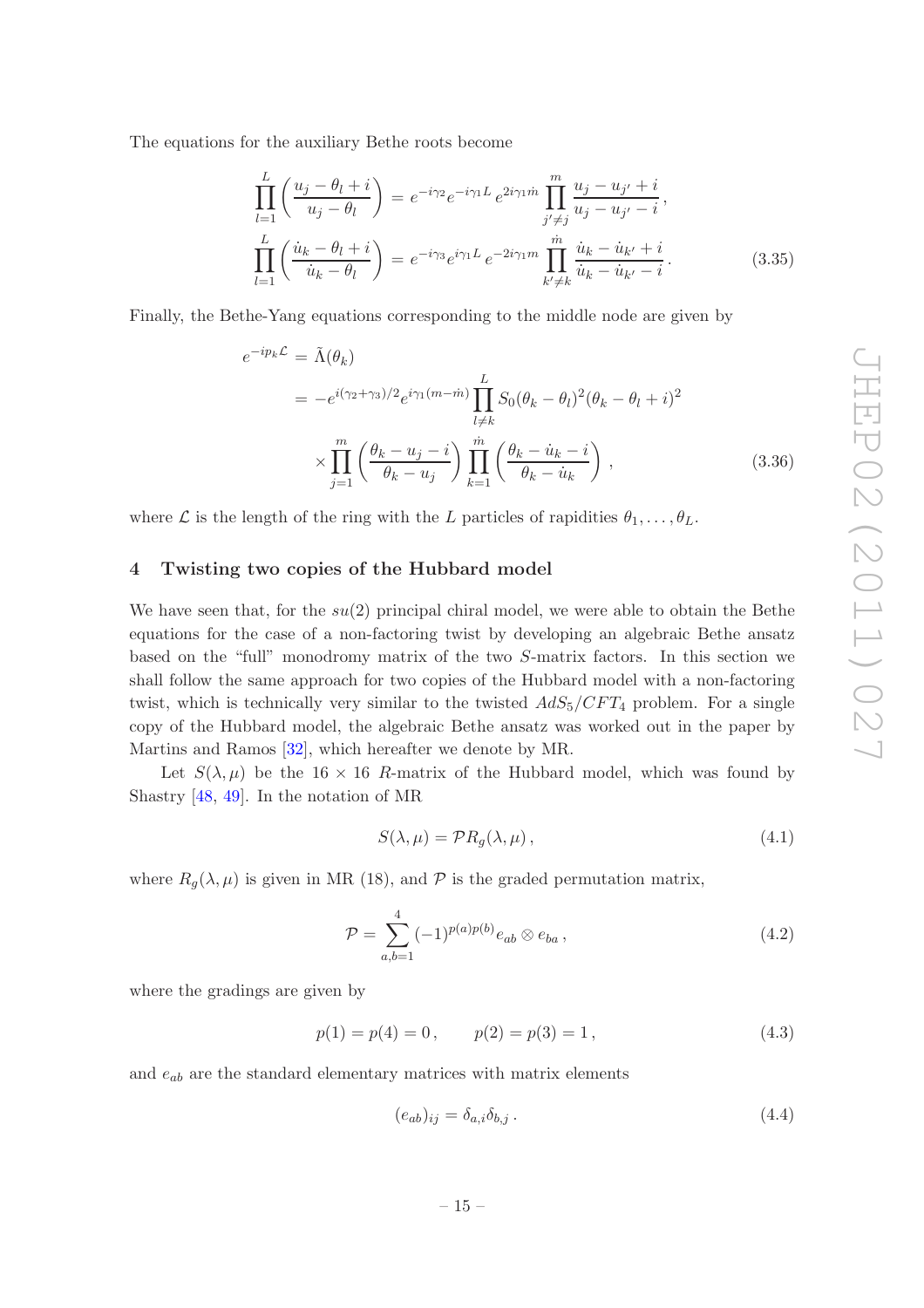Paralleling our discussion of the  $su(2)$  principal chiral model, we introduce the tensor product of two such S-matrices,

$$
S_{a\dot{a}b\dot{b}}(\lambda,\mu) = S_{ab}(\lambda,\mu) S_{\dot{a}\dot{b}}(\lambda,\mu).
$$
 (4.5)

We consider the Drinfeld-Reshetikhin-twisted S-matrix

$$
\tilde{\mathcal{S}}(\lambda,\mu) = F \mathcal{S}(\lambda,\mu) F, \qquad (4.6)
$$

where the twist matrix  $F$  is again given by

$$
F = e^{i\gamma_1(h\otimes \mathbb{I}\otimes \mathbb{I}\otimes h - \mathbb{I}\otimes h\otimes h\otimes \mathbb{I})},\tag{4.7}
$$

except h is now the diagonal matrix

<span id="page-16-3"></span>
$$
h = \text{diag}\left(\frac{1}{2}, 0, 0, -\frac{1}{2}\right),\tag{4.8}
$$

and I is the  $4 \times 4$  unit matrix. Note that F cannot be factored into matrices acting separately on the 13 space and the 24 space.

The main problem is to determine the eigenvalues of the transfer matrix

<span id="page-16-2"></span>
$$
\tilde{t}(\lambda) = \operatorname{str}_{a\dot{a}} M_{a\dot{a}} \tilde{T}_{a\dot{a}}(\lambda), \qquad (4.9)
$$

where the monodromy matrix is given by

<span id="page-16-1"></span>
$$
\tilde{T}_{a\dot{a}}(\lambda) = \tilde{S}_{a\dot{a}1\dot{1}}(\lambda,0)\cdots\tilde{S}_{a\dot{a}L\dot{L}}(\lambda,0),
$$
\n(4.10)

and the matrix  $M_{a\dot{a}}$  is given by

$$
M = e^{i\gamma_2 h} \otimes e^{i\gamma_3 h} . \tag{4.11}
$$

We follow the same approach as for the twisted  $su(2)$  principal chiral model. The first step is to understand the untwisted case.

## <span id="page-16-0"></span>4.1 Untwisted case

We now consider the untwisted case; i.e.,  $\gamma_i = 0$ , and therefore both F and M are 1. In this case, the monodromy matrix is given by (see  $(3.12)$ ),

$$
\mathcal{T}_{a\dot{a}}(\lambda) = T_a(\lambda) T_{\dot{a}}(\lambda). \tag{4.12}
$$

We label the matrix elements of  $T_a(\lambda)$  as in MR (21); and similarly for the matrix elements of  $T_a(\lambda)$ , except we also decorate those with a dot. Hence,

$$
\mathcal{T}(\lambda) = \begin{pmatrix} B & B_1 & B_2 & F \\ C_1 & A_{11} & A_{12} & B_1^* \\ C_2 & A_{21} & A_{22} & B_2^* \\ C & C_1^* & C_2^* & D \end{pmatrix} \otimes \begin{pmatrix} \dot{B} & \dot{B}_1 & \dot{B}_2 & \dot{F} \\ \dot{C}_1 & \dot{A}_{11} & \dot{A}_{12} & \dot{B}_1^* \\ \dot{C}_2 & \dot{A}_{21} & \dot{A}_{22} & \dot{B}_2^* \\ \dot{C} & \dot{C}_1^* & \dot{C}_2^* & D \end{pmatrix} . \tag{4.13}
$$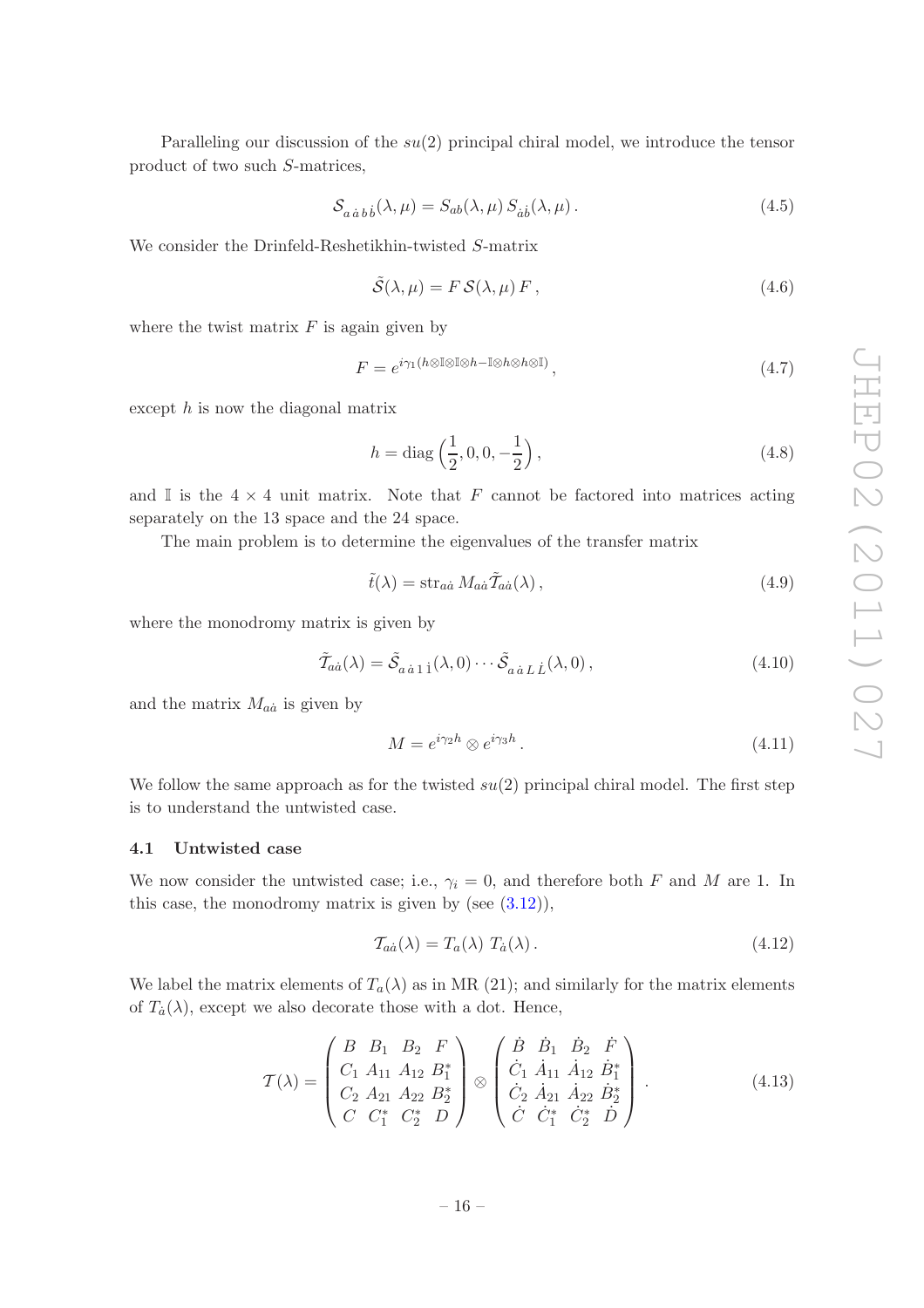We regard  $\mathcal{T}(\lambda)$  as a 16 × 16 matrix of operators. We denote these operators by their matrix elements, i.e.,  $\mathcal{T}_{j,k}(\lambda)$ , where  $j, k \in \{1, \ldots, 16\}$ . In particular,

$$
T_{1,1}(\lambda) = B(\lambda) \dot{B}(\lambda), \qquad T_{1,2}(\lambda) = B(\lambda) \dot{B}_1(\lambda), \qquad T_{1,3}(\lambda) = B(\lambda) \dot{B}_2(\lambda),
$$
  

$$
T_{1,5}(\lambda) = B_1(\lambda) \dot{B}(\lambda), \qquad T_{1,9}(\lambda) = B_2(\lambda) \dot{B}(\lambda).
$$
 (4.14)

Since the one-particle states are given by MR (44), it is reasonable to consider the tensor-product states

<span id="page-17-1"></span>
$$
|\Phi\rangle = \left[\mathcal{T}_{1,5}(\lambda_1)\mathcal{F}^1 + \mathcal{T}_{1,9}(\lambda_1)\mathcal{F}^2\right] \left[\mathcal{T}_{1,2}(\dot{\lambda}_1)\dot{\mathcal{F}}^1 + \mathcal{T}_{1,3}(\dot{\lambda}_1)\dot{\mathcal{F}}^2\right] (|0\rangle \otimes |0\rangle) \ . \tag{4.15}
$$

The exchange relations of the diagonal elements  $\mathcal{T}_{j,j}(\lambda)$  with the creation operators  $\mathcal{T}_{1,2}(\mu), \mathcal{T}_{1,3}(\mu), \mathcal{T}_{1,5}(\mu), \mathcal{T}_{1,9}(\mu)$  are discussed in appendix [A.](#page-27-0) We explicitly record here just the "wanted" (diagonal) terms,

<span id="page-17-2"></span>
$$
T_{j,j}(\lambda) T_{1,2}(\mu) = f_{l(j)}(\lambda, \mu) T_{1,2}(\mu) T_{j,j}(\lambda) + \dots,
$$
  
\n
$$
T_{j,j}(\lambda) T_{1,3}(\mu) = g_{l(j)}(\lambda, \mu) T_{1,3}(\mu) T_{j,j}(\lambda) + \dots,
$$
  
\n
$$
T_{j,j}(\lambda) T_{1,5}(\mu) = f_{k(j)}(\lambda, \mu) T_{1,5}(\mu) T_{j,j}(\lambda) + \dots,
$$
  
\n
$$
T_{j,j}(\lambda) T_{1,9}(\mu) = g_{k(j)}(\lambda, \mu) T_{1,9}(\mu) T_{j,j}(\lambda) + \dots, \quad j = 1, \dots, 16,
$$
\n(4.16)

where  $k(j)$  and  $l(j)$  are functions of j such that<sup>[9](#page-17-0)</sup>

<span id="page-17-4"></span>
$$
j = 4(k - 1) + l, \qquad j = 1, ..., 16, \qquad k, l \in \{1, 2, 3, 4\}, \tag{4.17}
$$

and we have defined  $f_i(\lambda, \mu)$  and  $g_i(\lambda, \mu)$  by

$$
f_1(\lambda, \mu) = g_1(\lambda, \mu) = \frac{i\alpha_2(\mu, \lambda)}{\alpha_9(\mu, \lambda)},
$$
  
\n
$$
f_2(\lambda, \mu) = g_3(\lambda, \mu) = -\frac{i\alpha_1(\lambda, \mu)}{\alpha_9(\lambda, \mu)},
$$
  
\n
$$
f_3(\lambda, \mu) = g_2(\lambda, \mu) = -\frac{i\alpha_1(\lambda, \mu)}{\alpha_9(\lambda, \mu)}\overline{b}(\lambda, \mu),
$$
  
\n
$$
f_4(\lambda, \mu) = g_4(\lambda, \mu) = -\frac{i\alpha_8(\lambda, \mu)}{\alpha_7(\lambda, \mu)}.
$$
\n(4.18)

Moreover,  $\alpha_i(\lambda, \mu)$  are defined in MR (A.1)-(A.9), and  $\bar{b}(\lambda, \mu)$  is defined in MR (27).

We observe that the pseudovacuum state  $|0\rangle \otimes |0\rangle$  is an eigenstate of the diagonal elements of the monodromy matrix,

<span id="page-17-3"></span>
$$
\mathcal{T}_{j,j}(\lambda) \left( \left| 0 \right\rangle \otimes \left| 0 \right\rangle \right) = \left[ \phi_{k(j)}(\lambda) \phi_{l(j)}(\lambda) \right]^L \left( \left| 0 \right\rangle \otimes \left| 0 \right\rangle \right) , \quad j = 1, \ldots, 16, \tag{4.19}
$$

where we have defined  $\phi_i(\lambda)$  by

$$
\phi_1(\lambda) = \omega_1(\lambda), \quad \phi_2(\lambda) = \phi_3(\lambda) = \omega_2(\lambda), \quad \phi_4(\lambda) = \omega_3(\lambda), \tag{4.20}
$$

<span id="page-17-0"></span><sup>9</sup>Hence,  $(k, l) = (1, 1)$  for  $j = 1$ ; and  $(k, l) = (1, 2)$  for  $j = 2$ , etc.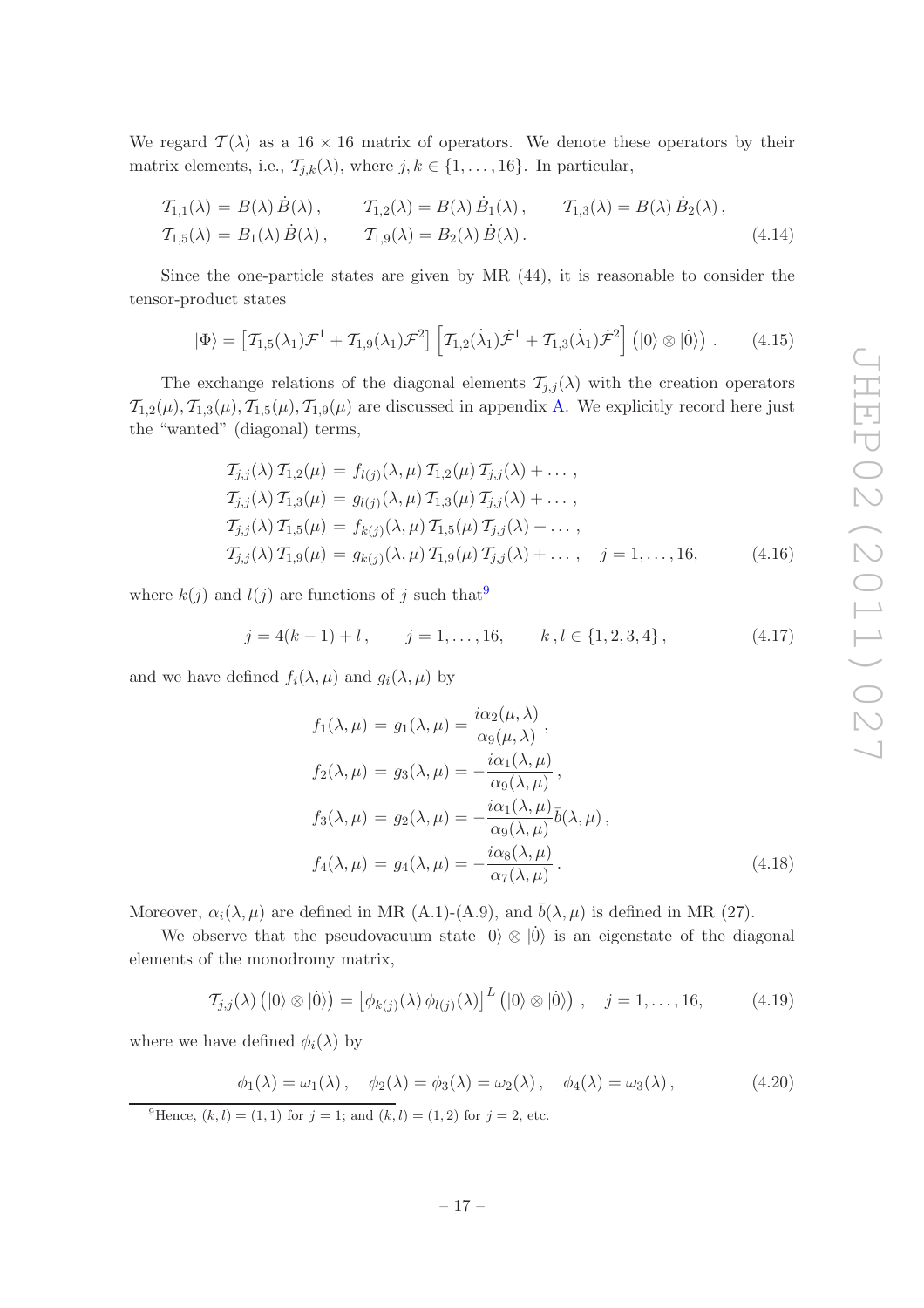and  $\omega_i(\lambda)$  are given by

$$
\omega_1(\lambda) = \alpha_2(\lambda, 0), \quad \omega_2(\lambda) = -i\alpha_9(\lambda, 0), \quad \omega_3(\lambda) = \alpha_7(\lambda, 0).
$$
 (4.21)

The transfer matrix is given by

$$
t(\lambda) = T_{1,1}(\lambda) - T_{2,2}(\lambda) - T_{3,3}(\lambda) + T_{4,4}(\lambda)
$$
  
\n
$$
- [T_{5,5}(\lambda) - T_{6,6}(\lambda) - T_{7,7}(\lambda) + T_{8,8}(\lambda)]
$$
  
\n
$$
- [T_{9,9}(\lambda) - T_{10,10}(\lambda) - T_{11,11}(\lambda) + T_{12,12}(\lambda)]
$$
  
\n
$$
+ T_{13,13}(\lambda) - T_{14,14}(\lambda) - T_{15,15}(\lambda) + T_{16,16}(\lambda),
$$
\n(4.22)

where the signs are due to the supertrace. Acting with this operator on the states  $(4.15)$ , we use (in the standard way) the first term of the exchange relations [\(4.16\)](#page-17-2), together with the pseudovacuum eigenvalues [\(4.19\)](#page-17-3), to obtain the eigenvalue. Upon factoring the result, we obtain

$$
\Lambda(\lambda) = \left[ \omega_1(\lambda)^L \left( \frac{i\alpha_2(\lambda_1, \lambda)}{\alpha_9(\lambda_1, \lambda)} \right) + \omega_3(\lambda)^L \left( \frac{-i\alpha_8(\lambda, \lambda_1)}{\alpha_7(\lambda, \lambda_1)} \right) \right.\n- \omega_2(\lambda)^L \left( \frac{-i\alpha_1(\lambda, \lambda_1)}{\alpha_9(\lambda, \lambda_1)} \right) \Lambda^{(1)}(\lambda, \lambda_1) \right] \n\times \left[ \omega_1(\lambda)^L \left( \frac{i\alpha_2(\lambda_1, \lambda)}{\alpha_9(\lambda_1, \lambda)} \right) + \omega_3(\lambda)^L \left( \frac{-i\alpha_8(\lambda, \lambda_1)}{\alpha_7(\lambda, \lambda_1)} \right) \right.\n- \omega_2(\lambda)^L \left( \frac{-i\alpha_1(\lambda, \lambda_1)}{\alpha_9(\lambda, \lambda_1)} \right) \Lambda^{(1)}(\lambda, \lambda_1) \right], \tag{4.23}
$$

where, as in MR  $(51)$ ,

$$
\Lambda^{(1)}(\lambda, \lambda_1) = 1 + \bar{b}(\lambda, \lambda_1), \qquad \Lambda^{(1)}(\lambda, \dot{\lambda}_1) = 1 + \bar{b}(\lambda, \dot{\lambda}_1). \tag{4.24}
$$

On the basis of MR, we assume that this result can be extrapolated to the general case:

$$
\Lambda(\lambda) = \left[\omega_1(\lambda)^L \prod_{j=1}^n \left(\frac{i\alpha_2(\lambda_j, \lambda)}{\alpha_9(\lambda_j, \lambda)}\right) + \omega_3(\lambda)^L \prod_{j=1}^n \left(\frac{-i\alpha_8(\lambda, \lambda_j)}{\alpha_7(\lambda, \lambda_j)}\right) \right]
$$

$$
-\omega_2(\lambda)^L \prod_{j=1}^n \left(\frac{-i\alpha_1(\lambda, \lambda_j)}{\alpha_9(\lambda, \lambda_j)}\right) \Lambda^{(1)}(\lambda, \{\lambda_k\})\right]
$$

$$
\times \left[\omega_1(\lambda)^L \prod_{j=1}^n \left(\frac{i\alpha_2(\lambda_j, \lambda)}{\alpha_9(\lambda_j, \lambda)}\right) + \omega_3(\lambda)^L \prod_{j=1}^n \left(\frac{-i\alpha_8(\lambda, \lambda_j)}{\alpha_7(\lambda, \lambda_j)}\right)
$$

$$
-\omega_2(\lambda)^L \prod_{j=1}^n \left(\frac{-i\alpha_1(\lambda, \lambda_j)}{\alpha_9(\lambda, \lambda_j)}\right) \Lambda^{(1)}(\lambda, \{\lambda_k\})\right].
$$
(4.25)

As expected, this is just the product of two copies of the result for a single copy of Hubbard, given in MR (89). Note that  $\Lambda^{(1)}(\lambda, {\{\lambda_k\}})$  are the eigenvalues of the auxiliary transfer matrix MR (92). They are given by MR (99), and there is a similar expression for  $\Lambda^{(1)}(\lambda,\{\dot{\lambda}_k\}).$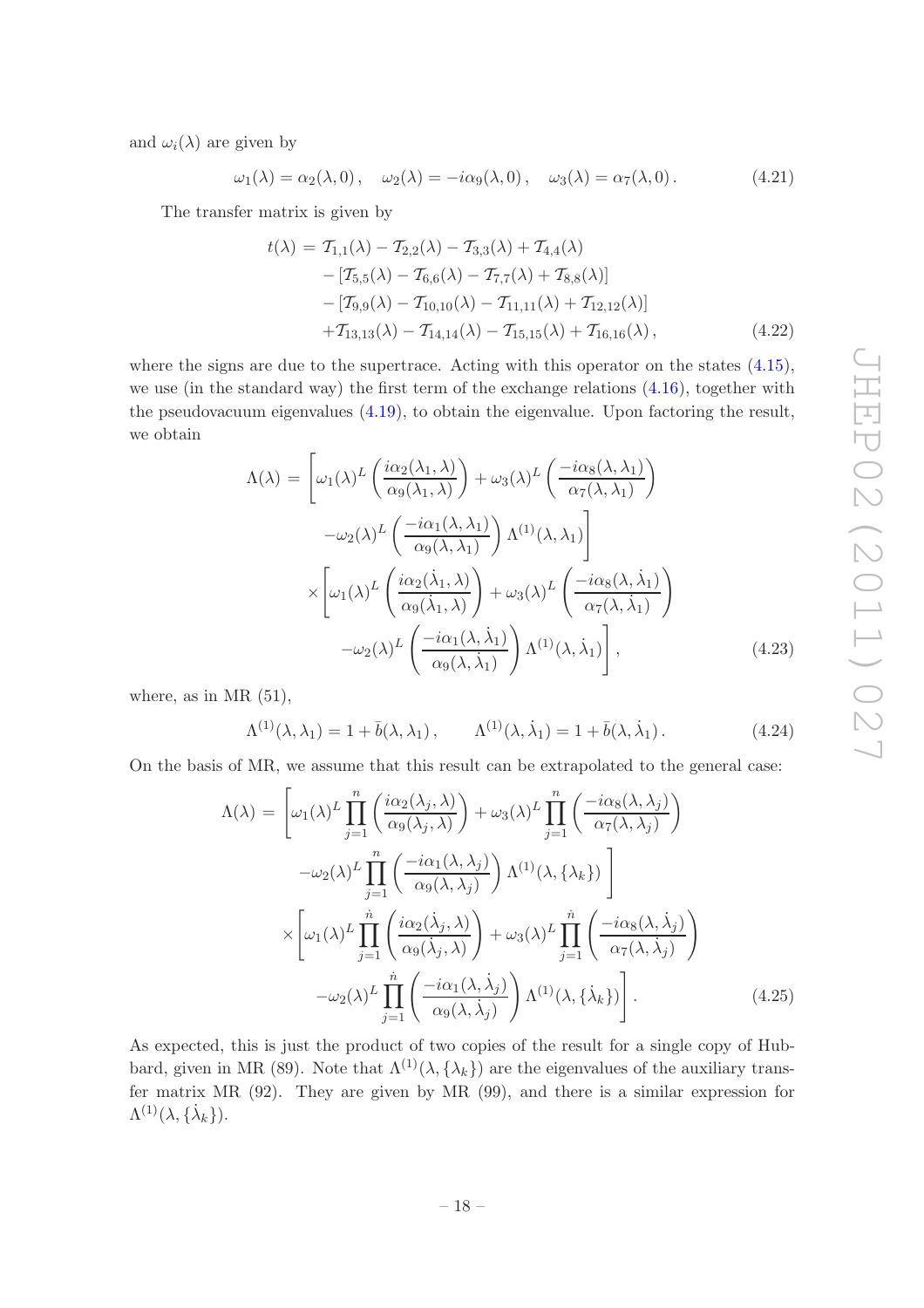The Bethe equations can again be obtained using the shortcut that there should be a cancellation of the poles in the eigenvalues of the transfer matrix; this leads to MR (90), (102),

$$
\left(\frac{\omega_1(\lambda_j)}{\omega_2(\lambda_j)}\right)^L = \Lambda^{(1)}(\lambda_j, \{\lambda_k\}) = \prod_{l=1}^m \frac{1}{\overline{b}(\mu_l, \lambda_j)},
$$
\n
$$
\left(\frac{\omega_1(\lambda_j)}{\omega_2(\lambda_j)}\right)^L = \Lambda^{(1)}(\lambda_j, \{\lambda_k\}) = \prod_{l=1}^m \frac{1}{\overline{b}(\mu_l, \lambda_j)}.
$$
\n(4.26)

To obtain this result, one needs the following properties of the functions  $\alpha_i$ 

$$
\alpha_9(\mu,\lambda) = -\alpha_9(\lambda,\mu), \quad \alpha_1(\mu,\lambda) = \alpha_2(\lambda,\mu), \tag{4.27}
$$

which follow from their definitions, given in MR appendix A. The Bethe equations for the auxiliary problem are given by MR (100), and a similar set for the dotted roots.

# <span id="page-19-0"></span>4.2 Twisted case

We turn now to the twisted case, for which the monodromy matrix is given by  $(4.10)$ . The exchange relations suffer only deformations of the coefficients. In particular, the "wanted" terms become (cf.  $(4.16)$ )

$$
\tilde{T}_{j,j}(\lambda) \tilde{T}_{1,2}(\mu) = e^{-i\zeta_{k(j)}\gamma_1/2} f_{l(j)}(\lambda,\mu) \tilde{T}_{1,2}(\mu) \tilde{T}_{j,j}(\lambda) + \dots, \n\tilde{T}_{j,j}(\lambda) \tilde{T}_{1,3}(\mu) = e^{-i\zeta_{k(j)}\gamma_1/2} g_{l(j)}(\lambda,\mu) \tilde{T}_{1,3}(\mu) \tilde{T}_{j,j}(\lambda) + \dots, \n\tilde{T}_{j,j}(\lambda) \tilde{T}_{1,5}(\mu) = e^{i\zeta_{l(j)}\gamma_1/2} f_{k(j)}(\lambda,\mu) \tilde{T}_{1,5}(\mu) \tilde{T}_{j,j}(\lambda) + \dots, \n\tilde{T}_{j,j}(\lambda) \tilde{T}_{1,9}(\mu) = e^{i\zeta_{l(j)}\gamma_1/2} g_{k(j)}(\lambda,\mu) \tilde{T}_{1,9}(\mu) \tilde{T}_{j,j}(\lambda) + \dots, \quad j = 1, \dots, 16, \quad (4.28)
$$

where we have defined

$$
\zeta_1 = 1, \quad \zeta_2 = \zeta_3 = 0, \quad \zeta_4 = -1. \tag{4.29}
$$

The pseudovacuum eigenvalues are now given by (cf. [\(4.19\)](#page-17-3))

$$
\tilde{\mathcal{T}}_{j,j}(\lambda) \left( \left| 0 \right\rangle \otimes \left| 0 \right\rangle \right) = e^{i(\zeta_{k(j)} - \zeta_{l(j)})\gamma_1 L/2} \left[ \phi_{k(j)}(\lambda) \phi_{l(j)}(\lambda) \right]^L \left( \left| 0 \right\rangle \otimes \left| 0 \right\rangle \right) , \quad j = 1, \ldots, 16. \tag{4.30}
$$

We remind the reader that  $k(j)$  and  $l(j)$  are defined by [\(4.17\)](#page-17-4).

Proceeding as in the untwisted case, one easily finds that the eigenvalues of the twisted transfer matrix  $(4.9)$  are given by

<span id="page-19-1"></span>
$$
\tilde{\Lambda}(\lambda) = \left[c_1 \omega_1(\lambda)^L \prod_{j=1}^n \left(\frac{i\alpha_2(\lambda_j, \lambda)}{\alpha_9(\lambda_j, \lambda)}\right) + c_1^{-1} \omega_3(\lambda)^L \prod_{j=1}^n \left(\frac{-i\alpha_8(\lambda, \lambda_j)}{\alpha_7(\lambda, \lambda_j)}\right) \right]
$$

$$
-\omega_2(\lambda)^L \prod_{j=1}^n \left(\frac{-i\alpha_1(\lambda, \lambda_j)}{\alpha_9(\lambda, \lambda_j)}\right) \Lambda^{(1)}(\lambda, \{\lambda_k\})\right]
$$

$$
\times \left[c_2 \omega_1(\lambda)^L \prod_{j=1}^n \left(\frac{i\alpha_2(\lambda_j, \lambda)}{\alpha_9(\lambda_j, \lambda)}\right) + c_2^{-1} \omega_3(\lambda)^L \prod_{j=1}^n \left(\frac{-i\alpha_8(\lambda, \lambda_j)}{\alpha_7(\lambda, \lambda_j)}\right) \right]
$$

$$
-\omega_2(\lambda)^L \prod_{j=1}^n \left(\frac{-i\alpha_1(\lambda, \lambda_j)}{\alpha_9(\lambda, \lambda_j)}\right) \Lambda^{(1)}(\lambda, \{\lambda_k\})\right],
$$
(4.31)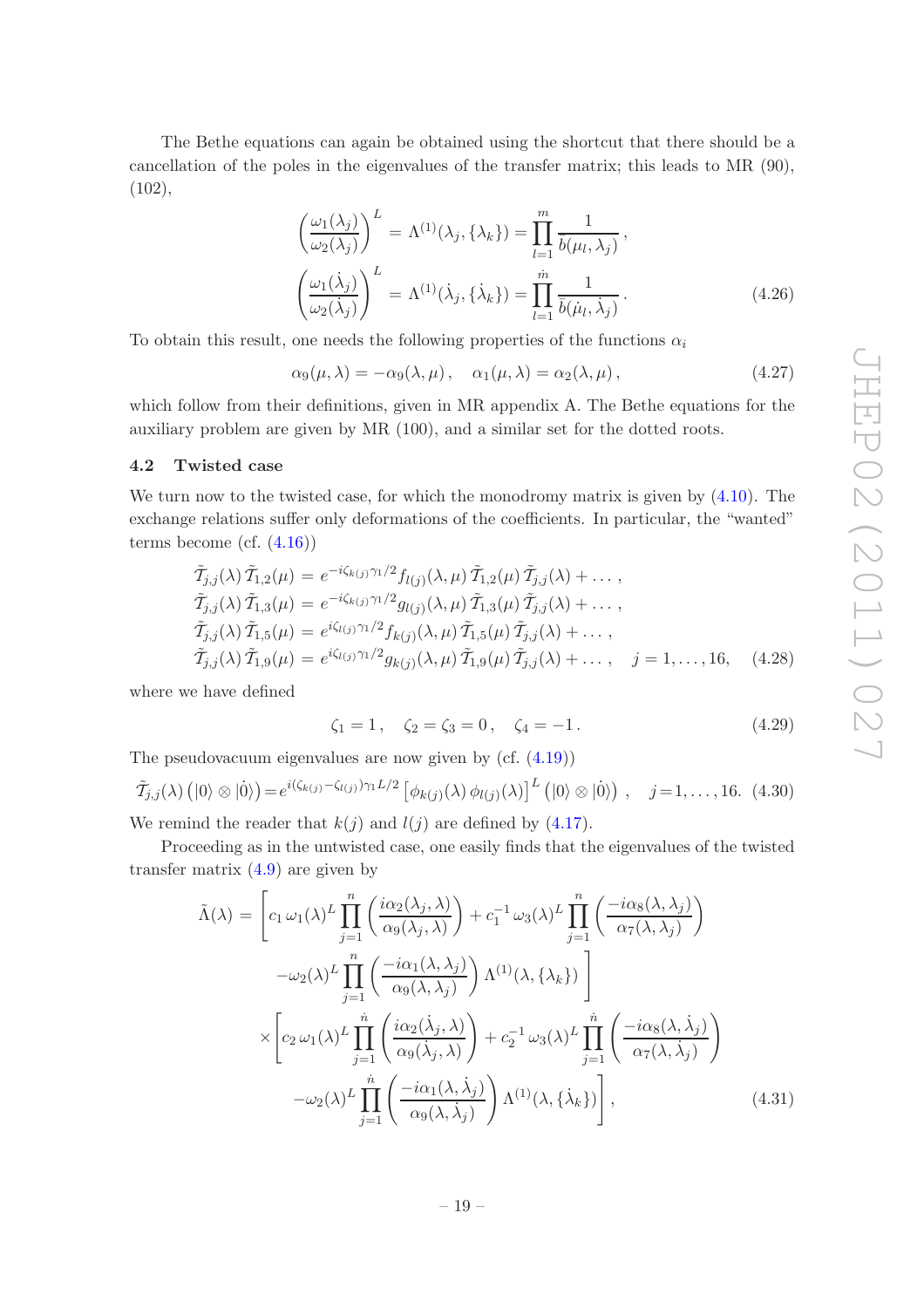where

$$
c_1 = e^{i\gamma_2/2} e^{i\gamma_1 L/2} e^{-i\gamma_1 \dot{n}/2}, \quad c_2 = e^{i\gamma_3/2} e^{-i\gamma_1 L/2} e^{i\gamma_1 n/2}.
$$
 (4.32)

It is very important to observe that the matrix  $\hat{r}$  given in MR (26) does *not* get deformed by the twist. Hence, the eigenvalues of the auxiliary transfer matrix also do not get deformed. Again using the shortcut, we find from [\(4.31\)](#page-19-1) that the Bethe equations are given by

$$
e^{i\gamma_2/2}e^{i\gamma_1L/2}e^{-i\gamma_1\dot{n}/2}\left(\frac{\omega_1(\lambda_j)}{\omega_2(\lambda_j)}\right)^L = \Lambda^{(1)}(\lambda_j, \{\lambda_k\}) = \prod_{l=1}^m \frac{1}{\bar{b}(\mu_l, \lambda_j)},
$$

$$
e^{i\gamma_3/2}e^{-i\gamma_1L/2}e^{i\gamma_1n/2}\left(\frac{\omega_1(\dot{\lambda}_j)}{\omega_2(\dot{\lambda}_j)}\right)^L = \Lambda^{(1)}(\dot{\lambda}_j, \{\dot{\lambda}_k\}) = \prod_{l=1}^m \frac{1}{\bar{b}(\mu_l, \dot{\lambda}_j)}.
$$
(4.33)

Their structure is similar to those for the twisted  $su(2)$  principal chiral model [\(3.32\)](#page-14-2). The Bethe equations for the auxiliary problem are again given by MR (100).

# <span id="page-20-0"></span>5 Twisting  $AdS_5/CFT_4$

We finally come to the AdS/CFT case. Let  $S(p_1, p_2)$  be the graded  $su(2|2)$  S-matrix in [\[22](#page-43-15), [27](#page-43-4)], and let  $S(p_1, p_2)$  be the  $su(2|2)^2$  S-matrix,

<span id="page-20-5"></span>
$$
S_{a\dot{a}b\dot{b}}(p_1, p_2) = S_{ab}(p_1, p_2) S_{\dot{a}\dot{b}}(p_1, p_2).
$$
\n(5.1)

We consider the Drinfeld-Reshetikhin twist of this S-matrix

<span id="page-20-4"></span>
$$
\tilde{\mathcal{S}}(p_1, p_2) = F \, \mathcal{S}(p_1, p_2) \, F \,, \tag{5.2}
$$

where the twist matrix  $F$  is given by (see  $(2.23)$ )

<span id="page-20-6"></span>
$$
F = e^{i\gamma_1(h\otimes \mathbb{I}\otimes \mathbb{I}\otimes h - \mathbb{I}\otimes h\otimes h\otimes \mathbb{I})}.
$$
\n
$$
(5.3)
$$

Here h is the diagonal matrix<sup>[10](#page-20-1)</sup>

<span id="page-20-2"></span>
$$
h = \text{diag}\left(\frac{1}{2}, -\frac{1}{2}, 0, 0\right),\tag{5.4}
$$

and I is again the  $4 \times 4$  unit matrix. In appendix [B](#page-31-0) we verify that the twisted S-matrix has the standard crossing symmetry; hence, the scalar factor  $S_0$  is exactly the same as the untwisted one and independent of the deformation parameter. The (inhomogeneous) transfer matrix is given by

<span id="page-20-3"></span>
$$
\tilde{t}(\lambda) = \operatorname{str}_{a\dot{a}} M_{a\dot{a}} \tilde{S}_{a\dot{a}1\dot{1}}(\lambda, p_1) \dots \tilde{S}_{a\dot{a}N\dot{N}}(\lambda, p_N) ,\qquad (5.5)
$$

<span id="page-20-1"></span><sup>&</sup>lt;sup>10</sup>The difference between  $\overline{(4.8)$  and  $(5.4)$  is due to a difference in basis: as already noted in [\(4.3\)](#page-15-1), in [\[32](#page-43-9)] the gradings are  $(0,1,1,0)$ , while in [\[22](#page-43-15)] the gradings are  $(0,0,1,1)$ .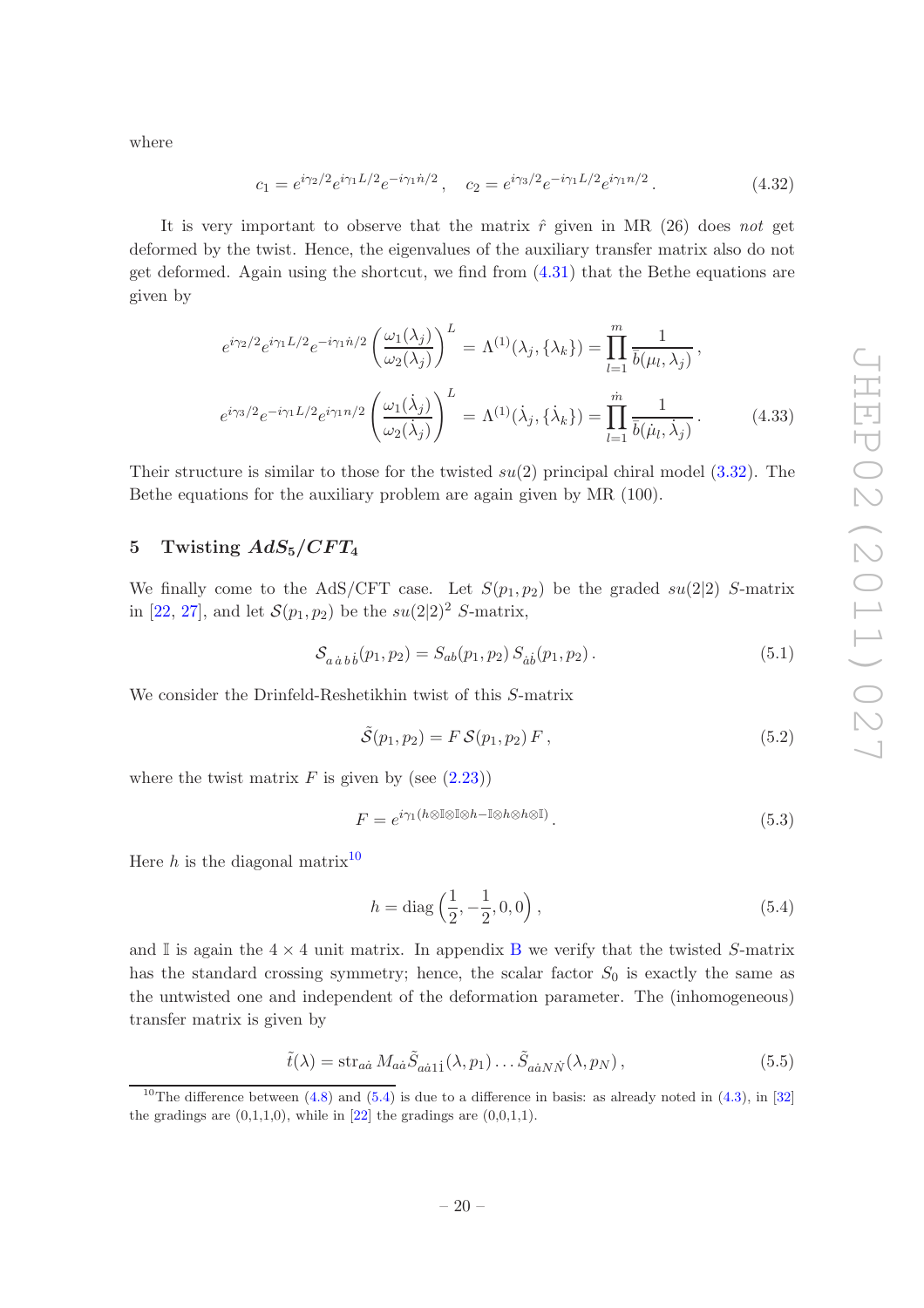where the matrix  $M_{a\dot{a}}$  is given by (see  $(2.24)$ )

<span id="page-21-2"></span>
$$
M = e^{i(\gamma_3 - \gamma_2)Jh} \otimes e^{i(\gamma_3 + \gamma_2)Jh}, \qquad (5.6)
$$

and J is the angular momentum charge.

Let us briefly recall the untwisted case  $\gamma_i = 0$ . Based on the Hubbard-model results in MR  $[32]$ , Martins and Melo obtain in  $[27]$  the eigenvalues of the  $su(2|2)$  transfer matrix. Hereafter we denote the latter reference by MM. Indeed, the eigenvalues of the transfer matrix for a single copy of Hubbard are given by MR (89), MR (99), which can be rewritten as MM (30). Martins and Melo argue that MM (30) leads to the eigenvalues of the  $su(2|2)$ transfer matrix in MM (32).

Turning now to the twisted case, we use the same logic to conclude that our result [\(4.31\)](#page-19-1) for twisted Hubbard implies that the eigenvalues of the twisted AdS/CFT transfer matrix  $(5.5)$  are given by (cf. MM  $(32)$ )

<span id="page-21-1"></span>
$$
\tilde{\Lambda}(\lambda) = \prod_{i=1}^{N} S_{0}(\lambda, p_{i})^{2} \left[ c_{1} \prod_{i=1}^{N} \left[ \frac{x^{-}(p_{i}) - x^{+}(\lambda)}{x^{+}(p_{i}) - x^{-}(\lambda)} \right] \frac{\eta(p_{i})}{\eta(\lambda)} \prod_{j=1}^{m_{1}} \eta(\lambda) \frac{x^{-}(\lambda) - x^{+}(\lambda_{j})}{x^{+}(\lambda) - x^{+}(\lambda_{j})} \right] - \prod_{i=1}^{N} \frac{x^{+}(\lambda) - x^{+}(p_{i})}{x^{-}(\lambda) - x^{+}(p_{i})} \frac{1}{\eta(\lambda)} \left\{ \prod_{j=1}^{m_{1}} \eta(\lambda) \left[ \frac{x^{-}(\lambda) - x^{+}(\lambda_{j})}{x^{+}(\lambda) - x^{+}(\lambda_{j})} \right] \prod_{l=1}^{m_{2}} \frac{x^{+}(\lambda) + \frac{1}{x^{+}(\lambda)} - \tilde{\mu}_{l} + \frac{i}{2g}}{x^{+}(\lambda) + \frac{1}{x^{+}(\lambda)} - \tilde{\mu}_{l} - \frac{i}{2g}} \right] + \prod_{j=1}^{m_{1}} \eta(\lambda) \left[ \frac{x^{+}(\lambda_{j}) - \frac{1}{x^{+}(\lambda)}}{x^{+}(\lambda_{j}) - \frac{1}{x^{+}(\lambda)}} \right] \prod_{l=1}^{m_{2}} \frac{x^{-}(\lambda) + \frac{1}{x^{+}(\lambda)} - \tilde{\mu}_{l} - \frac{i}{2g}}{x^{+}(\lambda) + \frac{1}{x^{+}(\lambda)} - \tilde{\mu}_{l} - \frac{i}{2g}} \right\} + c_{1}^{-1} \prod_{i=1}^{N} \left[ \frac{1 - \frac{1}{x^{-}(\lambda)x^{+}(p_{i})}}{1 - \frac{1}{x^{-}(\lambda)x^{-}(p_{i})}} \right] \left[ \frac{x^{+}(p_{i}) - x^{+}(\lambda)}{x^{+}(p_{i}) - x^{-}(\lambda)} \right] \frac{\eta(p_{i})}{\eta(\lambda)} \prod_{j=1}^{m_{1}} \eta(\lambda) \left[ \frac{x^{+}(\lambda_{j}) - \frac{1}{x^{+}(\lambda)}}{x^{+}(\lambda_{j}) - \frac{1}{x^{+}(\lambda)}} \right] \right] - \sum_{i=1}^{N} \left[ \frac{x^{-}(p_{i}) - x^{+}
$$

where

<span id="page-21-0"></span>
$$
c_1 = e^{i\gamma_1 N/2} e^{-i\gamma_1 \dot{m}_1/2} e^{i(\gamma_3 - \gamma_2)J/2}, \quad c_2 = e^{-i\gamma_1 N/2} e^{i\gamma_1 m_1/2} e^{i(\gamma_3 + \gamma_2)J/2}.
$$
 (5.8)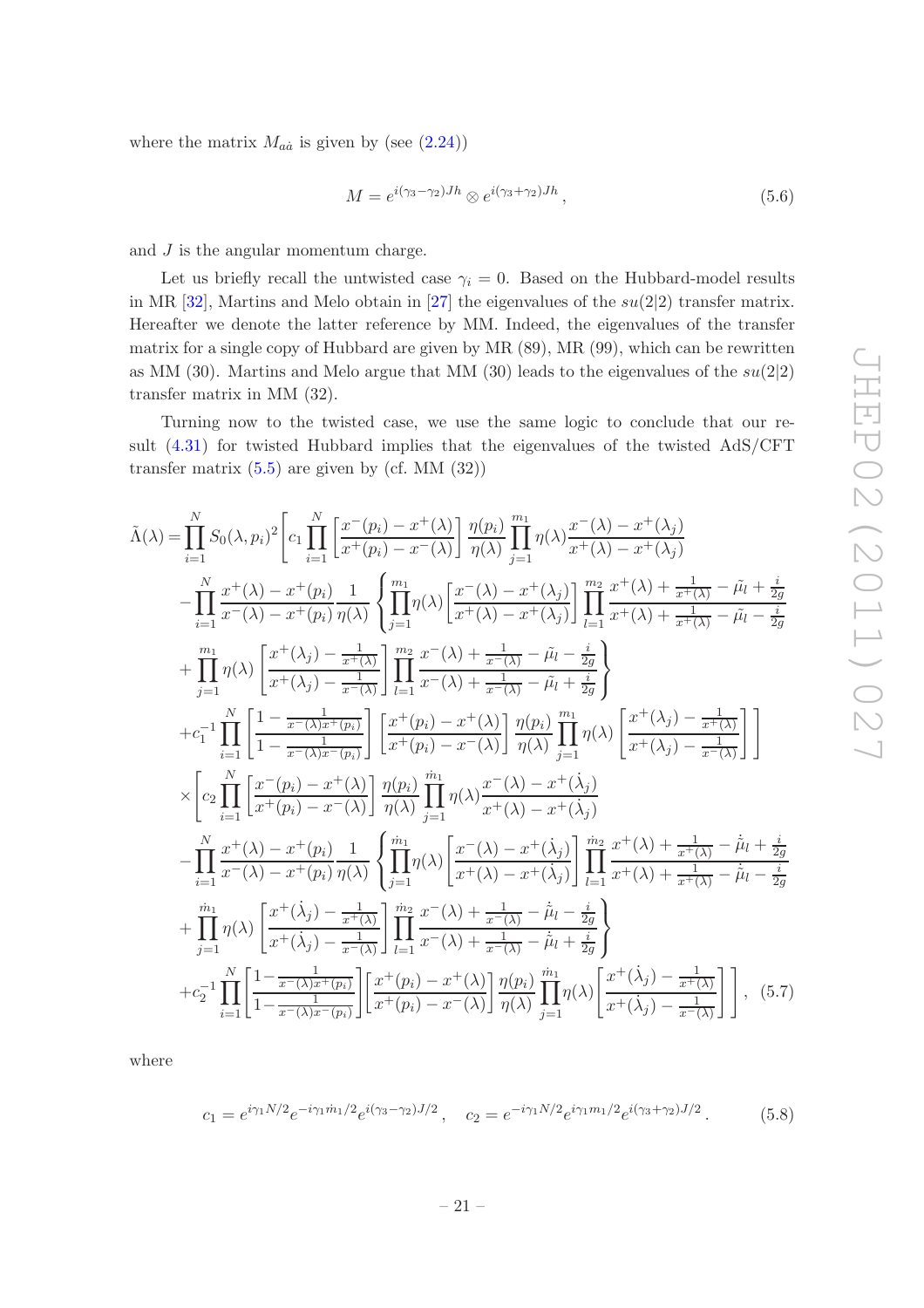The corresponding Bethe equations are therefore (cf. MM (33)):

<span id="page-22-3"></span>
$$
c_{1} \prod_{i=1}^{N} \left[ \frac{x^{+}(\lambda_{j}) - x^{-}(p_{i})}{x^{+}(\lambda_{j}) - x^{+}(p_{i})} \right] \eta(p_{i}) = \prod_{l=1}^{m_{2}} \frac{x^{+}(\lambda_{j}) + \frac{1}{x^{+}(\lambda_{j})} - \tilde{\mu}_{l} + \frac{i}{2g}}{x^{+}(\lambda_{j}) - \tilde{\mu}_{l} - \frac{i}{2g}},
$$
\n
$$
j = 1, ..., m_{1},
$$
\n
$$
c_{2} \prod_{i=1}^{N} \left[ \frac{x^{+}(\lambda_{j}) - x^{-}(p_{i})}{x^{+}(\lambda_{j}) - x^{+}(p_{i})} \right] \eta(p_{i}) = \prod_{l=1}^{m_{2}} \frac{x^{+}(\lambda_{j}) + \frac{1}{x^{+}(\lambda_{j})} - \tilde{\mu}_{l} + \frac{i}{2g}}{x^{+}(\lambda_{j}) - \frac{1}{x^{+}(\lambda_{j})} - \frac{i}{x^{+}(\lambda_{j})} - \frac{i}{x^{+}(\lambda_{j})} - \frac{i}{x^{+}(\lambda_{j})}};
$$
\n
$$
\prod_{j=1}^{m_{1}} \frac{\tilde{\mu}_{l} - x^{+}(\lambda_{j}) - \frac{1}{x^{+}(\lambda_{j})} + \frac{i}{2g}}{\tilde{\mu}_{l} - \tilde{\mu}_{l} - \tilde{\mu}_{k} + \frac{i}{g}}, l = 1, ..., m_{2},
$$
\n
$$
\prod_{j=1}^{m_{1}} \frac{\tilde{\mu}_{l} - x^{+}(\lambda_{j}) - \frac{1}{x^{+}(\lambda_{j})} - \frac{i}{2g}}{\tilde{\mu}_{l} - \tilde{\mu}_{l} - \tilde{\mu}_{k} - \frac{i}{g}} = \prod_{\substack{k=1 \ k \neq l}}^{m_{2}} \frac{\tilde{\mu}_{l} - \tilde{\mu}_{k} + \frac{i}{g}}{\tilde{\mu}_{l} - \tilde{\mu}_{k} - \frac{i}{g}}, l = 1, ..., m_{2}.
$$
\n
$$
(5.9)
$$

In terms of the notation in MM (45), (46), and using the fact  $\eta(\lambda) = e^{i\lambda/2}$ , these Bethe equations become  $11$ 

<span id="page-22-1"></span>
$$
c_1 e^{i\frac{P}{2}} \prod_{i=1}^N \left[ \frac{x^+(\lambda_j^{(1)}) - x^-(p_i)}{x^+(\lambda_j^{(1)}) - x^+(p_i)} \right] = \prod_{l=1}^{m_2^{(1)}} \frac{x^+(\lambda_j^{(1)}) + \frac{1}{x^+(\lambda_j^{(1)})} - \tilde{\mu}_l^{(1)} + \frac{i}{2g}}{x^+(\lambda_j^{(1)}) + \frac{1}{x^+(\lambda_j^{(1)})} - \tilde{\mu}_l^{(1)} - \frac{i}{2g}},
$$
\n
$$
j = 1, \dots, m_1^{(1)}, \qquad (5.10)
$$

$$
c_2 e^{i\frac{P}{2}} \prod_{i=1}^N \left[ \frac{x^+(\lambda_j^{(2)}) - x^-(p_i)}{x^+(\lambda_j^{(2)}) - x^+(p_i)} \right] = \prod_{l=1}^{m_2^{(2)}} \frac{x^+(\lambda_j^{(2)}) + \frac{1}{x^+(\lambda_j^{(2)})} - \tilde{\mu}_l^{(2)} + \frac{i}{2g}}{x^+(\lambda_j^{(2)}) + \frac{1}{x^+(\lambda_j^{(2)})} - \tilde{\mu}_l^{(2)} - \frac{i}{2g}},
$$
  
\n
$$
j = 1, ..., m_1^{(2)},
$$
\n(5.11)

$$
\prod_{j=1}^{m_1^{(\alpha)}} \frac{\tilde{\mu}_l^{(\alpha)} - x^+(\lambda_j^{(\alpha)}) - \frac{1}{x^+(\lambda_j^{(\alpha)})} + \frac{i}{2g}}{\tilde{\mu}_l^{(\alpha)} - x^+(\lambda_j^{(\alpha)}) - \frac{1}{x^+(\lambda_j^{(\alpha)})} - \frac{i}{2g}} = \prod_{\substack{k=1 \ k \neq l}}^{m_2^{(\alpha)}} \frac{\tilde{\mu}_l^{(\alpha)} - \tilde{\mu}_k^{(\alpha)} + \frac{i}{g}}{\tilde{\mu}_l^{(\alpha)} - \tilde{\mu}_k^{(\alpha)} - \frac{i}{g}},
$$
\n
$$
l = 1, \dots, m_2^{(\alpha)}; \ \alpha = 1, 2, \ (5.12)
$$

where  $P = \sum_{k=1}^{N} p_k$  is the total momentum. Following the change in notation in MM  $(47)$ - $(49)$ ,  $(51)$ , so that

$$
N = K_4, \quad m_1^{(1)} = K_1 + K_3, \quad m_1^{(2)} = K_5 + K_7, \quad m_2^{(1)} = K_2, \quad m_2^{(2)} = K_6, \tag{5.13}
$$

and the coefficients [\(5.8\)](#page-21-0) are given by

<span id="page-22-2"></span>
$$
c_1 = e^{i\gamma_1(K_4 - K_5 - K_7)/2} e^{i(\gamma_3 - \gamma_2)J/2}, \quad c_2 = e^{-i\gamma_1(K_4 - K_1 - K_3)/2} e^{i(\gamma_3 + \gamma_2)J/2}, \quad (5.14)
$$

<span id="page-22-0"></span><sup>11</sup>Note that  $m_j \mapsto m_j^{(1)}$ ,  $\dot{m}_j \mapsto m_j^{(2)}$  for  $j = 1, 2$ .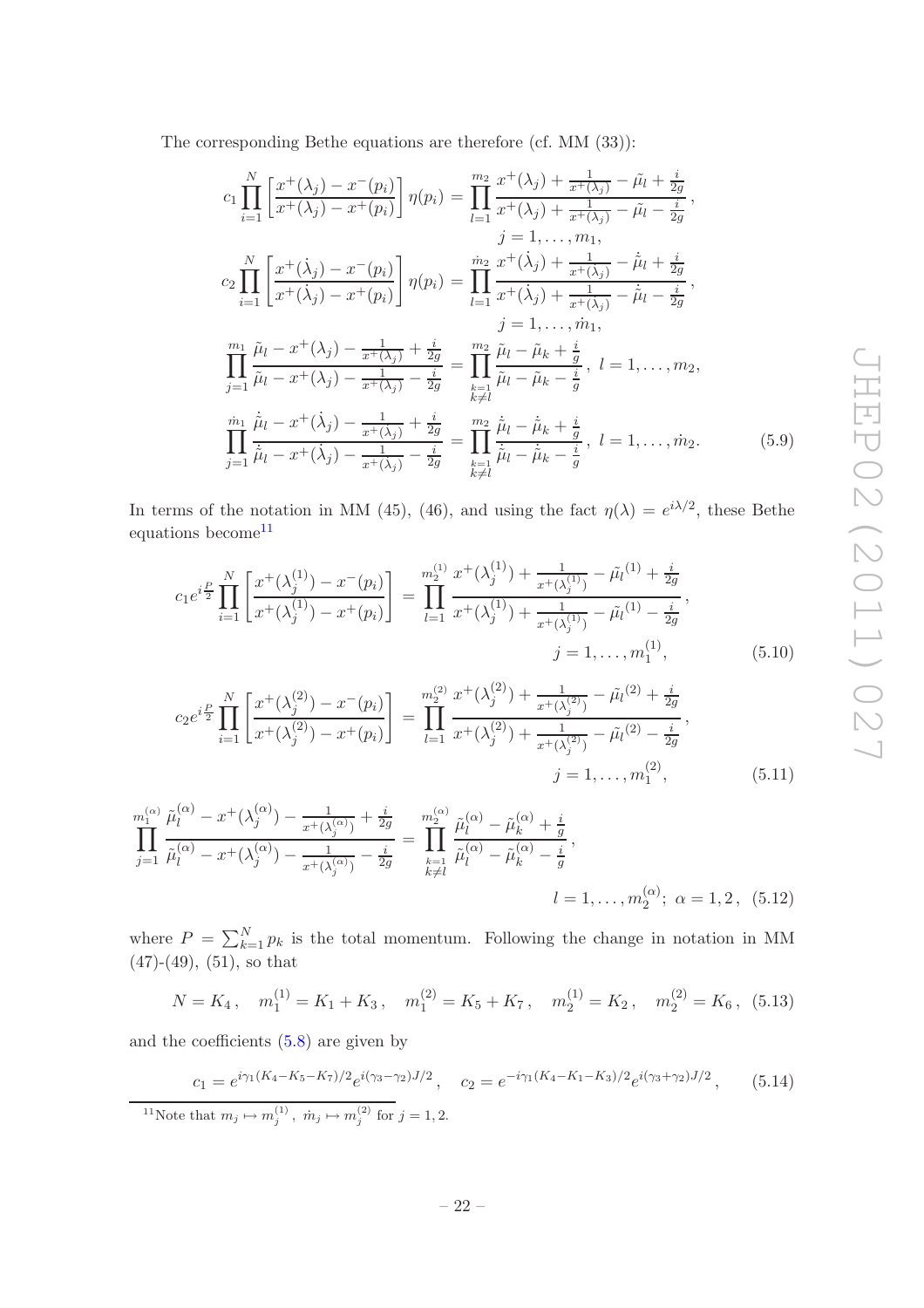eqs. [\(5.10\)](#page-22-1), [\(5.11\)](#page-22-1) become (cf. MM (52))

<span id="page-23-1"></span>
$$
c_1 e^{-iP/2} \prod_{i=1}^{K_4} \frac{1 - \frac{g^2}{x_{4,i}^2 x_{1,j}}}{1 - \frac{g^2}{x_{4,i}^4 x_{1,j}}} = \prod_{l=1}^{K_2} \frac{u_{1,j} - u_{2,l} + \frac{i}{2}}{u_{1,j} - u_{2,l} - \frac{i}{2}}, \quad j = 1, \dots, K_1
$$
(5.15)

$$
c_1 e^{iP/2} \prod_{i=1}^{K_4} \frac{x_{4,i}^--x_{3,j}}{x_{4,i}^+-x_{3,j}} = \prod_{l=1}^{K_2} \frac{u_{3,j}-u_{2,l}+\frac{i}{2}}{u_{3,j}-u_{2,l}-\frac{i}{2}}, \quad j=1,\ldots,K_3
$$
(5.16)

$$
c_2 e^{iP/2} \prod_{i=1}^{K_4} \frac{x_{4,i}^--x_{5,j}}{x_{4,i}^+-x_{5,j}} = \prod_{l=1}^{K_6} \frac{u_{5,j}^--u_{6,l}^+}{u_{5,j}^--u_{6,l}^-} \frac{i}{2}, \quad j=1,\ldots,K_5
$$
 (5.17)

$$
c_2 e^{-iP/2} \prod_{i=1}^{K_4} \frac{1 - \frac{g^2}{x_{4,i}^2 x_{7,j}}}{1 - \frac{g^2}{x_{4,i}^4 x_{7,j}}} = \prod_{l=1}^{K_6} \frac{u_{7,j} - u_{6,l} + \frac{i}{2}}{u_{7,j} - u_{6,l} - \frac{i}{2}}, \quad j = 1, \dots, K_7
$$
(5.18)

The undeformed eqs. [\(5.12\)](#page-22-1) become the same as MM (53), namely,

<span id="page-23-0"></span>
$$
\prod_{j=1}^{K_1} \frac{u_{2,l} - u_{1,j} + \frac{i}{2}}{u_{2,l} - u_{1,j} - \frac{i}{2}} \prod_{j=1}^{K_3} \frac{u_{2,l} - u_{3,j} + \frac{i}{2}}{u_{2,l} - u_{3,j} - \frac{i}{2}} = \prod_{\substack{k=1 \ k \neq l}}^{K_2} \frac{u_{2,l} - u_{2,k} + i}{u_{2,l} - u_{2,k} - i}, \quad l = 1, \dots, K_2
$$
\n
$$
\prod_{j=1}^{K_5} \frac{u_{6,l} - u_{5,j} + \frac{i}{2}}{u_{6,l} - u_{5,j} - \frac{i}{2}} \prod_{j=1}^{K_7} \frac{u_{6,l} - u_{7,j} + \frac{i}{2}}{u_{6,l} - u_{7,j} - \frac{i}{2}} = \prod_{\substack{k=1 \ k \neq l}}^{K_6} \frac{u_{6,l} - u_{6,k} + i}{u_{6,l} - u_{6,k} - i}, \quad l = 1, \dots, K_6 \quad (5.19)
$$

Finally, we consider the equations for the type-4 Bethe roots (i.e., corresponding to the middle node of the Dynkin diagram). These come from the Bethe-Yang equations (cf. [\(3.36\)](#page-15-2))

<span id="page-23-2"></span>
$$
e^{-ip_k L} = \tilde{\Lambda}(p_k)
$$
  
=  $c_1 c_2 \prod_{i=1}^N \left[ S_0(p_k, p_i) \frac{x^-(p_i) - x^+(p_k)}{x^+(p_i) - x^-(p_k)} \frac{\eta(p_i)}{\eta(p_k)} \right]^2$   

$$
\times \prod_{j=1}^{m_1} \eta(p_k) \frac{x^-(p_k) - x^+(\lambda_j)}{x^+(p_k) - x^+(\lambda_j)} \prod_{j=1}^{m_1} \eta(p_k) \frac{x^-(p_k) - x^+(\lambda_j)}{x^+(p_k) - x^+(\lambda_j)},
$$
(5.20)

where we have used our result [\(5.7\)](#page-21-1) for  $\Lambda(\lambda)$ . Setting

$$
L = -J \tag{5.21}
$$

as proposed by MM, substituting the result for the scalar factor from MM (36), and chang-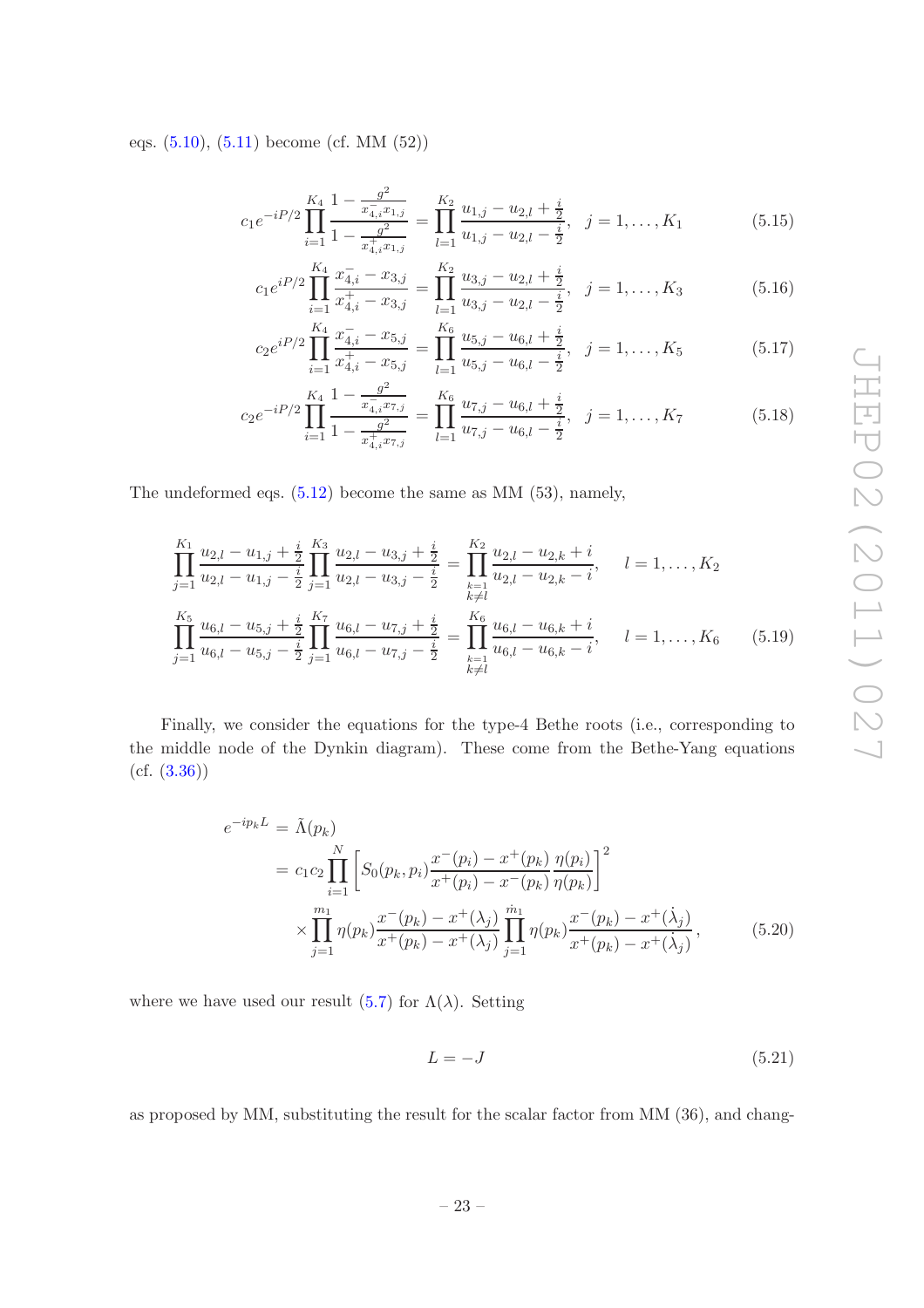ing notations as above, we obtain (cf. MM (50))

<span id="page-24-4"></span>
$$
e^{ip_k\left[J+K_4-\frac{1}{2}(K_3-K_1)-\frac{1}{2}(K_5-K_7)\right]} = c_1c_2e^{iP}\prod_{\substack{i=1\\i\neq k}}^{K_4}\left[\frac{x_{4,k}^+-x_{4,i}^-}{x_{4,k}^--x_{4,i}^+}\right]\left[\frac{1-\frac{g^2}{x_{4,k}^+-x_{4,i}^-}}{1-\frac{g^2}{x_{4,k}^--x_{4,i}^+}}\right] \left[\sigma(p_k,p_i)\right]^2
$$

$$
\times \prod_{j=1}^{K_3} \frac{x_{4,k}^--x_{3,j}}{x_{4,k}^+-x_{3,j}}\prod_{j=1}^{K_1}\frac{1-\frac{g^2}{x_{4,k}^--x_{1,j}^-}}{1-\frac{g^2}{x_{4,k}^+x_{1,j}^-}}\right]
$$

$$
\times \prod_{j=1}^{K_5} \frac{x_{4,k}^--x_{5,j}}{x_{4,k}^+-x_{5,j}}\prod_{j=1}^{K_7}\frac{1-\frac{g^2}{x_{4,k}^--x_{7,j}^-}}{1-\frac{g^2}{x_{4,k}^+x_{7,j}^-}}\,,\ k=1,\ldots,K_4\,. \tag{5.22}
$$

For the undeformed case  $\gamma_i = 0$ , one recovers the corresponding Bethe equations of Beisert and Staudacher [\[18\]](#page-43-1) by setting  $P = 0$  and recalling the result for the angular momentum charge

<span id="page-24-3"></span>
$$
J = \mathcal{L} - K_4 + \frac{1}{2}(K_3 - K_1) + \frac{1}{2}(K_5 - K_7),
$$
\n(5.23)

where we denote by  $\mathcal L$  the parameter used in [\[9](#page-42-4), [18](#page-43-1)] to identify the length of the chain.

The twisted transfer matrix eigenvalue  $(5.7)$ , which we have obtained from diagonalizing the twisted transfer matrix [\(5.5\)](#page-20-3) based on the twisted scattering matrix [\(5.2\)](#page-20-4) and the twisted boundary condition [\(5.6\)](#page-21-2), is equivalent to the transfer matrix eigenvalue proposed in [\[16](#page-43-10)]; and for the special case of  $\beta$ -deformation, it is equivalent to the result in [\[17\]](#page-43-0).

## <span id="page-24-0"></span>6 Comparison with BR

The paper [\[9](#page-42-4)] of Beisert and Roiban, to which we refer by BR, proposes a three-parameter  $(\gamma_1, \gamma_2, \gamma_3)$  deformation of the all-loop asymptotic Bethe equations of Beisert and Stau-dacher [\[18\]](#page-43-1). The β-deformation [\[4](#page-42-2)] corresponds to a special case with  $\mathcal{N}=1$  supersymmetry,

$$
\gamma_1 = \gamma_2 = \gamma_3 = 2\pi\beta. \tag{6.1}
$$

The deformed all-loop Bethe equations are given by BR (5.39)

<span id="page-24-1"></span>
$$
e^{i(\mathbf{AK})_0} U_0 = 1, \qquad e^{i(\mathbf{AK})_j} U_j(x_{j,k}) \prod_{\substack{j'=1 \ k'=1}}^7 \prod_{k'=1}^{K_{j'}} \frac{u_{j,k} - u_{j',k'} + \frac{i}{2} M_{j,j'}}{u_{j,k} - u_{j',k'} - \frac{i}{2} M_{j,j'}} = 1, \qquad (6.2)
$$

where

<span id="page-24-2"></span>
$$
U_0 = \prod_{k=1}^{K_4} \frac{x_{4,k}^+}{x_{4,k}^-}, \qquad U_1(x) = U_3^{-1}(x) = U_5^{-1}(x) = U_7(x) = \prod_{k=1}^{K_4} S_{\text{aux}}(x_{4,k}, x) \qquad (6.3)
$$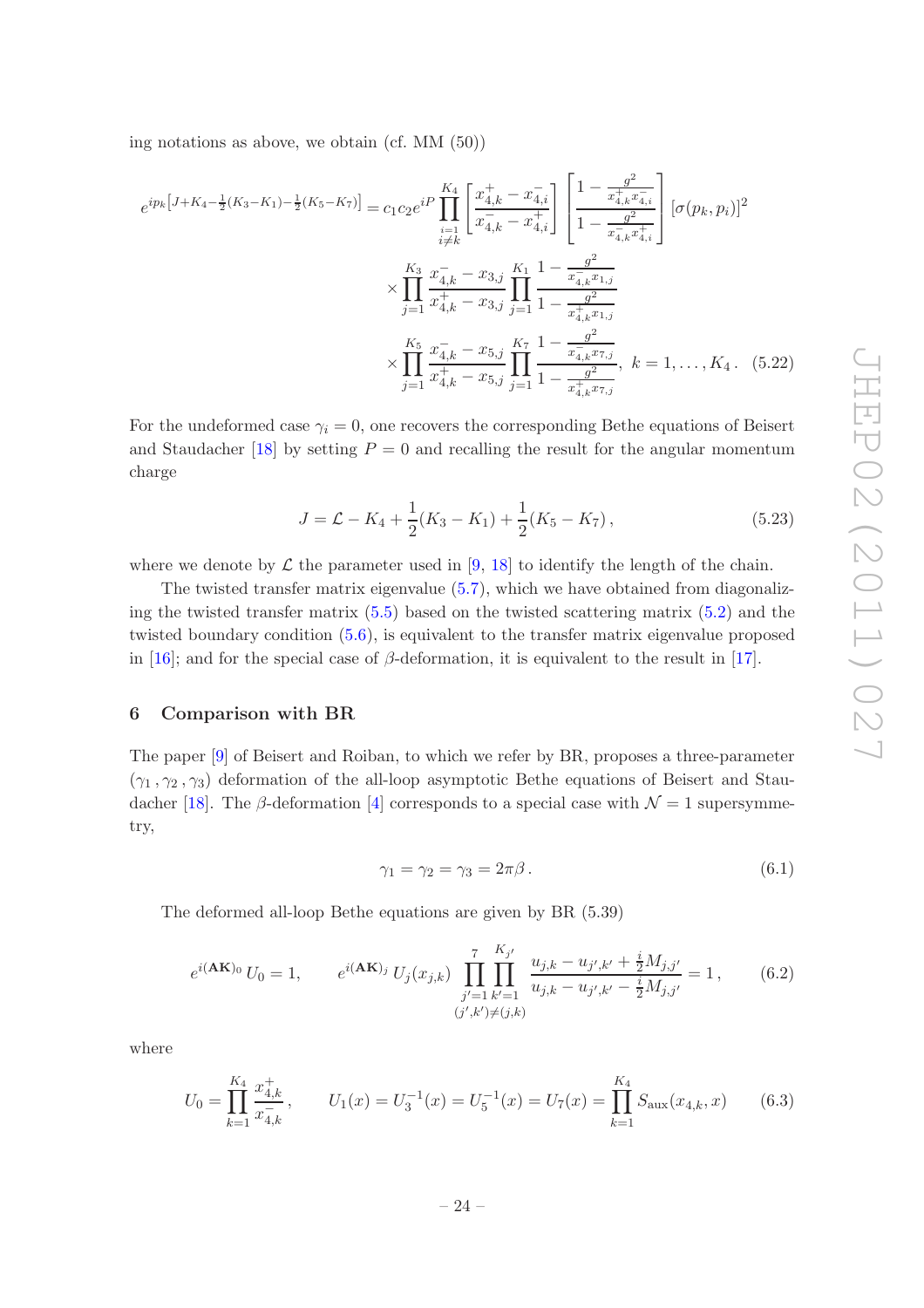

<span id="page-25-0"></span>**Figure 1.** Dynkin diagram of  $su(2, 2|4)$ .

and

$$
U_4(x) = U_8(x) \left(\frac{x^{-}}{x^{+}}\right)^{\mathcal{L}} \prod_{k=1}^{K_1} S_{\text{aux}}^{-1}(x, x_{1,k}) \prod_{k=1}^{K_3} S_{\text{aux}}(x, x_{3,k}) \prod_{k=1}^{K_5} S_{\text{aux}}(x, x_{5,k}) \prod_{k=1}^{K_7} S_{\text{aux}}^{-1}(x, x_{7,k}).
$$
\n(6.4)

Moreover,

<span id="page-25-4"></span>
$$
S_{\text{aux}}(x_1, x_2) = \frac{1 - g^2/x_1^+ x_2}{1 - g^2/x_1^- x_2}, \qquad U_{\text{s}}(x) = \prod_{k=1}^{K_4} \sigma(x, x_{4,k})^2.
$$
 (6.5)

For the "su(2)" grading with  $\eta_1 = \eta_2 = +1$  which we consider here,  $M_{j,j'}$  is the Cartan matrix specified by figure [1](#page-25-0) (see eq.  $(5.1)$  in [\[18](#page-43-1)]), and the twist matrix **A** is given<sup>[12](#page-25-1)</sup> by BR (5.24). It then follows from BR (4.27) that

<span id="page-25-2"></span>
$$
(\mathbf{AK})_0 = \frac{1}{2} \left[ \gamma_2 \left( -K_1 - K_3 + K_5 + K_7 \right) + \gamma_3 \left( K_1 + K_3 - 2K_4 + K_5 + K_7 \right) \right],\tag{6.7}
$$

$$
(\mathbf{AK})_2 = (\mathbf{AK})_6 = 0,\t(6.8)
$$

$$
(\mathbf{AK})_1 + \frac{1}{2}(\mathbf{AK})_0 = -\frac{1}{2} \left[ (\gamma_3 - \gamma_2) J + \gamma_1 \left( K_4 - K_5 - K_7 \right) \right],\tag{6.9}
$$

$$
(\mathbf{AK})_3 - \frac{1}{2}(\mathbf{AK})_0 = (\mathbf{AK})_1 + \frac{1}{2}(\mathbf{AK})_0,
$$
\n(6.10)

$$
(\mathbf{AK})_5 - \frac{1}{2}(\mathbf{AK})_0 = -\frac{1}{2} [(\gamma_3 + \gamma_2)J - \gamma_1 (K_4 - K_1 - K_3)], \qquad (6.11)
$$

$$
(\mathbf{AK})_7 + \frac{1}{2}(\mathbf{AK})_0 = (\mathbf{AK})_5 - \frac{1}{2}(\mathbf{AK})_0, \qquad (6.12)
$$

$$
(\mathbf{AK})_4 + (\mathbf{AK})_0 = \gamma_3 J - \frac{1}{2}\gamma_1 (K_5 + K_7 - K_1 - K_3) \,. \tag{6.13}
$$

Note that eqs.  $(6.2)$  and  $(6.3)$  imply that the total momentum P is given by

<span id="page-25-3"></span>
$$
P = -(\mathbf{AK})_0. \tag{6.14}
$$

We now compare the BR Bethe equations with the ones which we derived in the previous section.

<span id="page-25-5"></span>
$$
\gamma_1 = -\delta_1 - 2\delta_2 - \delta_3, \quad \gamma_2 = -\delta_1 - \delta_3, \quad \gamma_3 = -\delta_1 + \delta_3. \tag{6.6}
$$

<span id="page-25-1"></span><sup>&</sup>lt;sup>12</sup>This matrix is given in terms of the parameters  $(\delta_1, \delta_2, \delta_3)$ , which are related to  $(\gamma_1, \gamma_2, \gamma_3)$  through eqs. BR (5.2) and BR (5.3); i.e.,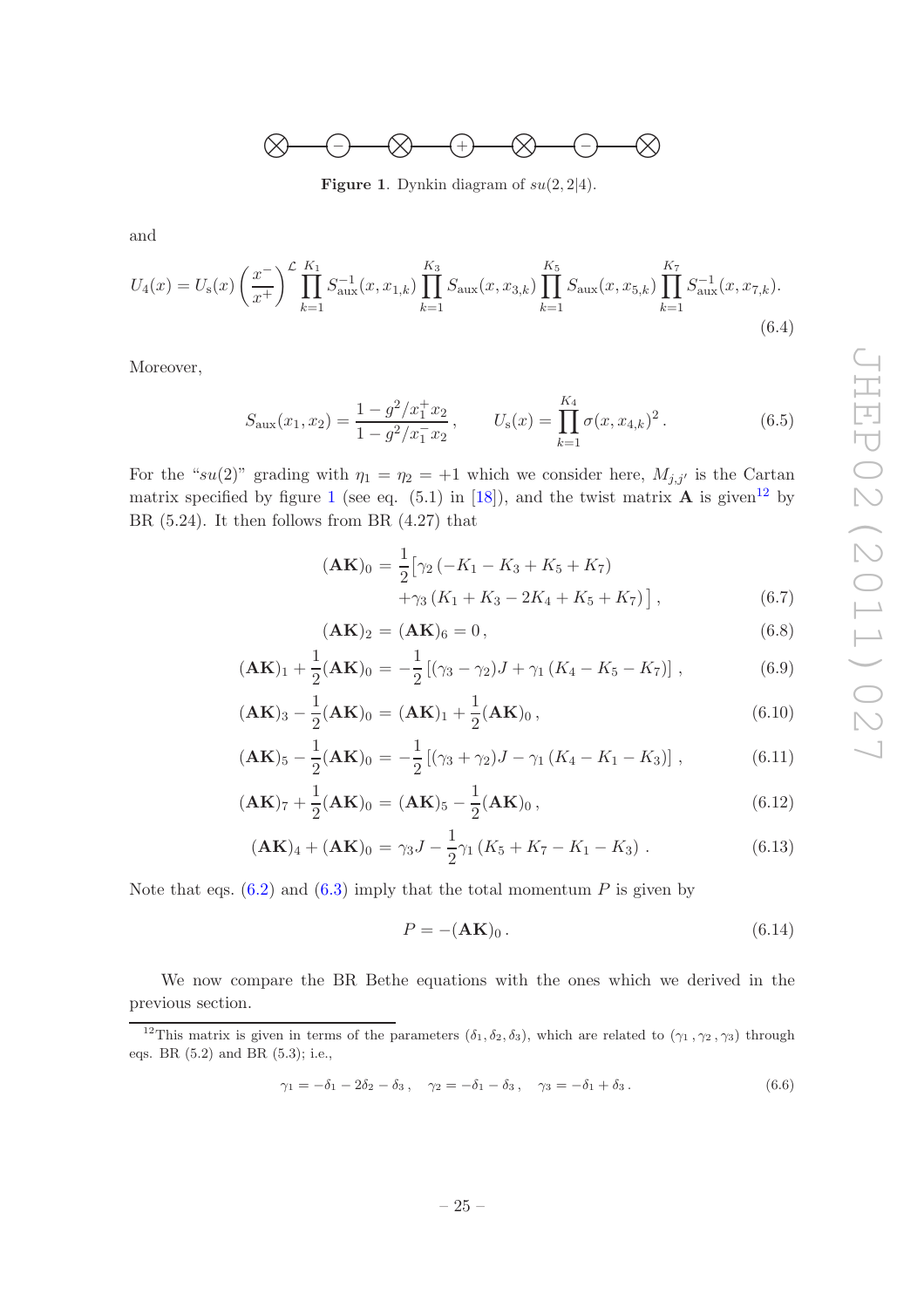The fact that eqs. [\(5.19\)](#page-23-0) are not deformed matches with [\(6.8\)](#page-25-2) and [\(6.2\)](#page-24-1) with  $j = 2, 6$ . In order to facilitate the further comparisons, let us rewrite eqs.  $(5.15)$ – $(5.18)$  in the form  $(6.2)$ :

$$
c_1^{-1}e^{iP/2}\prod_{i=1}^{K_4}\frac{1-\frac{g^2}{x_{4,i}^+x_{1,j}}}{1-\frac{g^2}{x_{4,i}^-x_{1,j}}}\prod_{l=1}^{K_2}\frac{u_{1,j}-u_{2,l}+\frac{i}{2}}{u_{1,j}-u_{2,l}-\frac{i}{2}}=1, \quad j=1,\ldots,K_1,
$$
(6.15)

$$
c_1^{-1}e^{-iP/2}\prod_{i=1}^{K_4}\frac{x_{4,i}^+-x_{3,j}}{x_{4,i}^--x_{3,j}}\prod_{l=1}^{K_2}\frac{u_{3,j}-u_{2,l}+\frac{i}{2}}{u_{3,j}-u_{2,l}-\frac{i}{2}}=1, \quad j=1,\ldots,K_3,
$$
 (6.16)

$$
c_2^{-1}e^{-iP/2}\prod_{i=1}^{K_4}\frac{x_{4,i}^+-x_{5,j}}{x_{4,i}^--x_{5,j}}\prod_{l=1}^{K_6}\frac{u_{5,j}-u_{6,l}+\frac{i}{2}}{u_{5,j}-u_{6,l}-\frac{i}{2}}=1, \quad j=1,\ldots,K_5,\tag{6.17}
$$

$$
c_2^{-1}e^{iP/2}\prod_{i=1}^{K_4}\frac{1-\frac{g^2}{x_{4,i}^4x_{7,j}}}{1-\frac{g^2}{x_{4,i}^2x_{7,j}}}\prod_{l=1}^{K_6}\frac{u_{7,j}-u_{6,l}+\frac{i}{2}}{u_{7,j}-u_{6,l}-\frac{i}{2}}=1, \quad j=1,\ldots,K_7.
$$
 (6.18)

Substituting for P using  $(6.14)$ , and noting the identities (proved using  $(5.14)$ ,  $(5.23)$ ) and  $(6.7)$ – $(6.12)$ ),

$$
c_1^{-1}e^{iP/2} = e^{i(\mathbf{AK})_1}, \quad c_1^{-1}e^{-iP/2} = e^{i(\mathbf{AK})_3},
$$
  
\n
$$
c_2^{-1}e^{-iP/2} = e^{i(\mathbf{AK})_5}, \quad c_2^{-1}e^{iP/2} = e^{i(\mathbf{AK})_7},
$$
\n(6.19)

we see that eqs.  $(6.15)$ – $(6.18)$  match with  $(6.2)$  with  $j = 1, 3, 5, 7$  respectively. Moreover, the identity

$$
c_1 c_2 e^{iP} = e^{i(\mathbf{AK})_4}
$$
\n(6.20)

implies that [\(5.22\)](#page-24-4) matches with [\(6.2\)](#page-24-1) with  $j = 4$ . In summary, provided we take P as in [\(6.14\)](#page-25-3), the Bethe equations of section [5](#page-20-0) match with those in BR.

## <span id="page-26-0"></span>7 Discussion

<span id="page-26-1"></span> $\epsilon$ 

We have shown that the Beisert-Roiban Bethe equations  $(6.2)$  for the 3-parameter deformation of  $AdS_5/CFT_4$  can be derived from the S-matrix with the Drinfeld-Reshetikhin twist  $(5.2)$ – $(5.4)$ , together with the c-number twist  $(5.6)$  of the boundary conditions. This result places the twisted Bethe equations on a firmer conceptual footing. Our result also reproduces the proposed twisted transfer matrix eigenvalue of [\[16\]](#page-43-10). As explained in appendix  $C$ , this result also justifies the deformed  $S$ -matrix elements used in [\[15](#page-42-5)] to compute the anomalous dimension of the Konishi operator in β-deformed  $\mathcal{N} = 4$  SYM via the Lüscher formula. Indeed, we can recover with our approach the Lüscher correction for all known cases in the literature, both  $su(2)$  and  $sl(2)$ .

We demonstrate in appendix [D](#page-32-0) that the transfer matrix is spectrally equivalent to a transfer matrix which is constructed using instead *untwisted* S-matrices and boundary conditions with *operatorial* twists. It is the latter type of transfer matrix which is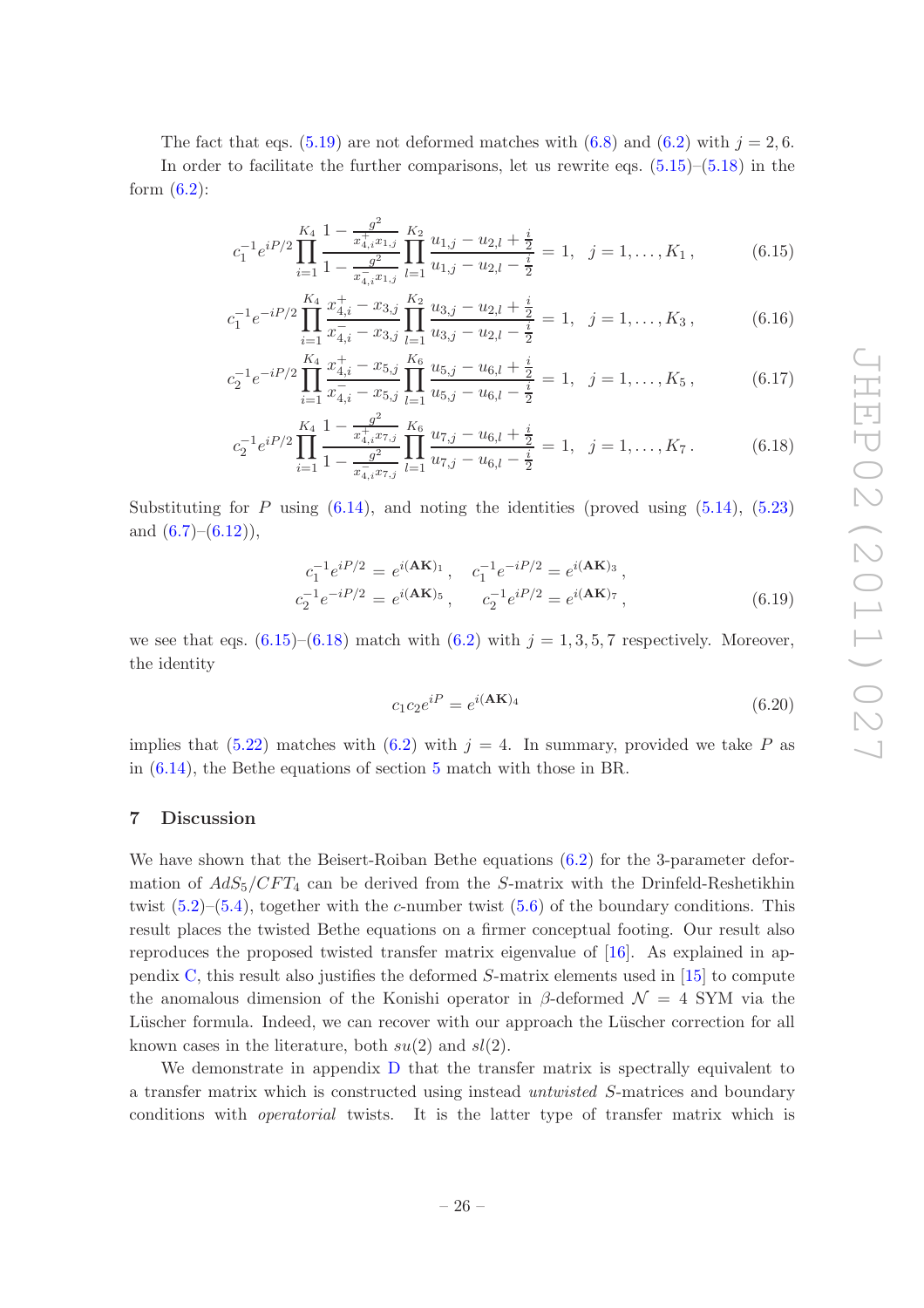considered in [\[17](#page-43-0)]. A similar spectral equivalence was noted for the  $\beta$ -deformed su(2) sector at one loop in  $[5]$ . Finally, in appendix [E](#page-35-1) we transform our twisted Bethe ansatz results from the " $su(2)$ " grading to the " $sl(2)$ " grading, and show that the results agree with both  $[9]$  and  $[17]$ .

The scattering matrix is a fundamental object in integrable systems and can be checked by various means. As its semiclassical limit corresponds to time delays, it would be nice to check our proposal against a classical string theory calculation based directly on the Lunin-Maldacena [\[6](#page-42-3)] background.

# Acknowledgments

We thank Niklas Beisert, Dmitri Bykov, Davide Fioravanti, Romuald Janik, Nicolai Reshetikhin, Radu Roiban, Marco Rossi, Christoph Sieg, Matthias Staudacher and Roberto Tateo for useful discussions and/or correspondence. Part of this work was performed at the 2010 summer workshops "Integrability in String and Gauge Theories" (Nordita, Stockholm) and "Finite-Size Technology in Low-Dimensional Quantum Systems V" (Benasque). This work was supported in part by KRF-2007-313- C00150, WCU Grant No. R32-2008-000-101300 (CA, DB); by the Fundação para a Ciência e Tecnologia fellowship SFRH/BPD/69813/2010 and travel financial support from the University PRIN 2007JHLPEZ "Fisica Statistica dei Sistemi Fortemente Correlati all' Equilibrio e Fuori Equilibrio: Risultati Esatti e Metodi di Teoria dei Campi" (DB); by OTKA 81461 (ZB); and by the National Science Foundation under Grants PHY-0554821 and PHY-0854366 (RN).

## <span id="page-27-0"></span>A Derivation of the exchange relations

An important ingredient of the algebraic Bethe ansatz approach is the set of exchange relations which are obeyed by the matrix elements of the monodromy matrix. Here we explain how to derive the exchange relations used in this paper.

# <span id="page-27-1"></span>A.1 su(2) principal chiral model

The exchange relations for the spin- $1/2$  XXX quantum spin chain are well known (see, for example,  $[50, 51]$  $[50, 51]$ . We shall need the relations between the diagonal operators  $A, D$  and the creation operator B

<span id="page-27-3"></span>
$$
A(u) B(v) = \frac{u - v - i}{u - v} B(v) A(u) + \frac{i}{u - v} B(u) A(v), \qquad (A.1)
$$

$$
D(u) B(v) = \frac{u - v + i}{u - v} B(v) D(u) - \frac{i}{u - v} B(u) D(v), \qquad (A.2)
$$

as well as relations among the diagonal operators,

<span id="page-27-2"></span>
$$
[A(u), A(v)] = [D(u), D(v)] = 0,
$$
\n(A.3)

$$
D(u) A(v) = A(v) D(u) + \frac{i}{u - v} (B(v) C(u) - B(u) C(v)).
$$
 (A.4)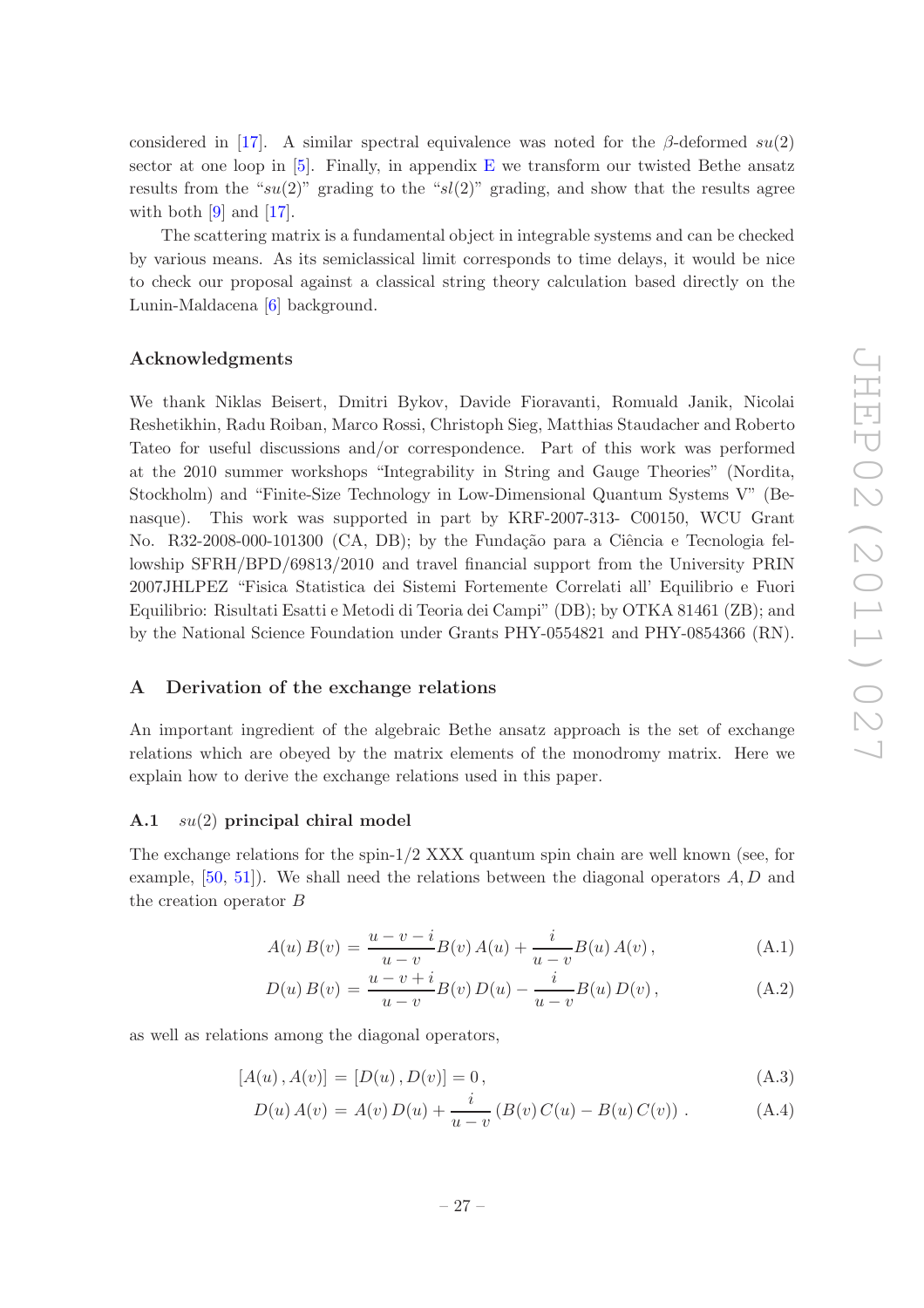The same relations hold for the corresponding dotted operators  $\dot{A}, \dot{B}, \dot{C}, \dot{D}$ ; and the dotted and undotted operators commute with each other.

The exchange relations between the diagonal operators  $\mathcal{T}_{jj}$  and the creation operators  $\mathcal{T}_{12}, \mathcal{T}_{13}$  can be classified into two types, depending on whether they make use of  $(A.3)$ or  $(A.4)$ . The former are very simple, and are given in  $(3.18)$ ; the latter are more complicated, and are given in [\(3.19\)](#page-11-1).

The first exchange relation in  $(3.18)$  can be easily derived using  $(A.1)$  and  $(A.3)$ :

$$
T_{11}(u) T_{13}(v) = A(u) \dot{A}(u) B(v) \dot{A}(v)
$$
  
=  $A(u) B(v) \dot{A}(u) \dot{A}(v)$   
=  $\left[ \frac{u - v - i}{u - v} B(v) A(u) + \frac{i}{u - v} B(u) A(v) \right] \dot{A}(u) \dot{A}(v)$   
=  $\frac{u - v - i}{u - v} T_{13}(v) T_{11}(u) + \frac{i}{u - v} T_{13}(u) T_{11}(v)$ , (A.5)

and the remaining relations in [\(3.18\)](#page-10-5) can be derived in a similar way.

The derivation of the first exchange relation in [\(3.19\)](#page-11-1) also begins in a similar way:

<span id="page-28-1"></span>
$$
T_{22}(u) T_{13}(v) = A(u) D(u) B(v) \dot{A}(v)
$$
  
=  $A(u) B(v) D(u) \dot{A}(v)$   
=  $\left[ \frac{u - v - i}{u - v} B(v) A(u) + \frac{i}{u - v} B(u) A(v) \right] D(u) \dot{A}(v)$   
=  $\frac{u - v - i}{u - v} B(v) A(u) D(u) \dot{A}(v) + \frac{i}{u - v} T_{24}(u) T_{11}(v)$ . (A.6)

We next observe that the first term on the r.h.s. can be re-expressed using  $(A.4)$  as follows

<span id="page-28-0"></span>
$$
\frac{u - v - i}{u - v} B(v) A(u) \dot{D}(u) \dot{A}(v)
$$
\n
$$
= \frac{u - v - i}{u - v} B(v) A(u) \left[ \dot{A}(v) \dot{D}(u) + \frac{i}{u - v} \dot{B}(v) \dot{C}(u) - \frac{i}{u - v} \dot{B}(u) \dot{C}(v) \right]
$$
\n
$$
= \frac{u - v - i}{u - v} T_{13}(v) T_{22}(u) + \frac{i(u - v - i)}{(u - v)^2} T_{14}(v) T_{21}(u)
$$
\n
$$
- \frac{i(u - v - i)}{(u - v)^2} B(v) A(u) \dot{B}(u) \dot{C}(v).
$$
\n(A.7)

Finally, we use again  $(A.1)$  to re-write the final term in  $(A.7)$  as

<span id="page-28-2"></span>
$$
-\frac{i(u-v-i)}{(u-v)^2}B(v) A(u) \dot{B}(u) \dot{C}(v)
$$
  
=\frac{i(u-v-i)}{(u-v)^2} \left[ \frac{u-v}{u-v-i} A(u) B(v) - \frac{i}{u-v-i} B(u) A(v) \right] \dot{B}(u) \dot{C}(v)  
=\frac{i}{u-v} T\_{12}(u) T\_{23}(v) - \frac{1}{(u-v)^2} T\_{14}(u) T\_{21}(v). (A.8)

Combining the results  $(A.6)$ – $(A.8)$ , we arrive at the first exchange relation in  $(3.19)$ . The remaining relations in [\(3.19\)](#page-11-1) can be derived in a similar way.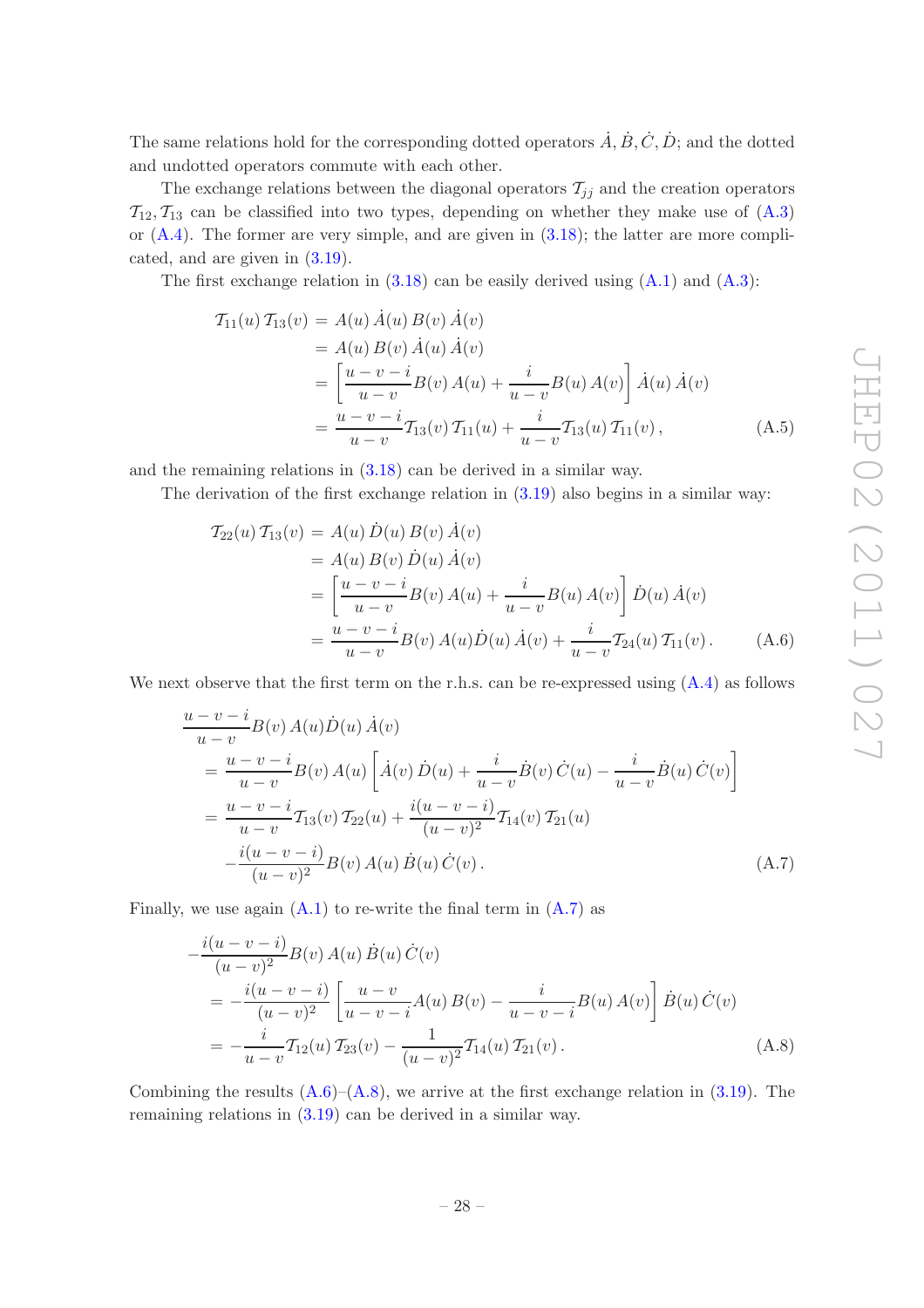We remark that one can generate many other ("bad") exchange relations which differ from those given in [\(3.19\)](#page-11-1). What singles out those in [\(3.19\)](#page-11-1) is that the diagonal term gives the "wanted" contribution, while the rest of the terms give "unwanted" contributions. To get this right, it helps to know the desired final result, which was first found by other means in Sec [3.1.](#page-9-0) A further useful check is that these exchange relations have simple deformations [\(3.25\)](#page-13-0), which does not seem to be the case for "bad" exchange relations.

## <span id="page-29-0"></span>A.2 Two copies of the Hubbard model

The exchange relations between the diagonal operators  $B, A_{jj}, D$  and the creation operators  $B_j$  are given in MR (34)-(36). For example,

<span id="page-29-2"></span>
$$
B(\lambda) B_j(\mu) = \frac{i\alpha_2(\mu, \lambda)}{\alpha_9(\mu, \lambda)} B_j(\mu) B(\lambda) - \frac{i\alpha_5(\mu, \lambda)}{\alpha_9(\mu, \lambda)} B_j(\lambda) B(\mu), \qquad j = 1, 2,
$$
 (A.9)

$$
A_{jj}(\lambda) B_j(\mu) = -\frac{i\alpha_1(\lambda,\mu)}{\alpha_9(\lambda,\mu)} B_j(\mu) A_{jj}(\lambda) + \frac{i\alpha_5(\lambda,\mu)}{\alpha_9(\lambda,\mu)} B_j(\lambda) A_{jj}(\mu), \quad j = 1, 2,
$$
 (A.10)

where there is *no* sum over repeated indices. We shall also need exchange relations among the diagonal operators (see  $(12.D.1)$  in  $[52]$ ),

<span id="page-29-1"></span>
$$
B(\lambda) B(\mu) = B(\mu) B(\lambda), \qquad (A.11)
$$

$$
A_{jj}(\lambda) B(\mu) = B(\mu) A_{jj}(\lambda) - \frac{i\alpha_5(\lambda, \mu)}{\alpha_9(\lambda, \mu)} (B_j(\mu) C_j(\lambda) - B_j(\lambda) C_j(\mu)), \quad j = 1, 2, \quad (A.12)
$$

$$
A_{jj}(\lambda) D(\mu) = D(\mu) A_{jj}(\lambda) - \frac{i\alpha_5(\lambda, \mu)}{\alpha_9(\lambda, \mu)} \left( C_j^*(\mu) B_j^*(\lambda) - C_j^*(\lambda) B_j^*(\mu) \right) , \quad j = 1, 2, \quad (A.13)
$$

$$
D(\lambda) B(\mu) = B(\mu) D(\lambda) - \frac{\alpha_4(\lambda, \mu)}{\alpha_7(\lambda, \mu)} (F(\lambda) C(\mu) - F(\mu) C(\lambda))
$$
\n(A.14)

$$
-\frac{i\alpha_{10}(\lambda,\mu)}{\alpha_7(\lambda,\mu)}\left(B_1^*(\lambda) C_2(\mu) - B_2^*(\lambda) C_1(\mu) + B_1(\mu) C_2^*(\lambda) - B_2(\mu) C_1^*(\lambda)\right).
$$

The same relations hold for the corresponding dotted operators.

The exchange relations between the diagonal operators  $\mathcal{T}_{j,i}$  and the creation operators  $T_{1,2}, T_{1,3}, T_{1,5}, T_{1,9}$  can be classified into four types, depending on which of the four relations  $(A.11)$ – $(A.14)$  they make use of. The relations of the first type which make use of  $(A.11)$  are the simplest; while the relations of the fourth type which make use of  $(A.14)$ are the most complicated. All of these relations can be derived using the same procedure which we used for the principal chiral model.

Here is an example of the first type:

$$
T_{1,1}(\lambda) T_{1,2}(\mu) = B(\lambda) \dot{B}(\lambda) B(\mu) \dot{B}_1(\mu)
$$
  
\n
$$
= B(\lambda) B(\mu) \dot{B}(\lambda) \dot{B}_1(\mu)
$$
  
\n
$$
= B(\lambda) B(\mu) \left[ \frac{i\alpha_2(\mu, \lambda)}{\alpha_9(\mu, \lambda)} \dot{B}_1(\mu) \dot{B}(\lambda) - \frac{i\alpha_5(\mu, \lambda)}{\alpha_9(\mu, \lambda)} \dot{B}_1(\lambda) \dot{B}(\mu) \right]
$$
  
\n
$$
= \frac{i\alpha_2(\mu, \lambda)}{\alpha_9(\mu, \lambda)} T_{1,2}(\mu) T_{1,1}(\lambda) - \frac{i\alpha_5(\mu, \lambda)}{\alpha_9(\mu, \lambda)} T_{1,2}(\lambda) T_{1,1}(\mu),
$$
 (A.15)

where we have used [\(A.9\)](#page-29-2) to pass to the third line.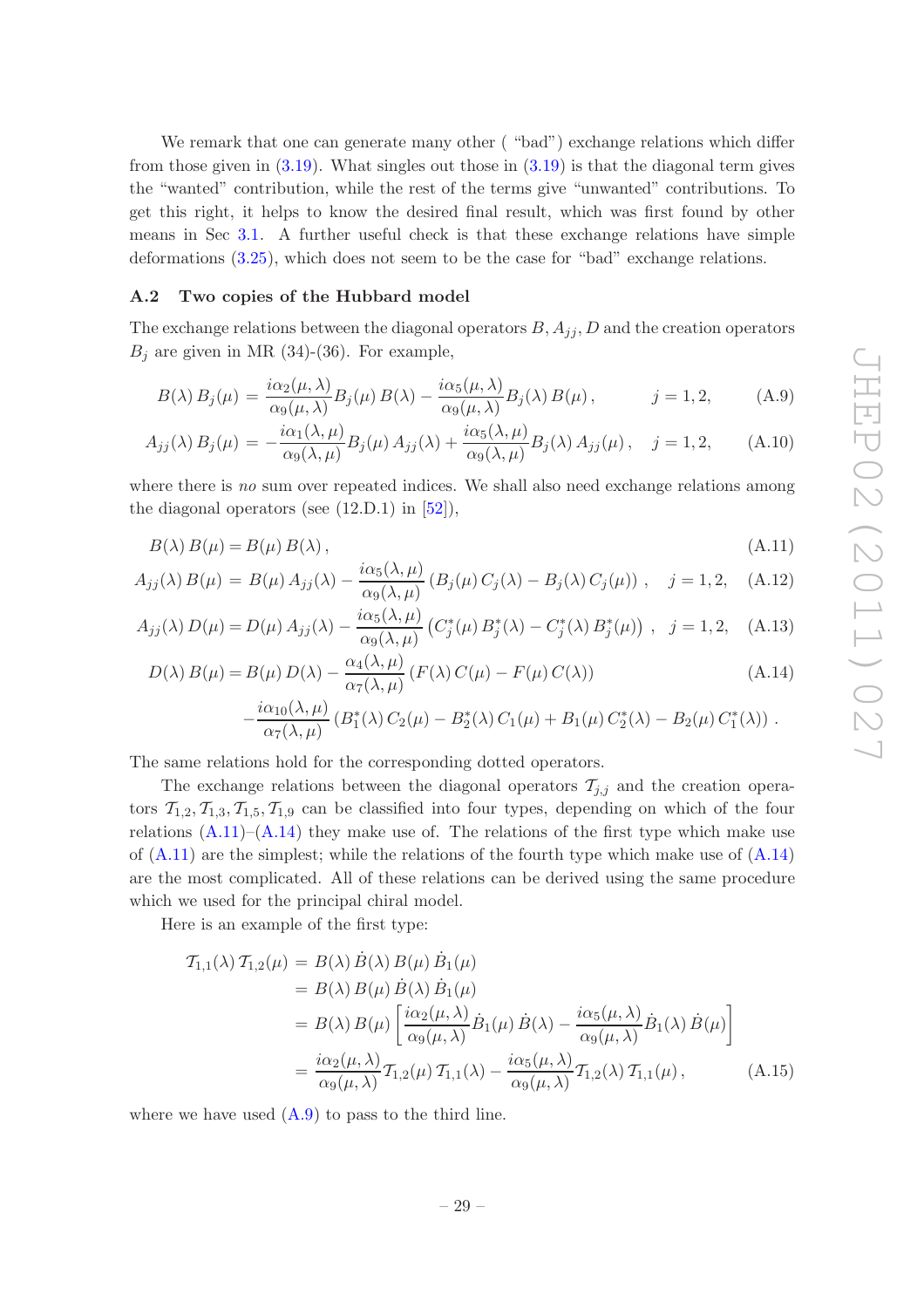For an example of the second type, let us consider

<span id="page-30-1"></span>
$$
T_{2,2}(\lambda) T_{1,5}(\mu) = B(\lambda) \dot{A}_{11}(\lambda) B_1(\mu) \dot{B}(\mu)
$$
  
\n
$$
= B(\lambda) B_1(\mu) \dot{A}_{11}(\lambda) \dot{B}(\mu)
$$
  
\n
$$
= \left[ \frac{i\alpha_2(\mu, \lambda)}{\alpha_9(\mu, \lambda)} B_1(\mu) B(\lambda) - \frac{i\alpha_5(\mu, \lambda)}{\alpha_9(\mu, \lambda)} B_1(\lambda) B(\mu) \right] \dot{A}_{11}(\lambda) \dot{B}(\mu)
$$
  
\n
$$
= \frac{i\alpha_2(\mu, \lambda)}{\alpha_9(\mu, \lambda)} B_1(\mu) B(\lambda) \dot{A}_{11}(\lambda) \dot{B}(\mu) - \frac{i\alpha_5(\mu, \lambda)}{\alpha_9(\mu, \lambda)} T_{2,6}(\lambda) T_{1,1}(\mu).
$$
 (A.16)

The first term on the r.h.s. can be re-expressed using  $(A.12)$  as follows

<span id="page-30-0"></span>
$$
\frac{i\alpha_2(\mu,\lambda)}{\alpha_9(\mu,\lambda)} B_1(\mu) B(\lambda) \dot{A}_{11}(\lambda) \dot{B}(\mu)
$$
\n
$$
= \frac{i\alpha_2(\mu,\lambda)}{\alpha_9(\mu,\lambda)} B_1(\mu) B(\lambda) \left[ \dot{B}(\mu) \dot{A}_{11}(\lambda) - \frac{i\alpha_5(\lambda,\mu)}{\alpha_9(\lambda,\mu)} \left( \dot{B}_1(\mu) \dot{C}_1(\lambda) - \dot{B}_1(\lambda) \dot{C}_1(\mu) \right) \right]
$$
\n
$$
= \frac{i\alpha_2(\mu,\lambda)}{\alpha_9(\mu,\lambda)} T_{1,5}(\mu) T_{2,2}(\lambda) + \frac{\alpha_2(\mu,\lambda)\alpha_5(\lambda,\mu)}{\alpha_9(\mu,\lambda)\alpha_9(\lambda,\mu)} T_{1,6}(\mu) T_{2,1}(\lambda)
$$
\n
$$
- \frac{\alpha_2(\mu,\lambda)\alpha_5(\lambda,\mu)}{\alpha_9(\mu,\lambda)\alpha_9(\lambda,\mu)} B_1(\mu) B(\lambda) \dot{B}_1(\lambda) \dot{C}_1(\mu).
$$
\n(A.17)

Finally, we use again  $(A.9)$  to re-write the final term in  $(A.17)$  as

<span id="page-30-2"></span>
$$
-\frac{\alpha_2(\mu,\lambda)\alpha_5(\lambda,\mu)}{\alpha_9(\mu,\lambda)\alpha_9(\lambda,\mu)}B_1(\mu) B(\lambda) \dot{B}_1(\lambda) \dot{C}_1(\mu)
$$
  
= 
$$
\frac{i\alpha_5(\lambda,\mu)}{\alpha_9(\lambda,\mu)} \left[B(\lambda) B_1(\mu) + i\frac{\alpha_5(\mu,\lambda)}{\alpha_9(\mu,\lambda)} B_1(\lambda) B(\mu)\right] \dot{B}_1(\lambda) \dot{C}_1(\mu)
$$
  
= 
$$
\frac{i\alpha_5(\lambda,\mu)}{\alpha_9(\lambda,\mu)} T_{1,2}(\lambda) T_{2,5}(\mu) - \frac{\alpha_5(\mu,\lambda)\alpha_5(\lambda,\mu)}{\alpha_9(\mu,\lambda)\alpha_9(\lambda,\mu)} T_{1,6}(\lambda) T_{2,1}(\mu)
$$
(A.18)

Combining the results  $(A.16)$ – $(A.18)$ , we arrive at the exchange relation

$$
\mathcal{T}_{2,2}(\lambda)\,\mathcal{T}_{1,5}(\mu) = \frac{i\alpha_2(\mu,\lambda)}{\alpha_9(\mu,\lambda)}\mathcal{T}_{1,5}(\mu)\,\mathcal{T}_{2,2}(\lambda) + \frac{\alpha_2(\mu,\lambda)\alpha_5(\lambda,\mu)}{\alpha_9(\mu,\lambda)\alpha_9(\lambda,\mu)}\mathcal{T}_{1,6}(\mu)\,\mathcal{T}_{2,1}(\lambda) \n+ \frac{i\alpha_5(\mu,\lambda)}{\alpha_9(\mu,\lambda)}\mathcal{T}_{2,6}(\lambda)\,\mathcal{T}_{1,1}(\mu) + \frac{i\alpha_5(\lambda,\mu)}{\alpha_9(\lambda,\mu)}\mathcal{T}_{1,2}(\lambda)\,\mathcal{T}_{2,5}(\mu) \n- \frac{\alpha_5(\mu,\lambda)\alpha_5(\lambda,\mu)}{\alpha_9(\mu,\lambda)\alpha_9(\lambda,\mu)}\mathcal{T}_{1,6}(\lambda)\,\mathcal{T}_{2,1}(\mu).
$$
\n(A.19)

An example of an exchange relation of the fourth type, which can be derived in a similar manner using  $(A.10)$  and  $(A.14)$ , is

$$
T_{8,8}(\lambda) T_{1,5}(\mu) = -\frac{i\alpha_1(\lambda,\mu)}{\alpha_9(\lambda,\mu)} T_{1,5}(\mu) T_{8,8}(\lambda) + \frac{i\alpha_5(\lambda,\mu)}{\alpha_9(\lambda,\mu)} T_{4,8}(\lambda) T_{5,5}(\mu)
$$
  

$$
-\frac{i\alpha_1(\lambda,\mu)\alpha_4(\lambda,\mu)}{\alpha_9(\lambda,\mu)\alpha_7(\lambda,\mu)} T_{1,8}(\mu) T_{8,5}(\lambda) - \frac{\alpha_1(\lambda,\mu)\alpha_{10}(\lambda,\mu)}{\alpha_9(\lambda,\mu)\alpha_7(\lambda,\mu)} (T_{1,6}(\mu) T_{8,7}(\lambda) - T_{1,7}(\mu) T_{8,6}(\lambda))
$$
  

$$
-\frac{\alpha_4(\lambda,\mu)}{\alpha_7(\lambda,\mu)} T_{5,8}(\lambda) T_{4,5}(\mu) - \frac{i\alpha_{10}(\lambda,\mu)}{\alpha_7(\lambda,\mu)} (T_{6,8}(\lambda) T_{3,5}(\mu) - T_{7,8}(\lambda) T_{2,5}(\mu))
$$
(A.20)  

$$
+\frac{i\alpha_5(\lambda,\mu)\alpha_4(\lambda,\mu)}{\alpha_9(\lambda,\mu)\alpha_9(\lambda,\mu)} T_{1,8}(\lambda) T_{8,5}(\mu) + \frac{\alpha_5(\lambda,\mu)\alpha_{10}(\lambda,\mu)}{\alpha_9(\lambda,\mu)\alpha_9(\lambda,\mu)} (T_{2,8}(\lambda) T_{7,5}(\mu) - T_{3,8}(\lambda) T_{6,5}(\mu)).
$$

$$
+\frac{\alpha_{5}(\lambda,\mu)\alpha_{4}(\lambda,\mu)}{\alpha_{9}(\lambda,\mu)\alpha_{7}(\lambda,\mu)}T_{1,8}(\lambda) T_{8,5}(\mu)+\frac{\alpha_{5}(\lambda,\mu)\alpha_{10}(\lambda,\mu)}{\alpha_{9}(\lambda,\mu)\alpha_{7}(\lambda,\mu)}\left(T_{2,8}(\lambda) T_{7,5}(\mu)-T_{3,8}(\lambda) T_{6,5}(\mu)\right).
$$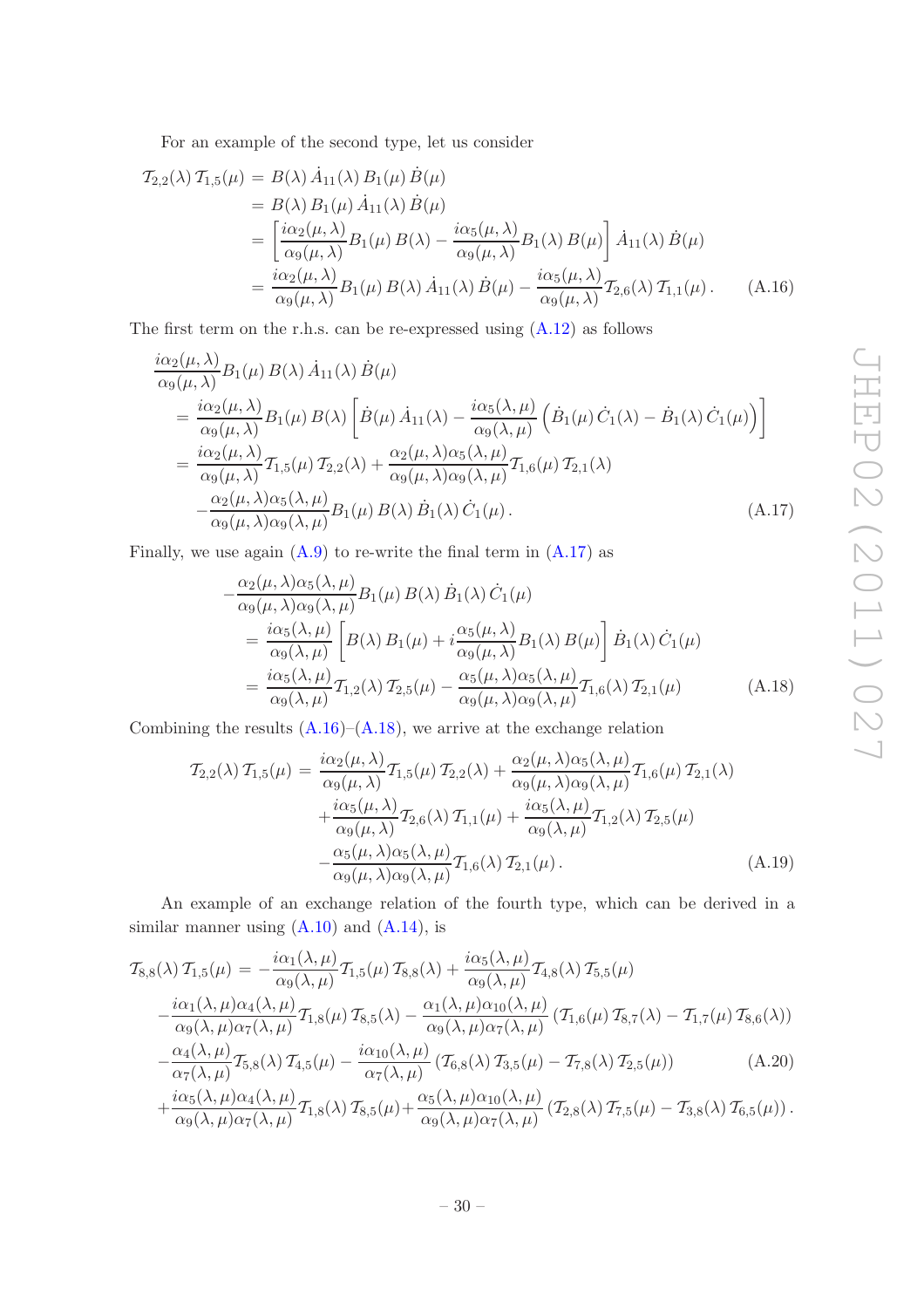It is not feasible to present all 64 exchange relations in their entirety. Nevertheless, the "wanted" (diagonal) terms of all these exchange relations are given in [\(4.16\)](#page-17-2).

# <span id="page-31-0"></span>B Crossing symmetry

We verify here that the twisted  $S$ -matrix  $(5.2)$  has the standard crossing symmetry property. For a single copy of the untwisted  $su(2|2)$  S-matrix in the elliptic parametrization [\[25\]](#page-43-16), the crossing relation [\[23](#page-43-17)] is given by

$$
C_1^{-1}S_{12}^{t_1}(z_1, z_2)C_1S_{12}(z_1 + \omega_2, z_2) = I_{12}, \quad C_1^{-1}S_{12}^{t_1}(z_1, z_2)C_1S_{12}(z_1, z_2 - \omega_2) = I_{12}, \quad (B.1)
$$

where C is the  $4 \times 4$  matrix given by

$$
C = \begin{pmatrix} \sigma_2 & 0 \\ 0 & i\sigma_2 \end{pmatrix}, \tag{B.2}
$$

and  $\sigma_2$  is the second Pauli matrix.

We write the full untwisted  $su(2|2)^2$  S-matrix [\(5.1\)](#page-20-5) as

$$
S_{1234}(z_1, z_2) = S_{13}(z_1, z_2) S_{24}(z_1, z_2).
$$
 (B.3)

One can easily check that it obeys the crossing relation

$$
C_1^{-1}C_2^{-1}S_{1234}^{t_1t_2}(z_1, z_2)C_1C_2S_{1234}(z_1 + \omega_2, z_2) = I_{1234}, \qquad (B.4)
$$

and a similar second relation. We write the twisted S-matrix [\(5.2\)](#page-20-4) as

$$
\tilde{S}_{1234}(z_1, z_2) = F_{1234} S_{1234}(z_1, z_2) F_{1234}, \qquad (B.5)
$$

It should obey the same crossing relation, i.e.,

<span id="page-31-2"></span>
$$
C_1^{-1}C_2^{-1}\tilde{\mathcal{S}}_{1234}^{t_1t_2}(z_1, z_2)C_1C_2\tilde{\mathcal{S}}_{1234}(z_1 + \omega_2, z_2) = I_{1234}.
$$
 (B.6)

We find that the twist matrix  $F(5.3)$  $F(5.3)$  obeys the relation

$$
C_1^{-1}C_2^{-1}F_{1234}C_1C_2 = F_{1234}^{-1}.
$$
\n(B.7)

<span id="page-31-1"></span>Using this identity, one can check that the crossing relation [\(B.6\)](#page-31-2) is indeed satisfied.

# C Lüscher correction

We show here that the proposed twisted scattering matrix and twisted boundary condition reproduce the wrapping correction not only for the Konishi operator [\[15](#page-42-5)] but also for generic multiparticle states both in the  $su(2)$  and in the  $sl(2)$  sectors analyzed in [\[16,](#page-43-10) [17](#page-43-0)].

Let us start with the  $su(2)$  sector. It consists of identical particles carrying the labels  $11 = X$ . In the Lüscher correction, we need the scattering matrix of the X particle on the mirror boundstates. Since only the  $R_1$  charge gives a nonvanishing contribution on  $X$ , the twist factor of the scattering matrix will be

$$
F = e^{i\gamma_{12}\mathbb{I}\otimes R_2} = q^{\mathbb{I}\otimes R_2},\tag{C.1}
$$

where in the last equality we focus on the  $\beta$ -deformation only:  $\gamma_{12} = \frac{1}{2}$  $\frac{1}{2}\gamma = \pi \beta$ , and  $q = e^{i\pi \beta}$ . Evaluating  $R_2$  on the mirror boundstates gives the following twist of the S-matrix elements: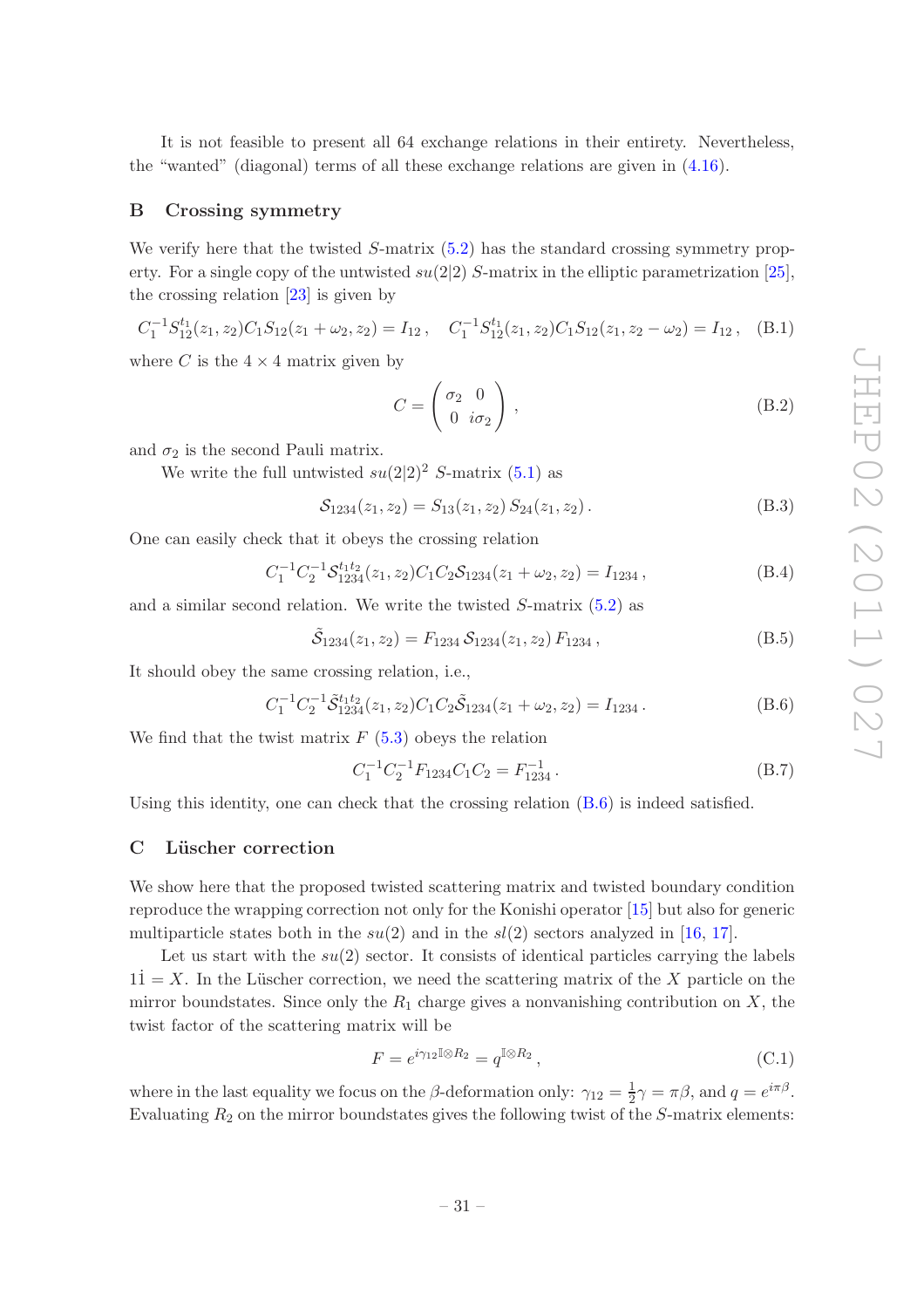|   | ${}^{\shortmid}B_k$<br>- | <b>T</b><br>$B_k$<br>$\frac{1}{2}$ | $F_{k}$<br>1 | $\tau$<br>IΙ<br>$ F_k\rangle$ |  | $ B_k\rangle_{I}$ | $B_k$<br>$\overline{1}$ | -<br>k <sub>i</sub><br>$\overline{ }$<br><b>x</b> | $k_{k}$<br>' 1 1 |
|---|--------------------------|------------------------------------|--------------|-------------------------------|--|-------------------|-------------------------|---------------------------------------------------|------------------|
| - |                          |                                    |              |                               |  |                   |                         |                                                   |                  |

Taking into account that the scattering is diagonal in this sector, the wrapping correction for N particles of type 11 will contain the  $N^{th}$  power of the above expressions.

Additionally, we also have to remember that the mirror boundstate should satisfy the twisted boundary condition, which for  $\gamma_{23} = \gamma_{13} = \frac{1}{2}$  $\frac{1}{2}\gamma$  reads as:  $q^{4J(h\otimes 1)}$ . In detail, we have

|                   | $ B_k\rangle$<br>- 33<br>$\overline{1}$ | $ B_k\rangle_{II}$ | $\overline{ }$<br>$ F_k\rangle$<br>. T<br>$\mathbf{I}$ | $ F_k\rangle$<br>$\overline{I}$ |                                          | $ B_{k/\lambda} $ | $\overline{ }$<br>$ B_k\rangle$<br>T<br>11 | $\overline{ }$<br>H<br>T<br>$k_{\cdot}$<br>$\mathbf{I}$ | $\overline{ }$<br>$ F_k\rangle$<br>II |
|-------------------|-----------------------------------------|--------------------|--------------------------------------------------------|---------------------------------|------------------------------------------|-------------------|--------------------------------------------|---------------------------------------------------------|---------------------------------------|
| $D\cap$<br>╰<br>৴ |                                         |                    |                                                        |                                 | $\overline{\phantom{0}}$<br>$\sim$<br>DU |                   |                                            | ل∍شہہ                                                   | $-$<br>رے∵<br>$\sim$                  |

Combining the two results, we can equivalently describe our deformation with a different twisted boundary condition  $(BC')$  given by

|                               | $ B_k\rangle$<br><b>.</b> | $\overline{ }$<br>(Dk)II | $\Gamma$<br>$H_1$<br>$\kappa$<br>$\overline{r}$<br>$\overline{ }$ | $F_{k}$<br><b>T</b> T<br>111 |    | $ B_k $ | $\mathcal{D}$<br><b>T</b> T<br>$D_k$<br>$\frac{1}{2}$ | $\tau$<br>$H_1$<br>$\kappa$<br>$\overline{r}$<br>$\overline{ }$ | $\overline{ }$<br>, F 1<br>$\kappa$<br>$\overline{1}$ |
|-------------------------------|---------------------------|--------------------------|-------------------------------------------------------------------|------------------------------|----|---------|-------------------------------------------------------|-----------------------------------------------------------------|-------------------------------------------------------|
| $\overline{\phantom{a}}$<br>∼ |                           |                          | $\sim$                                                            | $\mathbf{A}$<br>$\sim$ –     | D∪ |         |                                                       | $\mathbf{A}$<br>_<br>$\sim$ 4 $\sigma$<br>.                     | $\mathbf{A}$<br>_<br>- س∠<br>$\sim$<br>−∸             |

which completely agrees with the  $su(2)$  part of table 1 in [\[17\]](#page-43-0). As the scatterings in the  $sl(2)$  sectors are not twisted, our twisted boundary conditions are equivalent to the  $sl(2)$ part of table 1 in [\[17](#page-43-0)].

# <span id="page-32-0"></span>D Operatorial twists of the boundary conditions

We demonstrate here that our transfer matrix, which is constructed with twisted S-matrices and boundary conditions with c-number twists, is spectrally equivalent to a transfer matrix which is constructed with *untwisted* S-matrices and boundary conditions with *operatorial* twists. It is the latter type of transfer matrix which is considered in [\[17\]](#page-43-0). Moreover, we show directly that the same twisted Bethe equations can also be derived starting from the latter transfer matrix.

# <span id="page-32-1"></span>D.1  $su(2)$  principal chiral model

For the case of the  $su(2)$  principal chiral model, the transfer matrix is given by  $(3.8)$ . Let us now streamline the notation, and denote  $a\dot{a}$  by A, and  $j\dot{j}$  by j for  $j = 1, \ldots, L$ . The transfer matrix  $(3.8)$  then takes the form

<span id="page-32-2"></span>
$$
\tilde{t}(u) = \text{tr}_A M_A \tilde{T}_A(u), \qquad \tilde{T}_A(u) = \prod_{j=1}^L \tilde{S}_{Aj}(u), \qquad (D.1)
$$

where

$$
\tilde{S}_{Aj}(u) = F_{Aj} S_{Aj}(u) F_{Aj}.
$$
\n(D.2)

The F-matrix satisfies [\[31](#page-43-8)]

$$
F_{12} F_{13} F_{23} = F_{23} F_{13} F_{12}, \qquad (D.3)
$$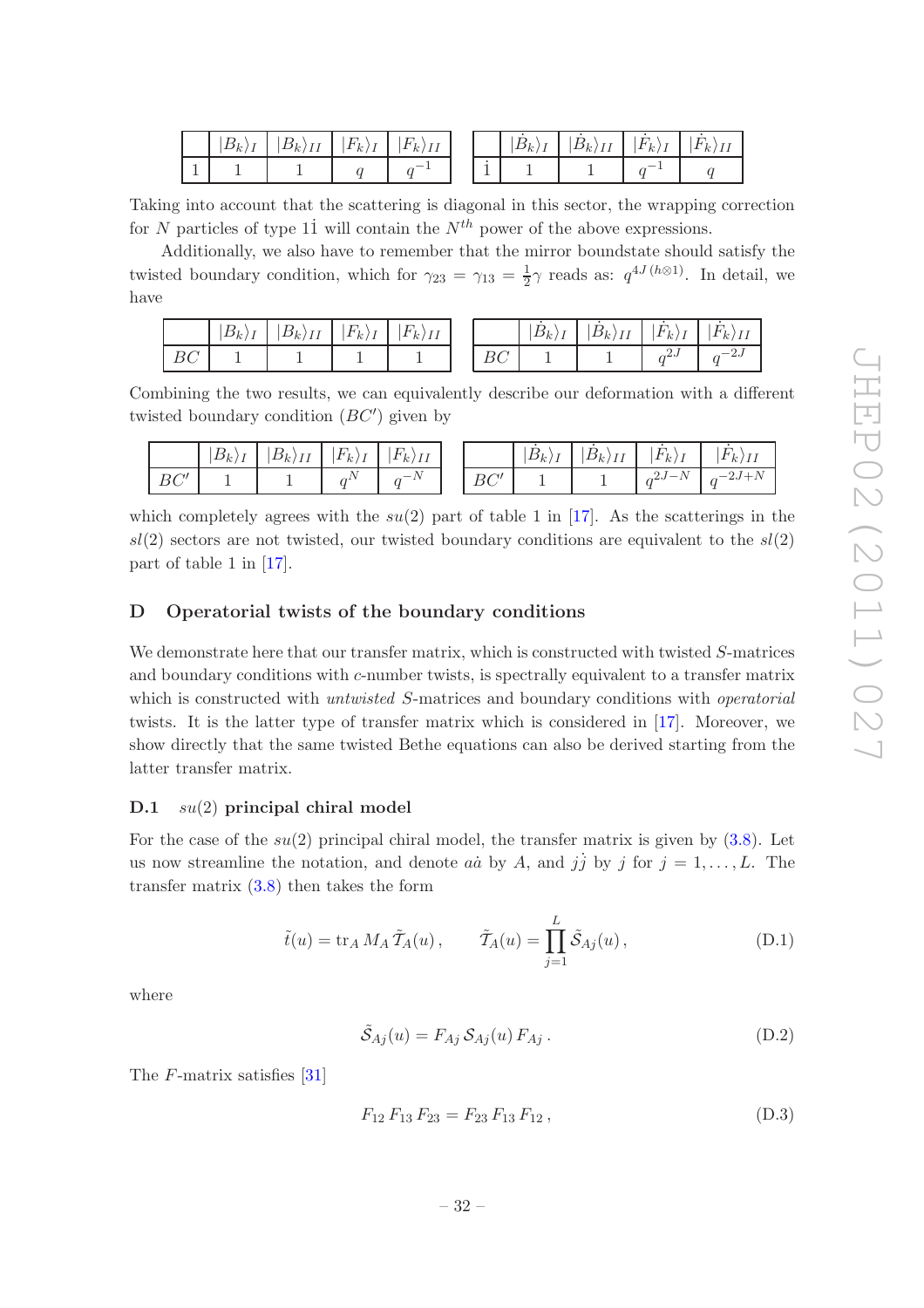as well as

$$
S_{12}(u) F_{13} F_{23} = F_{23} F_{13} S_{12}(u).
$$
 (D.4)

This equation means that the twist appears as a seam (defect) in the spin chain, whose location can be changed without altering the spectrum [\[53](#page-44-13)]. To see this, we observe that under spectral equivalence  $(\equiv)$  the S-matrix and the F-matrix acting in different quantum spaces commute,

$$
S_{12}(u) F_{13} = F_{23}(F_{13} S_{12}(u)) F_{23}^{-1} \equiv F_{13} S_{12}(u).
$$
 (D.5)

The same is true for F-matrices,

$$
F_{12} F_{13} = F_{23} (F_{13} F_{12}) F_{23}^{-1} \equiv F_{13} F_{12} .
$$
 (D.6)

The transfer matrix  $(D.1)$  can therefore be written as

<span id="page-33-0"></span>
$$
\tilde{t}(u) = \text{tr}_A M_A \prod_{j=1}^L F_{Aj} S_{Aj}(u) F_{Aj} \n\equiv \text{tr}_A M_A \prod_{j=1}^L F_{Aj}^2 \prod_{j=1}^L S_{Aj}(u) \n= \text{tr}_A \tilde{M}_A T_A(u),
$$
\n(D.7)

where

<span id="page-33-2"></span>
$$
\tilde{M}_A = M_A \prod_{j=1}^L F_{Aj}^2
$$
,  $\qquad \mathcal{T}_A(u) = \prod_{j=1}^L \mathcal{S}_{Aj}(u)$ . (D.8)

This shows that the transfer matrix  $(D.1)$  (which is constructed with the twisted S-matrices  $\tilde{\mathcal{S}}$  and the matrix  $M_A$  which acts only on the auxiliary space) is spectrally equivalent to the transfer matrix  $(D.7)$  (which is constructed with the *untwisted* S-matrices S and the matrix  $\tilde{M}_A$  which acts also on all the quantum spaces).<sup>[13](#page-33-1)</sup>

Let us now explicitly evaluate  $\tilde{M}_A$ . The F-matrix [\(3.6\)](#page-8-4) can be rewritten as

$$
F_{Aj} = e^{i\gamma_1(H_A\dot{H}_j - \dot{H}_A H_j)}, \qquad (D.9)
$$

where we have defined  $H = h \otimes \mathbb{I}$  and  $\dot{H} = \mathbb{I} \otimes h$ . Hence,

$$
\prod_{j=1}^{L} F_{Aj}^{2} = e^{i2\gamma_{1} \left[ H_{A} \sum_{j=1}^{L} \dot{H}_{j} - \dot{H}_{A} \sum_{j=1}^{L} H_{j} \right]}.
$$
\n(D.10)

Moreover,  $M_A$  [\(3.10\)](#page-9-5) can be rewritten as

$$
M_A = e^{i\gamma_2 H_A + i\gamma_3 \dot{H}_A}.
$$
\n(D.11)

<span id="page-33-1"></span><sup>&</sup>lt;sup>13</sup>A similar observation has been made by Foerster, Links and Roditi [\[36](#page-44-0)].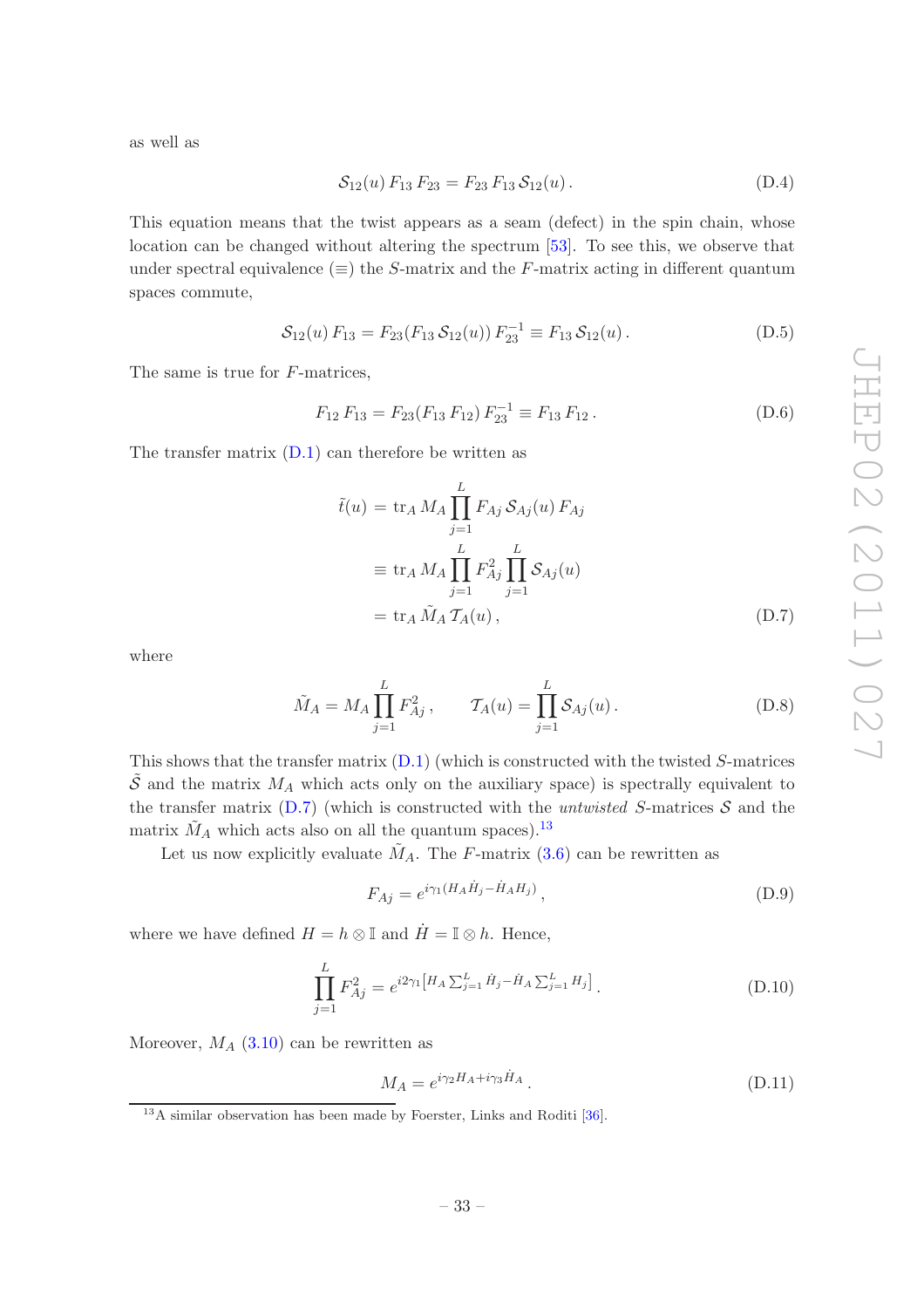Hence,  $\tilde{M}_A$  in [\(D.8\)](#page-33-2) is given by

<span id="page-34-1"></span>
$$
\tilde{M}_A = e^{i(\gamma_2 + 2\gamma_1 \sum_{j=1}^L \dot{H}_j)H_A + i(\gamma_3 - 2\gamma_1 \sum_{j=1}^L H_j)\dot{H}_A}
$$
\n
$$
= e^{i(\gamma_2 + 2\gamma_1 \dot{S}^z)h} \otimes e^{i(\gamma_3 - 2\gamma_1 S^z)h}, \qquad (D.12)
$$

where the spin operators are given by

$$
S^{z} = \sum_{j=1}^{L} H_{j}, \qquad \dot{S}^{z} = \sum_{j=1}^{L} \dot{H}_{j}.
$$
 (D.13)

Evidently,  $\tilde{M}_A$  contains spin operators which act on the quantum space.

Finally, let us derive the Bethe equations corresponding to the transfer matrix [\(D.7\)](#page-33-0). Using  $(D.12)$ , we see that this transfer matrix is given by

<span id="page-34-2"></span>
$$
\tilde{t}(u) = e^{\frac{i}{2} [\gamma_2 + \gamma_3 + 2\gamma_1 (\dot{S}^z - S^z)]} \mathcal{T}_{11}(u) + e^{\frac{i}{2} [\gamma_2 - \gamma_3 + 2\gamma_1 (\dot{S}^z + S^z)]} \mathcal{T}_{22}(u) \n+ e^{\frac{i}{2} [\gamma_3 - \gamma_2 - 2\gamma_1 (\dot{S}^z + S^z)]} \mathcal{T}_{33}(u) + e^{-\frac{i}{2} [\gamma_2 + \gamma_3 + 2\gamma_1 (\dot{S}^z - S^z)]} \mathcal{T}_{44}(u).
$$
\n(D.14)

Recall that the spin operators satisfy the commutation relations

$$
[S^z, B(u)] = -B(u), \qquad [S^z, A(u)] = [S^z, D(u)] = 0,
$$
 (D.15)

and similarly for the operators with dots. Hence, the commutation relations of the spin operators with the creation operators are given by

$$
[S^z, T_{13}(u)] = -T_{13}(u), \t [S^z, T_{12}(u)] = 0
$$
  

$$
[\dot{S}^z, T_{13}(u)] = 0, \t [\dot{S}^z, T_{12}(u)] = -T_{12}(u).
$$
 (D.16)

Moreover, acting on the pseudovacuum,

$$
S^{z}(|0\rangle \otimes |0\rangle) = \frac{L}{2}(|0\rangle \otimes |0\rangle), \qquad \dot{S}^{z}(|0\rangle \otimes |0\rangle) = \frac{L}{2}(|0\rangle \otimes |0\rangle).
$$
 (D.17)

Therefore, acting on a general state [\(3.20\)](#page-11-0),

$$
e^{i\gamma S^z}|\Lambda\rangle = e^{i\gamma(\frac{L}{2}-m)}|\Lambda\rangle, \qquad e^{i\gamma \dot{S}^z}|\Lambda\rangle = e^{i\gamma(\frac{L}{2}-m)}|\Lambda\rangle. \tag{D.18}
$$

Acting with the transfer matrix  $(D.14)$  on a general state  $(3.20)$ , we see (using also the untwisted exchange relations  $(3.18)$ ,  $(3.19)$  and the pseudovacuum eigenvalues  $(3.21)$ ) that the corresponding eigenvalues are given by the same expression [\(3.29\)](#page-13-1) which we obtained before. Hence, we arrive at the same twisted Bethe equations as before.

#### <span id="page-34-0"></span>D.2 Two copies of the Hubbard model

For the case of two copies of the Hubbard model, the same argument as above implies that the transfer matrix  $(4.9)$  is spectrally equivalent to

<span id="page-34-3"></span>
$$
\tilde{t}(\lambda) = \operatorname{str}_{a\dot{a}} \tilde{M}_{a\dot{a}} \mathcal{T}_{a\dot{a}}(\lambda), \qquad (D.19)
$$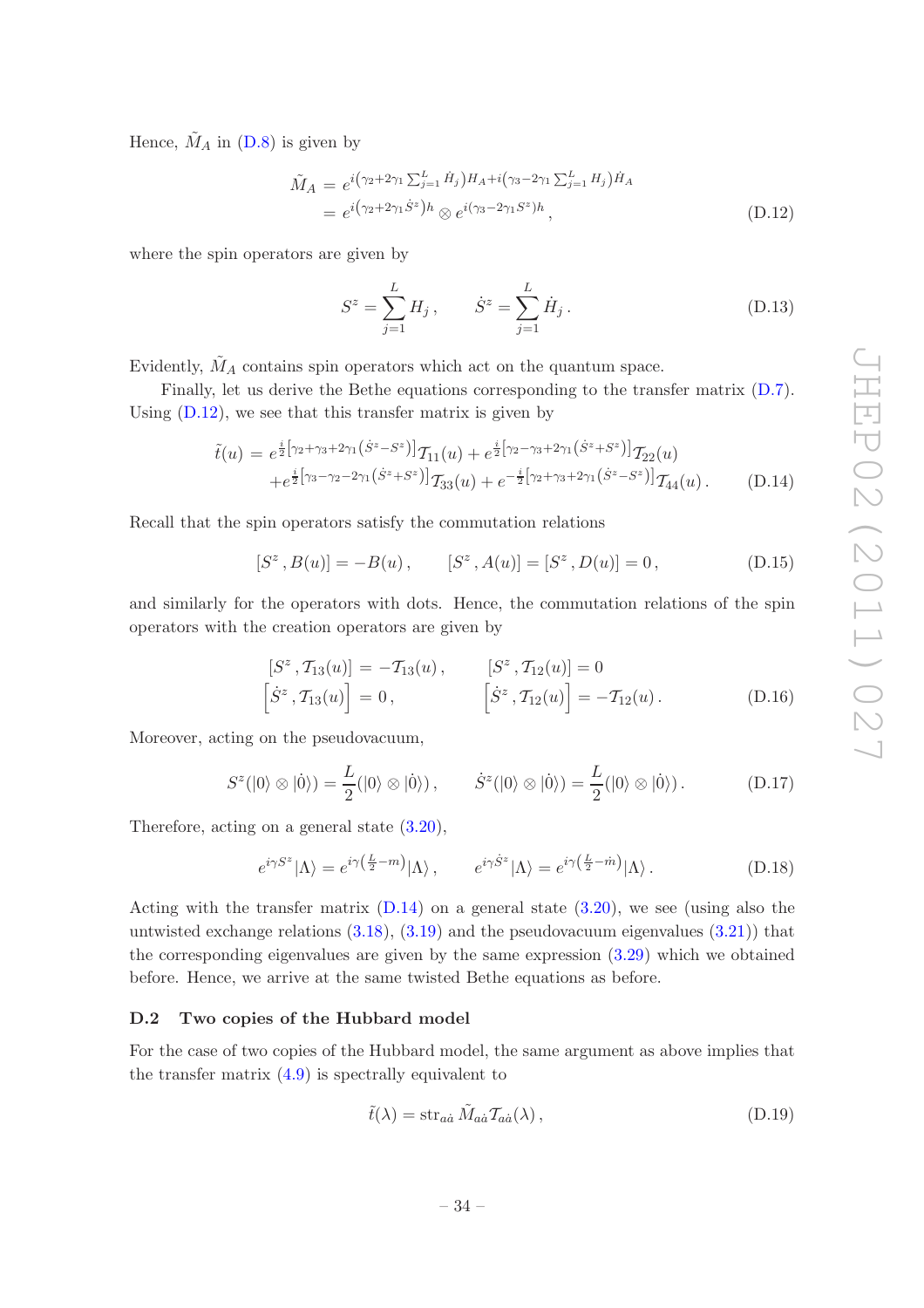where the monodromy matrix  $\mathcal{T}_{a\dot{a}}(\lambda)$  is not twisted, but the diagonal matrix  $\tilde{M}$  contains spin-like operators which act on the quantum space,

$$
\tilde{M} = e^{i(\gamma_2 + \gamma_1 \dot{\eta}^z)h} \otimes e^{i(\gamma_3 - \gamma_1 \eta^z)h}, \qquad (D.20)
$$

where the  $\eta^z$  operator is defined in MR (136). The matrix h is now given by [\(4.8\)](#page-16-3).

The operator  $\eta^z$  has the following property given in MR (139)

$$
\[ \eta^z \, , \vec{B}(\lambda) \] = -\vec{B}(\lambda) \,. \tag{D.21}
$$

Hence, the commutation relations of  $\eta^z$  and  $\dot{\eta}^z$  with the creation operators are given by

$$
[\eta^z, \mathcal{T}_{1,2}(\lambda)] = [\eta^z, \mathcal{T}_{1,3}(\lambda)] = 0, \quad [\eta^z, \mathcal{T}_{1,5}(\lambda)] = -\mathcal{T}_{1,5}(\lambda), \quad [\eta^z, \mathcal{T}_{1,9}(\lambda)] = -\mathcal{T}_{1,9}(\lambda), [\dot{\eta}^z, \mathcal{T}_{1,2}(\lambda)] = -\mathcal{T}_{1,2}(\lambda), \quad [\dot{\eta}^z, \mathcal{T}_{1,3}(\lambda)] = -\mathcal{T}_{1,3}(\lambda), \quad [\dot{\eta}^z, \mathcal{T}_{1,5}(\lambda)] = [\dot{\eta}^z, \mathcal{T}_{1,9}(\lambda)] = 0.
$$
\n(D.22)

Moreover, acting on the pseudovacuum,

$$
\eta^{z}(|0\rangle \otimes |0\rangle) = L(|0\rangle \otimes |0\rangle), \qquad \dot{\eta}^{z}(|0\rangle \otimes |0\rangle) = L(|0\rangle \otimes |0\rangle).
$$
 (D.23)

Therefore, acting on a general state,

$$
e^{i\gamma\eta^z}|\Lambda\rangle = e^{i\gamma(L-n)}|\Lambda\rangle, \qquad e^{i\gamma\eta^z}|\Lambda\rangle = e^{i\gamma(L-n)}|\Lambda\rangle. \tag{D.24}
$$

Acting with the transfer matrix  $(D.19)$  on a general state, we find (using also the untwisted exchange relations  $(4.16)$  and the pseudovacuum eigenvalues  $(4.19)$ ) that the corresponding eigenvalues are given by the same expression [\(4.31\)](#page-19-1) which we obtained before. Hence, we arrive at the same twisted Bethe equations as before.

# <span id="page-35-0"></span>D.3 AdS/CFT

For the AdS/CFT case, it now follows that the transfer matrix  $(5.5)$  is spectrally equivalent to

$$
\tilde{t}(\lambda) = \operatorname{str}_{a\dot{a}} \tilde{M}_{a\dot{a}} S_{a\dot{a}1\dot{1}}(\lambda, p_1) \dots S_{a\dot{a}N\dot{N}}(\lambda, p_N), \tag{D.25}
$$

where the matrix  $\tilde{M}_{a\dot{a}}$  is given by

$$
\tilde{M} = e^{i[(\gamma_3 - \gamma_2)J + \gamma_1 \dot{\eta}^z]h} \otimes e^{i[(\gamma_3 + \gamma_2)J - \gamma_1 \eta^z]h}, \qquad (D.26)
$$

and h is given by  $(5.4)$ . This leads to the same eigenvalues  $(5.7)$ , and therefore the BR Bethe equations.

# <span id="page-35-1"></span> $E$   $sl(2)$  grading

Here we transform our twisted Bethe ansatz results from the "su(2)" grading to the "sl(2)" grading, and show that the results agree with both [\[9\]](#page-42-4) and [\[17](#page-43-0)].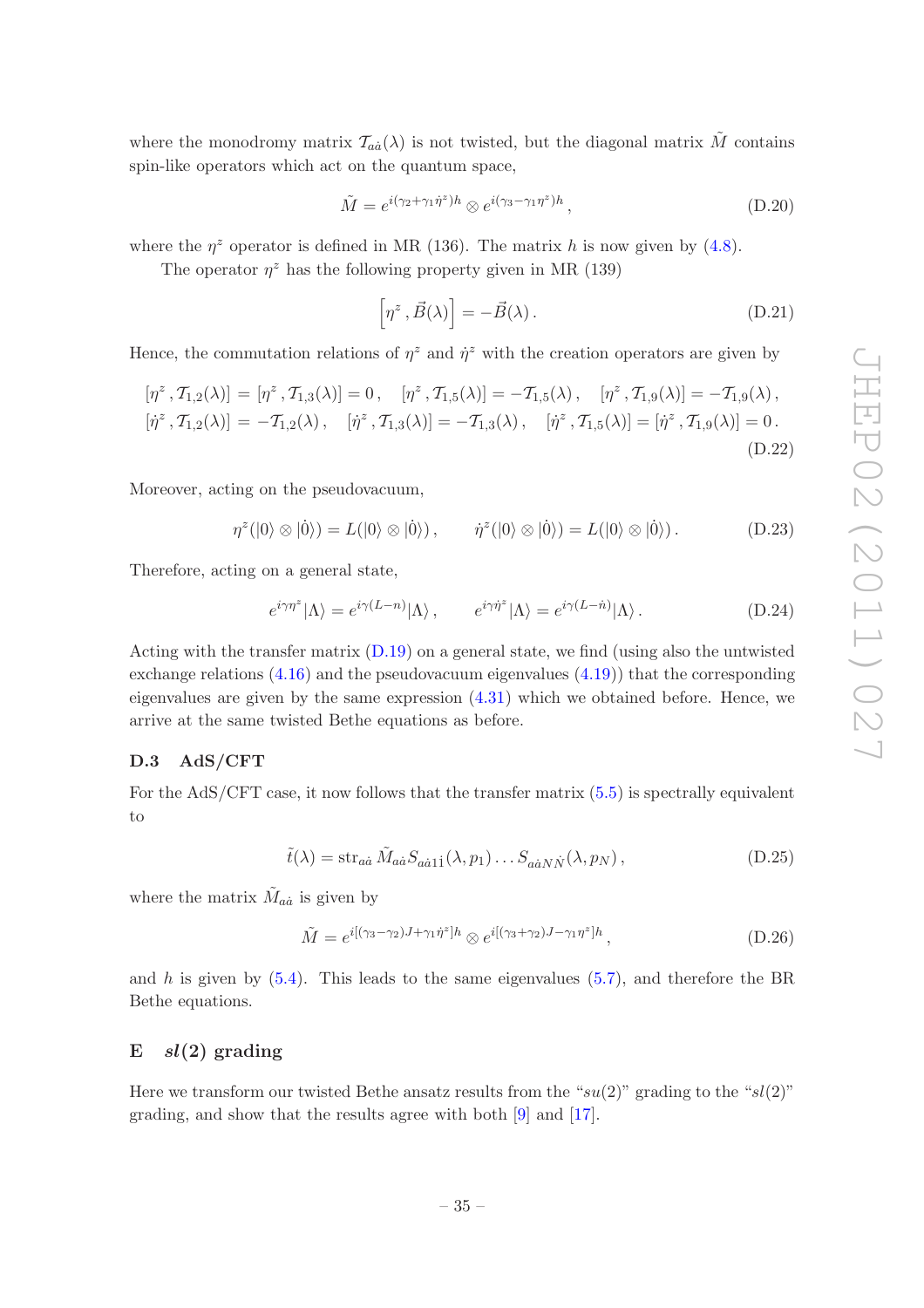We recall that the eigenvalues of the twisted  $AdS/CFT$  transfer matrix  $(5.5)$  in the  $su(2)$  grading are given by  $(5.7)$ , which we now abbreviate as follows

$$
\tilde{\Lambda}_{su2}(\lambda) = \prod_{i=1}^{N} S_0(\lambda, p_i)^2 \left[ \Lambda_1(\lambda) - \Lambda_2(\lambda) - \Lambda_3(\lambda) + \Lambda_4(\lambda) \right] \left[ \dot{\Lambda}_1(\lambda) - \dot{\Lambda}_2(\lambda) - \dot{\Lambda}_3(\lambda) + \dot{\Lambda}_4(\lambda) \right]
$$
\n(E.1)

In order to obtain the corresponding expression in the  $sl(2)$  grading, we perform a dualization on the fermionic roots  $x^+(\lambda_j)$  [\[20](#page-43-2), [21](#page-43-3), [54](#page-44-14)] by noting that the first Bethe equation in [\(5.9\)](#page-22-3) is an algebraic equation  $q(x^+(\lambda_j)) = 0$ , where  $q(x)$  is given by

<span id="page-36-0"></span>
$$
q(x) = c_1 \prod_{i=1}^{N} \eta(p_i)(x - x^-(p_i)) \prod_{l=1}^{m_2} x\left(x + \frac{1}{x} - \tilde{\mu}_l - \frac{i}{2g}\right)
$$

$$
- \prod_{i=1}^{N} (x - x^+(p_i)) \prod_{l=1}^{m_2} x\left(x + \frac{1}{x} - \tilde{\mu}_l + \frac{i}{2g}\right).
$$
 (E.2)

Note that we have included a factor  $x^{m_2}$  to ensure that  $q(x)$  is a polynomial in x of degree  $N+2m_2$ . This polynomial has  $m_1$  roots  $x^+(\lambda_j)$  and  $\tilde{m}_1$  additional roots  $x^+(\tilde{\lambda}_j)$ , where  $\tilde{m}_1 = N + 2m_2 - m_1$ . It can therefore be written also in the following factorized form

<span id="page-36-1"></span>
$$
q(x) = c \prod_{j=1}^{m_1} (x - x^+(\lambda_j)) \prod_{j=1}^{\tilde{m}_1} (x - x^+(\tilde{\lambda}_j)),
$$
 (E.3)

where c is some non-vanishing constant. The equality of  $(E.2)$  and  $(E.3)$  implies that the function  $Q(x)$  defined by

$$
Q(x) = \prod_{j=1}^{m_1} \frac{1}{(x - x^+(\lambda_j))} \prod_{j=1}^{\tilde{m}_1} \frac{1}{(x - x^+(\tilde{\lambda}_j))} \left[ c_1 \prod_{i=1}^N \eta(p_i) (x - x^-(p_i)) \prod_{l=1}^{m_2} x \left( x + \frac{1}{x} - \tilde{\mu}_l - \frac{i}{2g} \right) - \prod_{i=1}^N (x - x^+(p_i)) \prod_{l=1}^{m_2} x \left( x + \frac{1}{x} - \tilde{\mu}_l + \frac{i}{2g} \right) \right]
$$
(E.4)

is independent of x. The identities following from  $Q(x^+(\lambda)) = Q(x^-(\lambda))$  and  $Q(1/x^+(\lambda)) = Q(1/x^-(\lambda))$  imply that

<span id="page-36-2"></span>
$$
\Lambda_{1}(\lambda) - \Lambda_{2}(\lambda) = \eta(\lambda)^{m_{1}-N} \prod_{i=1}^{N} \frac{x^{+}(\lambda) - x^{-}(p_{i})}{x^{-}(\lambda) - x^{+}(p_{i})} \prod_{j=1}^{m_{1}} \frac{x^{-}(\lambda) - x^{+}(\lambda_{j})}{x^{+}(\lambda) - x^{+}(\lambda_{j})}
$$
\n
$$
\times \left[ c_{1} \prod_{i=1}^{N} \eta(p_{i}) - \prod_{i=1}^{N} \frac{x^{+}(\lambda) - x^{+}(p_{i})}{x^{+}(\lambda) - x^{-}(p_{i})} \prod_{l=1}^{m_{2}} \frac{x^{+}(\lambda) + \frac{1}{x^{+}(\lambda)} - \tilde{\mu}_{l} + \frac{i}{2g}}{x^{+}(\lambda) + \frac{1}{x^{+}(\lambda)} - \tilde{\mu}_{l} - \frac{i}{2g}} \right]
$$
\n
$$
= -\eta(\lambda)^{2m_{2}} \left[ \frac{x^{-}(\lambda)}{x^{+}(\lambda)} \right]^{m_{2}} \prod_{j=1}^{m_{1}} \frac{1}{\eta(\lambda)} \frac{x^{+}(\lambda) - x^{+}(\tilde{\lambda}_{j})}{x^{-}(\lambda) - x^{+}(\tilde{\lambda}_{j})}
$$
\n
$$
\times \left[ 1 - c_{1} \prod_{i=1}^{N} \eta(p_{i}) \frac{x^{-}(\lambda) - x^{-}(p_{i})}{x^{-}(\lambda) - x^{+}(p_{i})} \prod_{l=1}^{m_{2}} \frac{x^{-}(\lambda) + \frac{1}{x^{-}(\lambda)} - \tilde{\mu}_{l} - \frac{i}{2g}}{x^{-}(\lambda) + \frac{1}{x^{-}(\lambda)} - \tilde{\mu}_{l} + \frac{i}{2g}} \right]
$$
\n
$$
\equiv \tilde{\Lambda}_{1}(\lambda) - \tilde{\Lambda}_{2}(\lambda), \qquad (E.5)
$$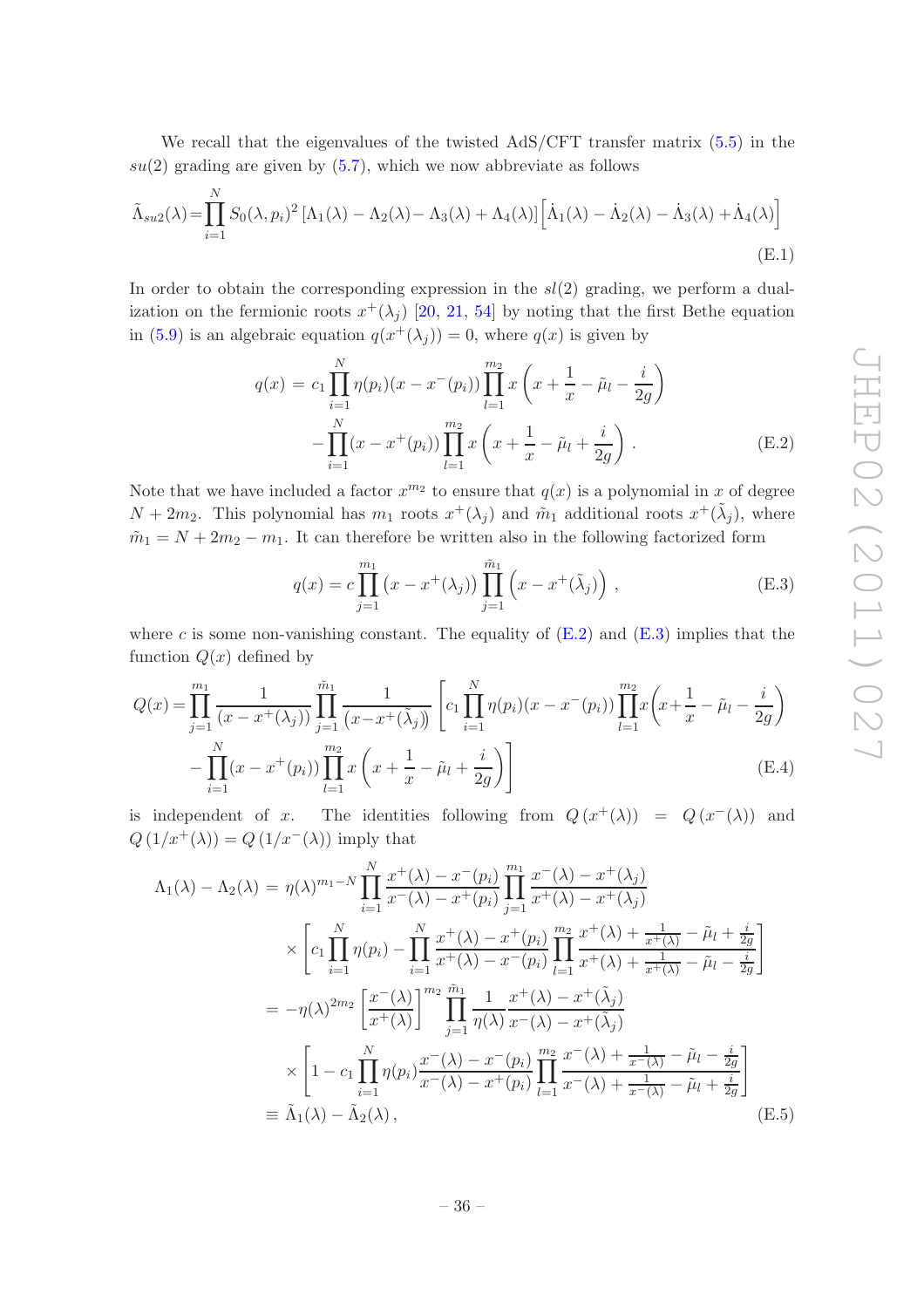and

<span id="page-37-2"></span>
$$
-\Lambda_{3}(\lambda) + \Lambda_{4}(\lambda) = \eta(\lambda)^{m_{1}-N} \prod_{i=1}^{N} \frac{x^{+}(\lambda) - x^{+}(p_{i})}{x^{-}(\lambda) - x^{+}(p_{i})} \prod_{j=1}^{m_{1}} \frac{\frac{1}{x^{+}(\lambda)} - x^{+}(\lambda_{j})}{\frac{1}{x^{-}(\lambda)} - x^{+}(\lambda_{j})}
$$
  
\n
$$
\times \left[ -\prod_{l=1}^{m_{2}} \frac{x^{-}(\lambda) + \frac{1}{x^{-}(\lambda)} - \tilde{\mu}_{l} - \frac{i}{2g}}{x^{-}(\lambda) + \frac{1}{x^{-}(\lambda)} - \tilde{\mu}_{l} + \frac{i}{2g}} + c_{1}^{-1} \prod_{i=1}^{N} \frac{1 - \frac{1}{x^{-}(\lambda)x^{+}(p_{i})}}{1 - \frac{1}{x^{-}(\lambda)x^{-}(p_{i})}} \eta(p_{i}) \right]
$$
  
\n
$$
= -\eta(\lambda)^{2m_{2}} \left[ \frac{x^{-}(\lambda)}{x^{+}(\lambda)} \right]^{m_{2}} \prod_{j=1}^{m_{1}} \frac{1}{\eta(\lambda)} \frac{\frac{1}{x^{-}(\lambda)} - x^{+}(\tilde{\lambda}_{j})}{\frac{1}{x^{+}(\lambda)} - x^{+}(\tilde{\lambda}_{j})} \prod_{i=1}^{N} \frac{x^{-}(\lambda) - x^{-}(p_{i})}{x^{-}(\lambda) - x^{+}(p_{i})}
$$
  
\n
$$
\times \left[ -c_{1}^{-1} \prod_{i=1}^{N} \eta(p_{i}) \prod_{l=1}^{m_{2}} \frac{x^{+}(\lambda) + \frac{1}{x^{+}(\lambda)} - \tilde{\mu}_{l} + \frac{i}{2g}}{x^{+}(\lambda) + \frac{1}{x^{+}(\lambda)} - \tilde{\mu}_{l} - \frac{i}{2g}} + \prod_{i=1}^{N} \frac{1 - \frac{1}{x^{+}(\lambda)x^{-}(p_{i})}}{1 - \frac{1}{x^{+}(\lambda)x^{+}(p_{i})}} \right]
$$
  
\n
$$
\equiv -\tilde{\Lambda}_{3}(\lambda) + \tilde{\Lambda}_{4}(\lambda), \qquad (E.6)
$$

respectively. Performing an analogous dualization for the roots  $x^+(\dot{\lambda}_j)$  in  $\dot{\Lambda}_1(\lambda) - \dot{\Lambda}_2(\lambda)$ and  $-\dot{\Lambda}_3(\lambda) + \dot{\Lambda}_4(\lambda)$ , and recalling that  $\eta(\lambda) = \sqrt{\frac{x^+(\lambda)}{x^-(\lambda)}}$ , we arrive at the desired result for the dual eigenvalues of the twisted AdS/CFT transfer matrix

<span id="page-37-0"></span>
$$
\tilde{\Lambda}_{sl2}(\lambda) = \prod_{i=1}^{N} S_{0}(\lambda, p_{i})^{2} \left[ \prod_{j=1}^{\tilde{m}_{1}} \frac{1}{\eta(\lambda)} \frac{x^{+}(\lambda) - x^{+}(\tilde{\lambda}_{j})}{x^{-}(\lambda) - x^{+}(\tilde{\lambda}_{j})} - \prod_{i=1}^{N} \frac{x^{-}(\lambda) - x^{-}(p_{i})}{x^{-}(\lambda) - x^{+}(p_{i})} \eta(p_{i}) \right] \times \left\{ c_{1} \prod_{j=1}^{\tilde{m}_{1}} \frac{1}{\eta(\lambda)} \left[ \frac{x^{+}(\lambda) - x^{+}(\tilde{\lambda}_{j})}{x^{-}(\lambda) - x^{+}(\tilde{\lambda}_{j})} \right] \prod_{l=1}^{m_{2}} \frac{x^{-}(\lambda) + \frac{1}{x^{-}(\lambda)} - \tilde{\mu}_{l} - \frac{i}{2g}}{x^{-}(\lambda) + \frac{i}{x^{-}(\lambda)} - \tilde{\mu}_{l} + \frac{i}{2g}} \right\} + c_{1}^{-1} \prod_{j=1}^{\tilde{m}_{1}} \frac{1}{\eta(\lambda)} \left[ \frac{x^{+}(\tilde{\lambda}_{j}) - \frac{1}{x^{-}(\lambda)}}{x^{+}(\tilde{\lambda}_{j}) - \frac{1}{x^{+}(\lambda)}} \right] \prod_{l=1}^{m_{2}} \frac{x^{+}(\lambda) + \frac{1}{x^{+}(\lambda)} - \tilde{\mu}_{l} + \frac{i}{2g}}{x^{+}(\lambda) + \frac{i}{x^{+}(\lambda)} - \tilde{\mu}_{l} - \frac{i}{2g}} \right\} + \prod_{i=1}^{N} \left[ \frac{1 - \frac{1}{x^{+}(\lambda)x^{-}(p_{i})}}{1 - \frac{1}{x^{+}(\lambda)x^{+}(p_{i})}} \right] \left[ \frac{x^{-}(p_{i}) - x^{-}(\lambda)}{x^{+}(\lambda)} \right] \prod_{j=1}^{\tilde{m}_{1}} \frac{1}{\eta(\lambda)} \left[ \frac{x^{+}(\tilde{\lambda}_{j}) - \frac{1}{x^{-}(\lambda)}}{x^{+}(\tilde{\lambda}_{j}) - \frac{1}{x^{+}(\lambda)}} \right] \right] \times \times \left\{ c_{2} \prod_{j=1}^{\tilde{m}_{1}} \frac{1}{\eta(\lambda)} \left[ \frac{x^{+}(\lambda) - x^{+}(\tilde{\lambda
$$

where the twist factors can be expressed in terms of  $\tilde{m}_1$  and  $\dot{\tilde{m}}_1$  as follows

<span id="page-37-1"></span>
$$
c_1 = e^{i(\gamma_3 - \gamma_2)J/2} e^{i\gamma_1(\tilde{m}_1 - 2m_2)/2}, \qquad c_2 = e^{i(\gamma_3 + \gamma_2)J/2} e^{-i\gamma_1(\tilde{m}_1 - 2m_2)/2}.
$$
 (E.8)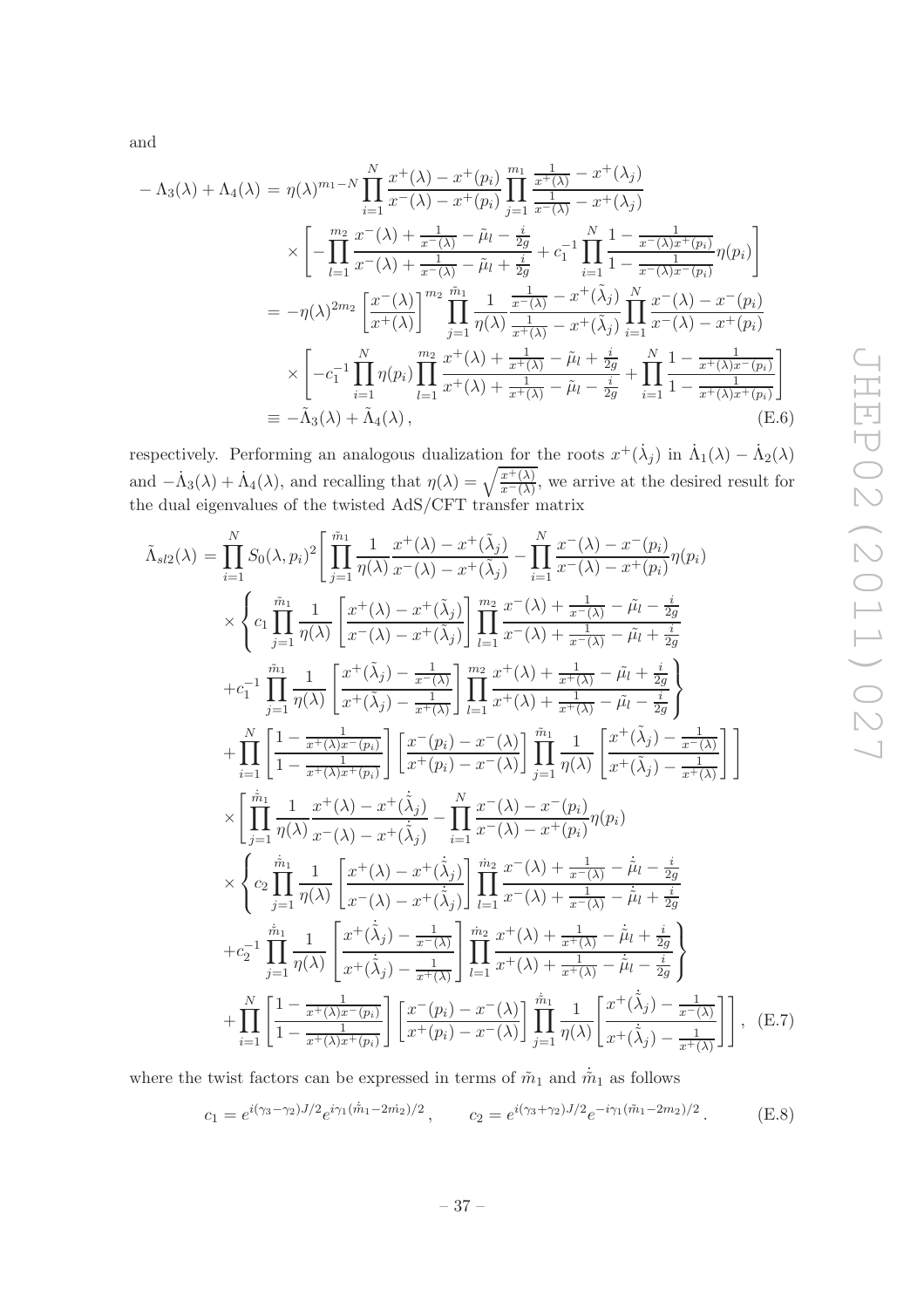$\int$ 

If we identify  $c_1$  ( $c_2$ ) with  $e^{i\alpha_l}$  ( $e^{i\alpha_r}$ ), the eigenvalue of the "left (right) wing" transfer matrix matches the expression (8.1) of [\[17](#page-43-0)] with  $Q = 1$ , once we map  $x^{\pm} \to x^{\mp}$ ,  $g \to -g/2$ ,  $x^+(\tilde(\lambda_j) \to y_j^1(x^+(\dot{\tildelambda}_j) \to y_j^2), \tilde{\mu}_l \to w_l^1(\dot{\tilde{\mu}}_l \to w_l^2), \text{ and } N = K^{\text{I}}, \tilde{m}_1 = K_1^{\text{II}}, m_2 = K_1^{\text{III}}$ <br> $(\dot{\tilde{m}}_1 = K_2^{\text{II}}, \dot{m}_2 = K_2^{\text{III}})$ :

$$
T_{1,1}^{l}(v | \vec{u}) = \prod_{i=1}^{K_{1}^{H}} \frac{y_{i}^{1} - x^{-}}{y_{i}^{1} - x^{+}} \sqrt{\frac{x^{+}}{x^{-}}} + \prod_{i=1}^{K_{1}^{H}} \frac{y_{i}^{1} - x^{-}}{y_{i}^{1} - x^{+}} \sqrt{\frac{x^{+}}{x^{-}}} \left[ \frac{x^{+} + \frac{1}{x^{+}} - y_{i}^{1} - \frac{1}{y_{i}^{1}}}{x^{+} + \frac{1}{x^{+}} - y_{i}^{1} - \frac{1}{y_{i}^{1}} - \frac{2i}{g}} \right] \prod_{i=1}^{K^{I}} \left[ \frac{(x^{-} - x_{i}^{-})(1 - x^{-} x_{i}^{+})}{(x^{+} - x_{i}^{-})(1 - x^{+} x_{i}^{+})} \frac{x^{+}}{x^{-}} \right] - \prod_{i=1}^{K_{1}^{H}} \frac{y_{i}^{1} - x^{-}}{y_{i}^{1} - x^{+}} \sqrt{\frac{x^{+}}{x^{-}}} \prod_{i=1}^{K^{I}} \frac{x^{+} - x_{i}^{+}}{x^{+} - x_{i}^{-}} \sqrt{\frac{x_{i}^{-}}{x_{i}^{+}}} \times \left[ \text{E.9} \right)
$$
\n
$$
\times \left\{ e^{i\alpha_{l}} \prod_{i=1}^{K^{II}} \frac{w_{i}^{1} - x^{+} - \frac{1}{x^{+}} - \frac{i}{y}}{w_{i}^{1} - x^{+} - \frac{1}{x^{+}} + \frac{i}{y}} + e^{-i\alpha_{l}} \prod_{i=1}^{K^{II}} \frac{y_{i}^{1} + \frac{1}{y_{i}^{1}} - x^{+} - \frac{1}{x^{+}} + \frac{2i}{g}}{y_{i}^{1} + \frac{1}{y_{i}^{1}} - x^{+} - \frac{1}{x^{+}} + \frac{2i}{g}} \prod_{i=1}^{K^{III}} \frac{w_{i}^{1} - x^{+} - \frac{1}{x^{+}} + \frac{3i}{g}}{w_{i}^{1} - x^{+} - \frac{1}{x^{+}} + \frac{4i}{g}} \right\},
$$
\n(E.9)

$$
\times \left\{ e^{i\alpha_l} \prod_{i=1}^r \frac{w_i^1 - x^2 - \frac{1}{x^2} - \frac{1}{g}}{w_i^1 - x^2 - \frac{1}{x^2} + \frac{1}{g}} + e^{-i\alpha_l} \prod_{i=1}^r \frac{y_i^1 - \frac{1}{y_i^1} - x^2 - \frac{1}{x^2}}{y_i^1 + \frac{1}{y_i^1} - x^2 - \frac{1}{x^2} + \frac{2i}{g}} \prod_{i=1}^r \frac{w_i^1 - x^2 - \frac{1}{x^2}}{w_i^1 - x^2 - \frac{1}{x^2}}
$$

where we use the identities:

$$
\frac{y_i - x^-}{y_i - x^+} \left[ \frac{x^+ + \frac{1}{x^+} - y_i - \frac{1}{y_i}}{x^+ + \frac{1}{x^+} - y_i - \frac{1}{y_i} - \frac{2i}{g}} \right] = \frac{y_i - \frac{1}{x^+}}{y_i - \frac{1}{x^-}}, \quad \frac{(x^- - x_i^-)(1 - x^- x_i^+)}{(x^+ - x_i^-)(1 - x^+ x_i^+)} \frac{x^+}{x^-} = \frac{(x^+ - x_i^+)(1 - \frac{1}{x^- x_i^+})}{(x^+ - x_i^-)(1 - \frac{1}{x^- x_i^-})},
$$
\n
$$
\frac{w_i - x^+ - \frac{1}{x^+} + \frac{3i}{g}}{w_i - x^+ - \frac{1}{x^+} + \frac{i}{g}} = \frac{w_i - x^- - \frac{1}{x^-} + \frac{i}{g}}{w_i - x^- - \frac{1}{x^-} - \frac{i}{g}}.
$$
\n(E.10)

The Bethe equations corresponding to the eigenvalues [\(E.7\)](#page-37-0) are given by:

<span id="page-38-0"></span>
$$
c_{1} \prod_{i=1}^{N} \left[ \frac{x^{+}(\tilde{\lambda}_{j}) - x^{-}(p_{i})}{x^{+}(\tilde{\lambda}_{j}) - x^{+}(p_{i})} \right] \eta(p_{i}) = \prod_{l=1}^{m_{2}} \frac{x^{+}(\tilde{\lambda}_{j}) + \frac{1}{x^{+}(\tilde{\lambda}_{j})} - \tilde{\mu}_{l} + \frac{i}{2g}}{x^{+}(\tilde{\lambda}_{j}) - \tilde{\mu}_{l} - \frac{i}{2g}},
$$
\n
$$
j = 1, ..., \tilde{m}_{1},
$$
\n
$$
c_{2} \prod_{i=1}^{N} \left[ \frac{x^{+}(\dot{\tilde{\lambda}}_{j}) - x^{-}(p_{i})}{x^{+}(\dot{\tilde{\lambda}}_{j}) - x^{+}(p_{i})} \right] \eta(p_{i}) = \prod_{l=1}^{m_{2}} \frac{x^{+}(\dot{\tilde{\lambda}}_{j}) + \frac{1}{x^{+}(\dot{\tilde{\lambda}}_{j})} - \tilde{\mu}_{l} + \frac{i}{2g}},
$$
\n
$$
j = 1, ..., \tilde{\tilde{m}}_{1},
$$
\n
$$
c_{1}^{2} \prod_{j=1}^{m_{1}} \frac{\tilde{\mu}_{l} - x^{+}(\tilde{\lambda}_{j}) - \frac{1}{x^{+}(\tilde{\lambda}_{j})} + \frac{i}{2g}}{x^{+}(\tilde{\lambda}_{j}) - \frac{1}{x^{+}(\tilde{\lambda}_{j})} - \frac{i}{2g}} = \prod_{k=1}^{m_{2}} \frac{\tilde{\mu}_{l} - \tilde{\mu}_{k} + \frac{i}{g}}{\tilde{\mu}_{l} - \tilde{\mu}_{k} - \frac{i}{g}}, \quad l = 1, ..., m_{2},
$$
\n
$$
c_{2}^{2} \prod_{j=1}^{m_{1}} \frac{\tilde{\mu}_{l} - x^{+}(\tilde{\lambda}_{j}) - \frac{1}{x^{+}(\tilde{\lambda}_{j})} - \frac{i}{x^{+}(\tilde{\lambda}_{j})} - \frac{i}{2g}}{x^{+}(\tilde{\lambda}_{j})} = \prod_{k=1}^{m_{2}} \frac{\tilde{\mu}_{l} - \tilde{\mu}_{k} + \frac{i}{g}}{\tilde{\mu}_{l} - \tilde{\mu}_{k} - \frac{i}{g}}, \quad l = 1, ..., m_{2}.
$$
\n $$ 

which match the equations  $(8.2)$  in  $[17]$ , via the identifications used above. Following the change in notation in MM (47)-(49), (51), so that  $\tilde{m}_1 \mapsto \tilde{m}_1^{(1)}$  $_1^{(1)}, m_2 \mapsto m_2^{(1)}$  $\hat{m}_1 \mapsto$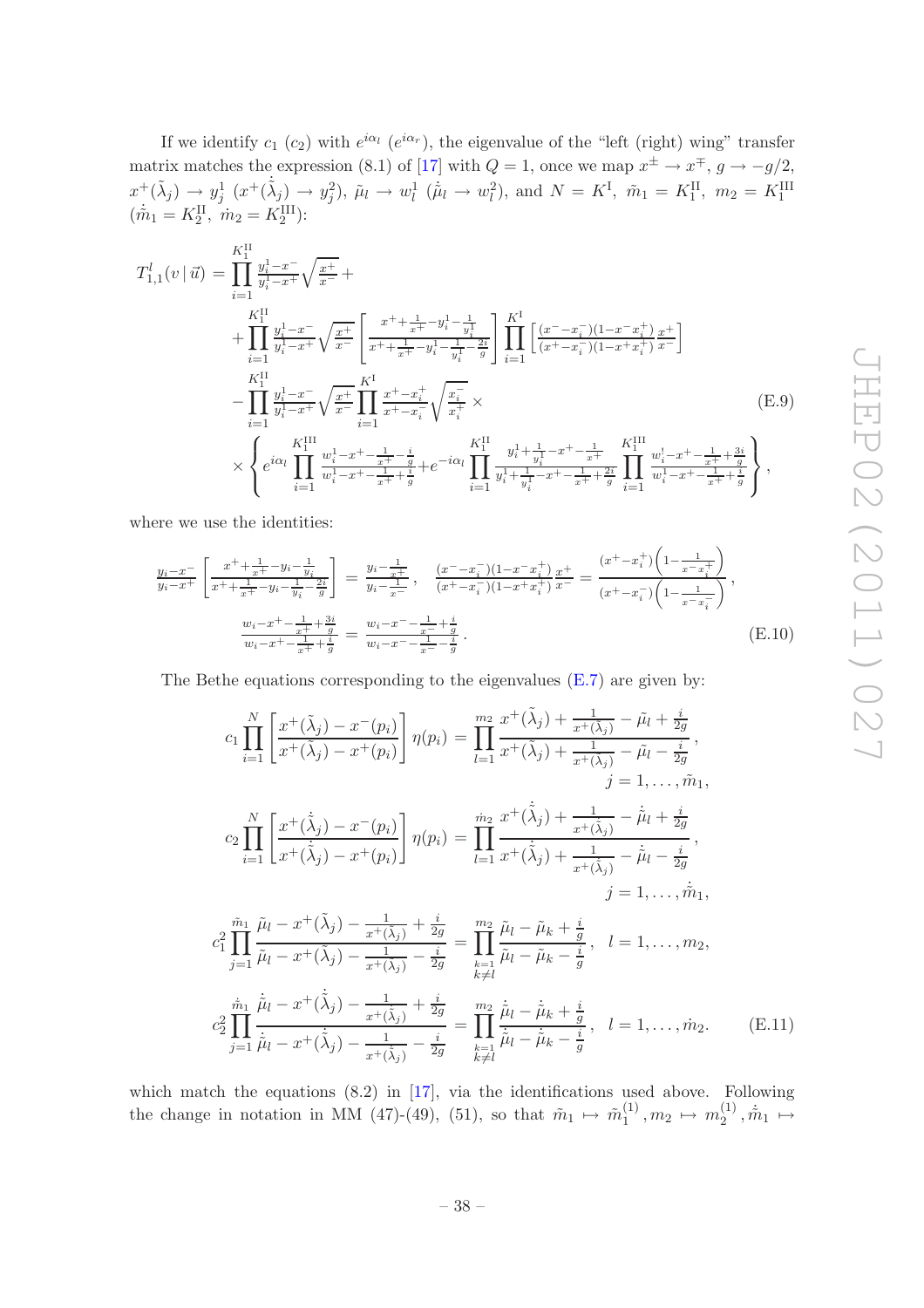$\tilde{m}_1^{(2)}$  $_1^{(2)}, \dot{m}_2 \mapsto m_2^{(2)}$  $2^{(2)}$  and

$$
N = K_4 \,, \quad \tilde{m}_1^{(1)} = \tilde{K}_1 + \tilde{K}_3 \,, \quad \tilde{m}_1^{(2)} = \tilde{K}_5 + \tilde{K}_7 \,, \quad m_2^{(1)} = K_2 \,, \quad m_2^{(2)} = K_6 \,, \quad \text{(E.12)}
$$

then the coefficients  $(E.8)$  are given by

$$
c_1 = e^{i(\gamma_3 - \gamma_2)J/2} e^{i\gamma_1(\tilde{K}_5 + \tilde{K}_7 - 2K_6)/2}, \qquad c_2 = e^{i(\gamma_3 + \gamma_2)J/2} e^{-i\gamma_1(\tilde{K}_1 + \tilde{K}_3 - 2K_2)/2}, \qquad (E.13)
$$

and the first two equations in  $(E.11)$  become

<span id="page-39-1"></span>
$$
c_1 e^{-iP/2} \prod_{i=1}^{K_4} \frac{1 - \frac{g^2}{x_{4,i}^2 x_{1,j}}}{1 - \frac{g^2}{x_{4,i}^4 x_{1,j}}} \prod_{l=1}^{K_2} \frac{u_{1,j} - u_{2,l} - \frac{i}{2}}{u_{1,j} - u_{2,l} + \frac{i}{2}} = 1, \quad j = 1, \dots, \tilde{K}_1
$$
 (E.14)

$$
c_1 e^{iP/2} \prod_{i=1}^{K_4} \frac{x_{4,i}^- - x_{3,j}^-}{x_{4,i}^+ - x_{3,j}^-} \prod_{l=1}^{K_2} \frac{u_{3,j} - u_{2,l} - \frac{i}{2}}{u_{3,j} - u_{2,l} + \frac{i}{2}} = 1, \quad j = 1, \dots, \tilde{K}_3
$$
 (E.15)

$$
c_2 e^{iP/2} \prod_{i=1}^{K_4} \frac{x_{4,i}^- - x_{5,j}}{x_{4,i}^+ - x_{5,j}^-} \prod_{l=1}^{K_6} \frac{u_{5,j}^- - u_{6,l} - \frac{i}{2}}{u_{5,j}^- - u_{6,l} + \frac{i}{2}} = 1, \quad j = 1, \dots, \tilde{K}_5
$$
(E.16)

$$
c_2 e^{-iP/2} \prod_{i=1}^{K_4} \frac{1 - \frac{g^2}{x_{4,i}^2 x_{7,j}}}{1 - \frac{g^2}{x_{4,i}^4 x_{7,j}}} \prod_{l=1}^{K_6} \frac{u_{7,j} - u_{6,l} - \frac{i}{2}}{u_{7,j} - u_{6,l} + \frac{i}{2}} = 1, \quad j = 1, \dots, \tilde{K}_7
$$
 (E.17)

while the last two can be written as

<span id="page-39-2"></span>
$$
c_1^{-2} \prod_{j=1}^{\tilde{K}_1} \frac{u_{2,l} - u_{\tilde{1},j} - \frac{i}{2}}{u_{2,l} - u_{\tilde{1},j} + \frac{i}{2}} \prod_{j=1}^{\tilde{K}_3} \frac{u_{2,l} - u_{\tilde{3},j} - \frac{i}{2}}{u_{2,l} - u_{\tilde{3},j} + \frac{i}{2}} \prod_{\substack{k=1 \ k \neq l}}^{\tilde{K}_2} \frac{u_{2,l} - u_{2,k} + i}{u_{2,l} - u_{2,k} - i} = 1, \quad l = 1, \ldots, K_2 \quad (E.18)
$$

$$
c_2^{-2} \prod_{j=1}^{\tilde{K}_5} \frac{u_{6,l} - u_{\tilde{5},j} - \frac{i}{2}}{u_{6,l} - u_{\tilde{5},j} + \frac{i}{2}} \prod_{j=1}^{\tilde{K}_7} \frac{u_{6,l} - u_{\tilde{7},j} - \frac{i}{2}}{u_{6,l} - u_{\tilde{7},j} + \frac{i}{2}} \prod_{\substack{k=1 \ k \neq l}}^{\tilde{K}_6} \frac{u_{6,l} - u_{6,k} + i}{u_{6,l} - u_{6,k} - i} = 1, \quad l = 1, \ldots, K_6 \quad (E.19)
$$

Moreover, the equations for the type-4 Bethe roots turn out to be undeformed:

<span id="page-39-0"></span>
$$
e^{-ip_k L} = \tilde{\Lambda}_{sl2}(p_k)
$$
  
= 
$$
\prod_{i=1}^{N} S_0^2(p_k, p_i) \prod_{j=1}^{\tilde{m}_1} \frac{1}{\eta(p_k)} \frac{x^+(p_k) - x^+(\tilde{\lambda}_j)}{x^-(p_k) - x^+(\tilde{\lambda}_j)} \prod_{j=1}^{\tilde{m}_1} \frac{1}{\eta(p_k)} \frac{x^+(p_k) - x^+(\tilde{\lambda}_j)}{x^-(p_k) - x^+(\tilde{\lambda}_j)}.
$$
 (E.20)

One can recover the equations  $(E.11)$  and  $(E.20)$  also by dualizing directly (using the relations  $(E.5)$ ,  $(E.6)$  the corresponding Bethe equations in the  $su(2)$  grading, namely [\(5.9\)](#page-22-3) and [\(5.20\)](#page-23-2). Setting again  $L = -J$ , substituting the result for the scalar factor in MM (36)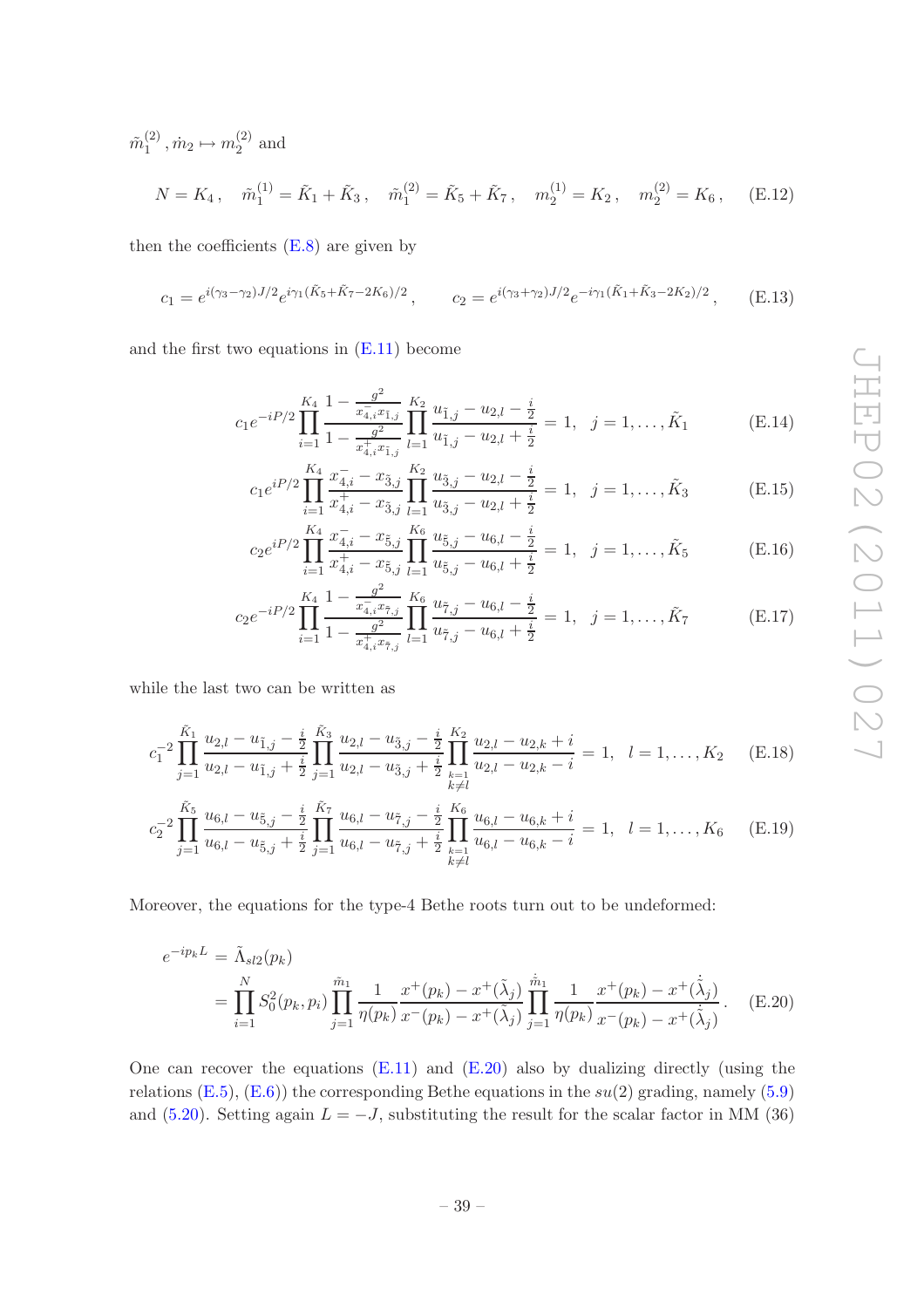and changing notations, we obtain

<span id="page-40-2"></span>
$$
e^{ip_k\left[J+\frac{1}{2}(\tilde{K}_3-\tilde{K}_1)+\frac{1}{2}(\tilde{K}_5-\tilde{K}_7)\right]} = \prod_{\substack{i=1\\i\neq k}}^{K_4} \left[\frac{x_{4,k}^--x_{4,i}^+}{x_{4,k}^+-x_{4,i}^-}\right] \left[\frac{1-\frac{g^2}{x_{4,k}^+x_{4,i}^-}}{1-\frac{g^2}{x_{4,k}^-x_{4,i}^+}}\right] [\sigma(p_k, p_i)]^2
$$
  

$$
\times \prod_{j=1}^{\tilde{K}_3} \frac{x_{4,k}^+-x_{3,j}^-}{x_{4,k}^- - x_{3,j}^-} \prod_{j=1}^{\tilde{K}_1} \frac{1-\frac{g^2}{x_{4,k}^+x_{1,j}^-}}{1-\frac{g^2}{x_{4,k}^-x_{1,j}^-}}
$$
  

$$
\times \prod_{j=1}^{\tilde{K}_5} \frac{x_{4,k}^+-x_{5,j}^-}{x_{4,k}^+ - x_{5,j}^-} \prod_{j=1}^{\tilde{K}_7} \frac{1-\frac{g^2}{x_{4,k}^+x_{7,j}^-}}{1-\frac{g^2}{x_{4,k}^-x_{7,j}^-}}, \quad k=1,\ldots,K_4. \quad \text{(E.21)}
$$

We can now recover the corresponding untwisted Bethe equations of Beisert and Stau-dacher [\[18](#page-43-1)] in the grading  $\eta_1 = \eta_2 = -1$  by setting  $P = 0$  and recalling (see (5.6) in [18]) the definition of the angular momentum charge for that grading

<span id="page-40-3"></span>
$$
J = \mathcal{L} - \frac{1}{2}(\tilde{K}_3 - \tilde{K}_1) - \frac{1}{2}(\tilde{K}_5 - \tilde{K}_7).
$$
 (E.22)

## <span id="page-40-0"></span>E.1 Comparison with BR

Since BR  $[9]$  does not explicitly consider the all-loop twisted Bethe equations in the  $sl_2$ grading, a little more effort is required to make the comparison. The BR Bethe equations in this grading are still given by  $(6.2)$ , where now

$$
U_{\tilde{1}}(x) = U_{\tilde{3}}^{-1}(x) = U_{\tilde{5}}^{-1}(x) = U_{\tilde{7}}(x) = \prod_{k=1}^{K_4} S_{\text{aux}}^{-1}(x_{4,k}, x)
$$
(E.23)

and

$$
U_4(x) = U_s(x) \left(\frac{x^{-}}{x^{+}}\right)^{\mathcal{L}} \prod_{k=1}^{K_4} S_{\text{aux}}^2(x, x_{4,k}) \prod_{k=1}^{\tilde{K}_1} S_{\text{aux}}(x, x_{\tilde{1},k}) \prod_{k=1}^{\tilde{K}_3} S_{\text{aux}}^{-1}(x, x_{\tilde{3},k})
$$

$$
\times \prod_{k=1}^{\tilde{K}_5} S_{\text{aux}}^{-1}(x, x_{\tilde{5},k}) \prod_{k=1}^{\tilde{K}_7} S_{\text{aux}}(x, x_{\tilde{7},k}).
$$
(E.24)

(The quantities  $U_0$ ,  $S_{\text{aux}}$ ,  $U_s$  are the same as before, see [\(6.3\)](#page-24-2), [\(6.5\)](#page-25-4).)

For the sl<sub>2</sub> grading with  $\eta_1 = \eta_2 = -1$  which we now consider,  $M_{j,j'}$  is the Cartan matrix specified by figure [2](#page-41-0) (see eq.  $(5.1)$  in [\[18\]](#page-43-1)). The twist matrix **A** is given by BR  $(5.19)^{14}$  $(5.19)^{14}$  $(5.19)^{14}$ 

$$
\mathbf{A} = \delta_1 \left( \mathbf{q}_p \mathbf{q}_{q_2}^{\mathrm{T}} - \mathbf{q}_{q_2} \mathbf{q}_p^{\mathrm{T}} \right) + \delta_2 \left( \mathbf{q}_{q_2} \mathbf{q}_{q_1}^{\mathrm{T}} - \mathbf{q}_{q_1} \mathbf{q}_{q_2}^{\mathrm{T}} \right) + \delta_3 \left( \mathbf{q}_{q_1} \mathbf{q}_p^{\mathrm{T}} - \mathbf{q}_p \mathbf{q}_{q_1}^{\mathrm{T}} \right) , \qquad \text{(E.25)}
$$

<span id="page-40-1"></span><sup>14</sup>We note that eqs. [\(6.2\)](#page-24-1) for  $\eta_1 = \eta_2 = -1$  can be alternatively obtained by writing eqs. (6.1) in [\[55](#page-44-15)] with  $\eta = -1$ , setting their twists as

$$
e^{i(\phi_i - \phi_{i+1})} = e^{-i(\mathbf{AK})_i},
$$

and, as suggested there, exchanging the twists  $\phi_1 \leftrightarrow \phi_2$ ,  $\phi_3 \leftrightarrow \phi_4$ ,  $\phi_5 \leftrightarrow \phi_6$ ,  $\phi_7 \leftrightarrow \phi_8$ .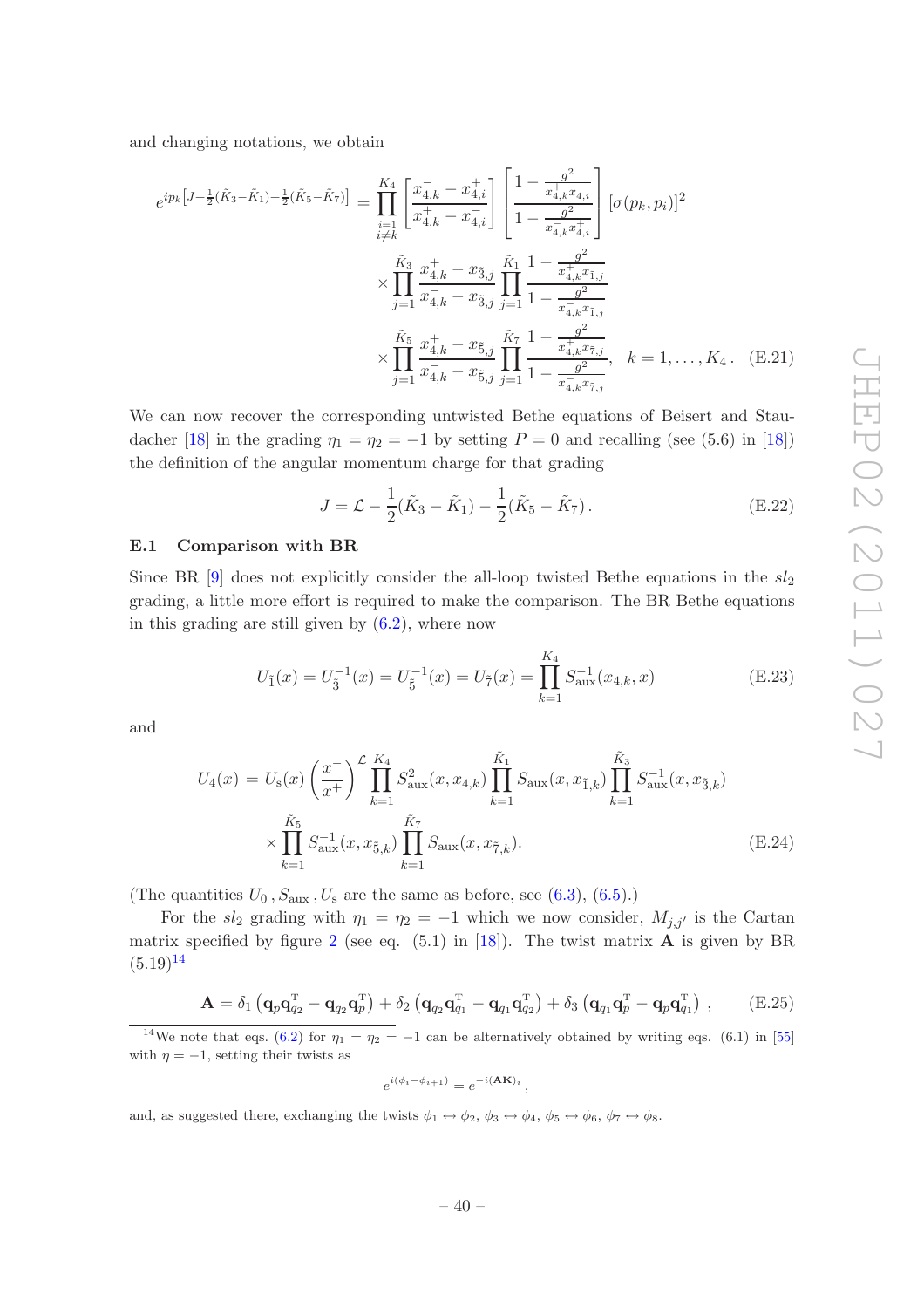

<span id="page-41-0"></span>**Figure 2.** Dynkin diagram of  $su(2, 2|4)$  for  $\eta_1 = \eta_2 = -1$ .

where we take the three charge vectors to be

$$
\mathbf{q}_{q_1} = (0|+1, -2, +1, 0, 0, 0, 0),
$$
  
\n
$$
\mathbf{q}_p = (+1| 0, +1, -1, 0, -1, +1, 0),
$$
  
\n
$$
\mathbf{q}_{q_2} = (0| 0, 0, 0, 0, +1, -2, +1),
$$
\n(E.26)

such that the Dynkin labels  $[q_1, p, q_2]$  in the grading  $\eta_1 = \eta_2 = -1$  (see, for instance, eq.  $(5.3)$  in  $[18]$  can be extracted as

$$
\mathbf{q}_{q_1} \cdot \mathbf{K} = q_1, \qquad \mathbf{q}_p \cdot \mathbf{K} = p, \qquad \mathbf{q}_{q_2} \cdot \mathbf{K} = q_2, \tag{E.27}
$$

where now  $\mathbf{K} = (L | \tilde{K}_1, K_2, \tilde{K}_3, K_4, \tilde{K}_5, K_6, \tilde{K}_7)$ . Explicitly, the twisting matrix **A** reads

|  |              | $-\theta_3$ | $+2\delta_3$                                                                                                    | $-\theta_3$                     | $+\delta_1$          | $-2\delta_1$                                                                                      | $+\delta_1$            |  |
|--|--------------|-------------|-----------------------------------------------------------------------------------------------------------------|---------------------------------|----------------------|---------------------------------------------------------------------------------------------------|------------------------|--|
|  | $+\delta_3$  | $\Omega$    | $+\delta_3$                                                                                                     | $-\delta_3$                     | $-\delta_2-\delta_3$ | $+2\delta_2+\delta_3$                                                                             | $-\delta$ <sup>2</sup> |  |
|  | $-2\delta_3$ | $-\delta_3$ | $\theta$                                                                                                        | $+\delta_3$                     |                      | $0 + \delta_1 + 2\delta_2 + 2\delta_3 - 2\delta_1 - 4\delta_2 - 2\delta_3 + \delta_1 + 2\delta_2$ |                        |  |
|  | $+\delta_3$  | $+\delta_3$ | $-\delta$ 3                                                                                                     | $\theta$                        |                      | 0 $-\delta_1 - \delta_2 - \delta_3$ $+2\delta_1 + 2\delta_2 + \delta_3$ $-\delta_1 - \delta_2$    |                        |  |
|  |              |             |                                                                                                                 |                                 | $\Omega$             |                                                                                                   |                        |  |
|  | $-\delta_1$  |             | $+ \delta_2 + \delta_3 - \delta_1 - 2\delta_2 - 2\delta_3$                                                      | $+\delta_1+\delta_2+\delta_3$ 0 |                      | $+\delta_1$                                                                                       | $-\delta_1$            |  |
|  |              |             | $+2\delta_1$ $-2\delta_2 - \delta_3$ $+2\delta_1 + 4\delta_2 + 2\delta_3$ $-2\delta_1 - 2\delta_2 - \delta_3$ 0 |                                 | $-\delta_1$          |                                                                                                   | $+\delta_1$            |  |
|  |              |             | $-\delta_1$ $+\delta_2$ $-\delta_1 - 2\delta_2$ $+\delta_1 + \delta_2$ 0                                        |                                 | $+\delta_1$          |                                                                                                   |                        |  |
|  |              |             |                                                                                                                 |                                 |                      |                                                                                                   |                        |  |

It then follows from  $(6.6)$  and BR  $(4.27)$  that

<span id="page-41-1"></span>
$$
(\mathbf{AK})_0 = \frac{1}{2} \Big[ \gamma_2 \left( \tilde{K}_1 + \tilde{K}_3 - \tilde{K}_5 - \tilde{K}_7 - 2K_2 + 2K_6 \right) + \gamma_3 \left( -\tilde{K}_1 - \tilde{K}_3 - \tilde{K}_5 - \tilde{K}_7 + 2K_2 + 2K_6 \right) \Big], \qquad \text{(E.28)}
$$

$$
(\mathbf{AK})_1 - \frac{1}{2}(\mathbf{AK})_0 = \frac{1}{2} \left[ (\gamma_3 - \gamma_2) J + \gamma_1 \left( \tilde{K}_5 + \tilde{K}_7 - 2K_6 \right) \right],
$$
 (E.29)

$$
(\mathbf{AK})_2 = -2\left[ (\mathbf{AK})_1 - \frac{1}{2} (\mathbf{AK})_0 \right], \tag{E.30}
$$

$$
(\mathbf{AK})_3 + \frac{1}{2}(\mathbf{AK})_0 = (\mathbf{AK})_1 - \frac{1}{2}(\mathbf{AK})_0, \tag{E.31}
$$

$$
(\mathbf{A}\mathbf{K})_4 = 0. \tag{E.32}
$$

$$
(\mathbf{AK})_5 + \frac{1}{2}(\mathbf{AK})_0 = \frac{1}{2} \left[ (\gamma_3 + \gamma_2) J - \gamma_1 \left( \tilde{K}_1 + \tilde{K}_3 - 2K_2 \right) \right],
$$
 (E.33)

$$
(\mathbf{AK})_6 = -2\left[ (\mathbf{AK})_5 + \frac{1}{2} (\mathbf{AK})_0 \right], \tag{E.34}
$$

$$
(\mathbf{AK})_7 - \frac{1}{2}(\mathbf{AK})_0 = (\mathbf{AK})_5 + \frac{1}{2}(\mathbf{AK})_0.
$$
 (E.35)

As already noted in [\(6.14\)](#page-25-3), the total momentum is given by  $P = -(\mathbf{AK})_0$ .

We now compare the BR Bethe equations with the ones which we derived above by dualization. The fact that eqs.  $(E.21)$  are not deformed matches with  $(E.32)$  and  $(6.2)$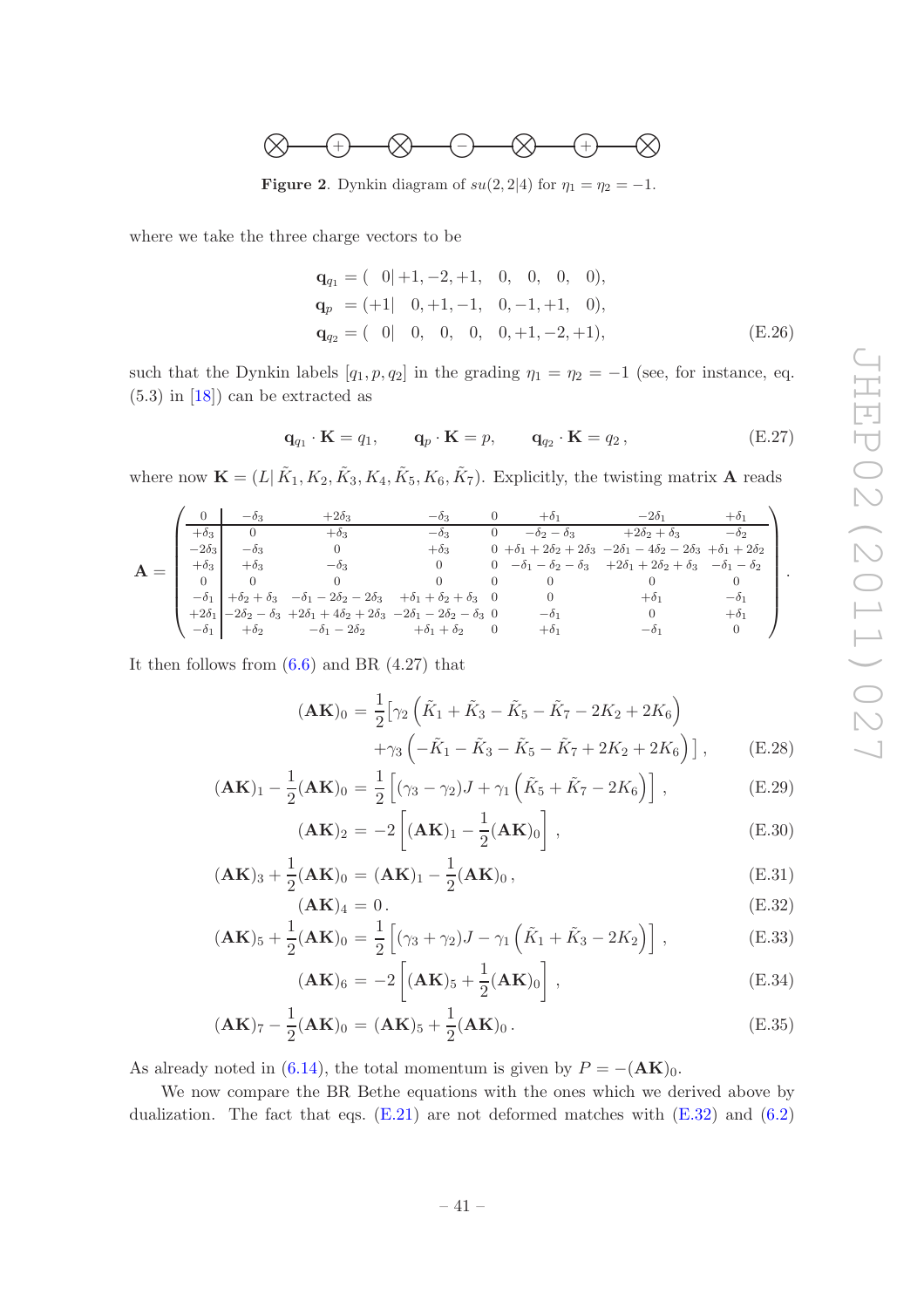with  $j = 4$ . Substituting for P using [\(6.14\)](#page-25-3), and noting the following identities (proved using  $(E.8)$ ,  $(E.22)$  and  $(E.28)$ – $(E.35)$ ),

$$
c_1 e^{-iP/2} = e^{i(\mathbf{AK})_1}, \quad c_1 e^{iP/2} = e^{i(\mathbf{AK})_3}, \quad c_2 e^{iP/2} = e^{i(\mathbf{AK})_5}, \quad c_2 e^{-iP/2} = e^{i(\mathbf{AK})_7},
$$

$$
c_1^{-2} = e^{i(\mathbf{AK})_2}, \quad c_2^{-2} = e^{i(\mathbf{AK})_6}, \quad (E.36)
$$

we see that eqs.  $(E.14)$ – $(E.19)$  match with  $(6.2)$  with  $j = 1, 3, 5, 7, 2, 6$  respectively.

# References

- <span id="page-42-0"></span>[1] C. Kristjansen, M. Staudacher and A. Tseytlin, *Gauge-string duality and integrability: progress and outlook*, *J. Phys.* A 42 [\(2009\) 250301.](http://dx.doi.org/10.1088/1751-8121/42/25/250301)
- [2] D. Serban, *Integrability and the AdS/CFT correspondence*,  $arXiv:1003.4214$  [\[SPIRES\]](http://www-spires.slac.stanford.edu/spires/find/hep/www?eprint=1003.4214).
- <span id="page-42-1"></span>[3] N. Beisert et al., *Review of AdS/CFT Integrability: An Overview*, [arXiv:1012.3982](http://arxiv.org/abs/1012.3982) [\[SPIRES\]](http://www-spires.slac.stanford.edu/spires/find/hep/www?eprint=1012.3982).
- <span id="page-42-2"></span>[4] R.G. Leigh and M.J. Strassler, *Exactly marginal operators and duality in four-dimensional*  $\mathcal{N}=1$  *supersymmetric gauge theory, [Nucl. Phys.](http://dx.doi.org/10.1016/0550-3213(95)00261-P)* **B** 447 (1995) 95 [[hep-th/9503121](http://arxiv.org/abs/hep-th/9503121)] [\[SPIRES\]](http://www-spires.slac.stanford.edu/spires/find/hep/www?eprint=HEP-TH/9503121).
- <span id="page-42-6"></span>[5] D. Berenstein and S.A. Cherkis, *Deformations of* N = 4 *SYM and integrable spin chain models*, *[Nucl. Phys.](http://dx.doi.org/10.1016/j.nuclphysb.2004.09.005)* B 702 (2004) 49 [[hep-th/0405215](http://arxiv.org/abs/hep-th/0405215)] [\[SPIRES\]](http://www-spires.slac.stanford.edu/spires/find/hep/www?eprint=HEP-TH/0405215).
- <span id="page-42-3"></span>[6] O. Lunin and J.M. Maldacena, *Deforming field theories with*  $U(1) \times U(1)$  *global symmetry and their gravity duals*, *JHEP* 05 [\(2005\) 033](http://dx.doi.org/10.1088/1126-6708/2005/05/033) [[hep-th/0502086](http://arxiv.org/abs/hep-th/0502086)] [\[SPIRES\]](http://www-spires.slac.stanford.edu/spires/find/hep/www?eprint=HEP-TH/0502086).
- [7] S.A. Frolov, R. Roiban and A.A. Tseytlin, *Gauge-string duality for superconformal deformations of*  $\mathcal{N} = 4$  *super Yang-Mills theory, JHEP* 07 [\(2005\) 045](http://dx.doi.org/10.1088/1126-6708/2005/07/045) [[hep-th/0503192](http://arxiv.org/abs/hep-th/0503192)] [\[SPIRES\]](http://www-spires.slac.stanford.edu/spires/find/hep/www?eprint=HEP-TH/0503192).
- [8] S. Frolov, *Lax pair for strings in Lunin-Maldacena background*, *JHEP* 05 [\(2005\) 069](http://dx.doi.org/10.1088/1126-6708/2005/05/069) [[hep-th/0503201](http://arxiv.org/abs/hep-th/0503201)] [\[SPIRES\]](http://www-spires.slac.stanford.edu/spires/find/hep/www?eprint=HEP-TH/0503201).
- <span id="page-42-4"></span>[9] N. Beisert and R. Roiban, *Beauty and the twist: The Bethe ansatz for twisted*  $\mathcal{N} = 4$  *SYM*, *JHEP* 08 [\(2005\) 039](http://dx.doi.org/10.1088/1126-6708/2005/08/039) [[hep-th/0505187](http://arxiv.org/abs/hep-th/0505187)] [\[SPIRES\]](http://www-spires.slac.stanford.edu/spires/find/hep/www?eprint=HEP-TH/0505187).
- [10] D.V. Bykov and S. Frolov, *Giant magnons in TsT-transformed*  $AdS_5 \times S^5$ , *JHEP* 07 [\(2008\) 071](http://dx.doi.org/10.1088/1126-6708/2008/07/071) [[arXiv:0805.1070](http://arxiv.org/abs/0805.1070)] [\[SPIRES\]](http://www-spires.slac.stanford.edu/spires/find/hep/www?eprint=0805.1070).
- [11] F. Fiamberti, A. Santambrogio, C. Sieg and D. Zanon, *Finite-size effects in the superconformal* β*-deformed* N = 4 *SYM*, *JHEP* 08 [\(2008\) 057](http://dx.doi.org/10.1088/1126-6708/2008/08/057) [[arXiv:0806.2103](http://arxiv.org/abs/0806.2103)] [\[SPIRES\]](http://www-spires.slac.stanford.edu/spires/find/hep/www?eprint=0806.2103).
- [12] F. Fiamberti, A. Santambrogio, C. Sieg and D. Zanon, *Single impurity operators at critical wrapping order in the beta-deformed*  $\mathcal{N} = 4$  *SYM, JHEP* 08 [\(2009\) 034](http://dx.doi.org/10.1088/1126-6708/2009/08/034) [[arXiv:0811.4594](http://arxiv.org/abs/0811.4594)] [\[SPIRES\]](http://www-spires.slac.stanford.edu/spires/find/hep/www?eprint=0811.4594).
- [13] J. Gunnesson, *Wrapping in maximally supersymmetric and marginally deformed*  $\mathcal{N} = 4$ *Yang-Mills*, *JHEP* 04 [\(2009\) 130](http://dx.doi.org/10.1088/1126-6708/2009/04/130) [[arXiv:0902.1427](http://arxiv.org/abs/0902.1427)] [\[SPIRES\]](http://www-spires.slac.stanford.edu/spires/find/hep/www?eprint=0902.1427).
- [14] M. Beccaria and G.F. De Angelis, *On the wrapping correction to single magnon energy in twisted* N = 4 *SYM*, *[Int. J. Mod. Phys.](http://dx.doi.org/10.1142/S0217751X09047375)* A 24 (2009) 5803 [[arXiv:0903.0778](http://arxiv.org/abs/0903.0778)] [\[SPIRES\]](http://www-spires.slac.stanford.edu/spires/find/hep/www?eprint=0903.0778).
- <span id="page-42-5"></span>[15] C. Ahn, Z. Bajnok, D. Bombardelli and R.I. Nepomechie, *Finite-size effect for four-loop Konishi of the*  $\beta$ -deformed  $\mathcal{N} = 4$  *SYM*, *[Phys. Lett.](http://dx.doi.org/10.1016/j.physletb.2010.08.056)* **B 693** (2010) 380 [[arXiv:1006.2209](http://arxiv.org/abs/1006.2209)] [\[SPIRES\]](http://www-spires.slac.stanford.edu/spires/find/hep/www?eprint=1006.2209).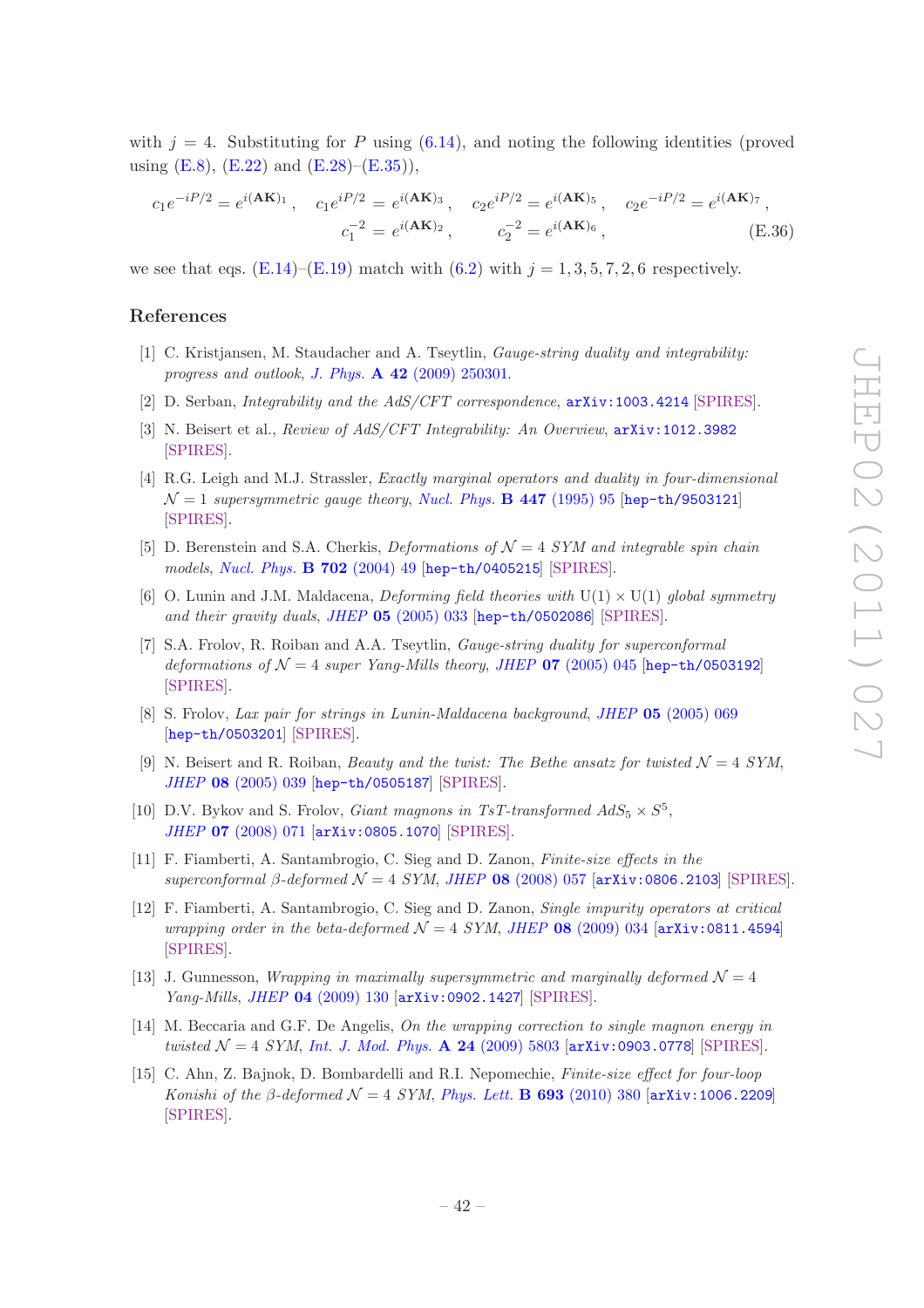- <span id="page-43-10"></span>[16] N. Gromov and F. Levkovich-Maslyuk, Y-system and  $\beta$ -deformed  $\mathcal{N}=4$  super-Yang-Mills, *J. Phys.* A 44 [\(2011\) 015402](http://dx.doi.org/10.1088/1751-8113/44/1/015402) [[arXiv:1006.5438](http://arxiv.org/abs/1006.5438)] [\[SPIRES\]](http://www-spires.slac.stanford.edu/spires/find/hep/www?eprint=1006.5438).
- <span id="page-43-0"></span>[17] G. Arutyunov, M. de Leeuw and S.J. van Tongeren, *Twisting the Mirror TBA*, [arXiv:1009.4118](http://arxiv.org/abs/1009.4118) [\[SPIRES\]](http://www-spires.slac.stanford.edu/spires/find/hep/www?eprint=1009.4118).
- <span id="page-43-1"></span>[18] N. Beisert and M. Staudacher, *Long-range PSU*(2,2|4) *Bethe ansaetze for gauge theory and strings*, *[Nucl. Phys.](http://dx.doi.org/10.1016/j.nuclphysb.2005.06.038)* B 727 (2005) 1 [[hep-th/0504190](http://arxiv.org/abs/hep-th/0504190)] [\[SPIRES\]](http://www-spires.slac.stanford.edu/spires/find/hep/www?eprint=HEP-TH/0504190).
- <span id="page-43-5"></span>[19] M. Staudacher, *The factorized* S*-matrix of CFT/AdS*, *JHEP* 05 [\(2005\) 054](http://dx.doi.org/10.1088/1126-6708/2005/05/054) [[hep-th/0412188](http://arxiv.org/abs/hep-th/0412188)] [\[SPIRES\]](http://www-spires.slac.stanford.edu/spires/find/hep/www?eprint=HEP-TH/0412188).
- <span id="page-43-2"></span>[20] N. Beisert, *The* su(2|2) *dynamic* S*-matrix*, *Adv. Theor. Math. Phys.* 12 (2008) 945 [[hep-th/0511082](http://arxiv.org/abs/hep-th/0511082)] [\[SPIRES\]](http://www-spires.slac.stanford.edu/spires/find/hep/www?eprint=HEP-TH/0511082).
- <span id="page-43-3"></span>[21] N. Beisert, *The Analytic Bethe Ansatz for a Chain with Centrally Extended*  $su(2|2)$ *Symmetry*, *[J. Stat. Mech.](http://dx.doi.org/10.1088/1742-5468/2007/01/P01017)* 0701 (2007) 017 [[nlin/0610017](http://arxiv.org/abs/nlin/0610017)].
- <span id="page-43-15"></span>[22] G. Arutyunov, S. Frolov and M. Zamaklar, *The Zamolodchikov-Faddeev algebra for*  $AdS_5 \times S^5$  superstring, *JHEP* 04 [\(2007\) 002](http://dx.doi.org/10.1088/1126-6708/2007/04/002) [[hep-th/0612229](http://arxiv.org/abs/hep-th/0612229)] [\[SPIRES\]](http://www-spires.slac.stanford.edu/spires/find/hep/www?eprint=HEP-TH/0612229).
- <span id="page-43-17"></span>[23] R.A. Janik, *The AdS*<sub>5</sub>  $\times$  S<sup>5</sup> superstring worldsheet S-matrix and crossing symmetry, *Phys. Rev.* D 73 [\(2006\) 086006](http://dx.doi.org/10.1103/PhysRevD.73.086006) [[hep-th/0603038](http://arxiv.org/abs/hep-th/0603038)] [\[SPIRES\]](http://www-spires.slac.stanford.edu/spires/find/hep/www?eprint=HEP-TH/0603038).
- [24] N. Beisert, B. Eden and M. Staudacher, *Transcendentality and crossing*, *J. Stat. Mech.* [\(2007\) P01021](http://dx.doi.org/10.1088/1742-5468/2007/01/P01021) [[hep-th/0610251](http://arxiv.org/abs/hep-th/0610251)] [\[SPIRES\]](http://www-spires.slac.stanford.edu/spires/find/hep/www?eprint=HEP-TH/0610251).
- <span id="page-43-16"></span>[25] G. Arutyunov and S. Frolov, *On String S-matrix, Bound States and TBA*, *JHEP* 12 [\(2007\) 024](http://dx.doi.org/10.1088/1126-6708/2007/12/024) [[arXiv:0710.1568](http://arxiv.org/abs/0710.1568)] [\[SPIRES\]](http://www-spires.slac.stanford.edu/spires/find/hep/www?eprint=0710.1568).
- <span id="page-43-6"></span>[26] G. Arutyunov and S. Frolov, *Foundations of the AdS*<sub>5</sub>  $\times$  S<sup>5</sup> *Superstring. Part I*, *J. Phys.* A 42 [\(2009\) 254003](http://dx.doi.org/10.1088/1751-8113/42/25/254003) [[arXiv:0901.4937](http://arxiv.org/abs/0901.4937)] [\[SPIRES\]](http://www-spires.slac.stanford.edu/spires/find/hep/www?eprint=0901.4937).
- <span id="page-43-4"></span>[27] M.J. Martins and C.S. Melo, *The Bethe ansatz approach for factorizable centrally extended* S*-matrices*, *[Nucl. Phys.](http://dx.doi.org/10.1016/j.nuclphysb.2007.05.021)* B 785 (2007) 246 [[hep-th/0703086](http://arxiv.org/abs/hep-th/0703086)] [\[SPIRES\]](http://www-spires.slac.stanford.edu/spires/find/hep/www?eprint=HEP-TH/0703086).
- <span id="page-43-7"></span>[28] V.G. Drinfeld, *On constant quasi-classical solutions of the Yang-Baxter quantum equation*, *Sov. Math. Dokl.* 28 (1983) 667.
- [29] V.G. Drinfeld, *Quantum Groups*, in *Proceedings of the International Congress of Mathematicians Berkeley 1986*, A.M. Gleason eds., Am. Math. Society, New York U.S.A. (1988).
- <span id="page-43-14"></span>[30] V.G. Drinfeld, *Quasi-Hopf algebras*, *Leningrad Math. J.* 1 (1990) 1419.
- <span id="page-43-8"></span>[31] N. Reshetikhin, *Multiparameter quantum groups and twisted quasitriangular Hopf algebras*, *[Lett. Math. Phys.](http://dx.doi.org/10.1007/BF00626530)* 20 (1990) 331 [\[SPIRES\]](http://www-spires.slac.stanford.edu/spires/find/hep/www?j=LMPHD,20,331).
- <span id="page-43-9"></span>[32] M.J. Martins and P.B. Ramos, *The Quantum Inverse Scattering Method for Hubbard-like Models*, *[Nucl. Phys.](http://dx.doi.org/10.1016/S0550-3213(98)00199-0)* B 522 (1998) 413 [[solv-int/9712014](http://arxiv.org/abs/solv-int/9712014)].
- <span id="page-43-11"></span>[33] N. Gromov, V. Kazakov and Z. Tsuboi,  $PSU(2, 2|4)$  *Character of Quasiclassical AdS/CFT*, *JHEP* 07 [\(2010\) 097](http://dx.doi.org/10.1007/JHEP07(2010)097) [[arXiv:1002.3981](http://arxiv.org/abs/1002.3981)] [\[SPIRES\]](http://www-spires.slac.stanford.edu/spires/find/hep/www?eprint=1002.3981).
- <span id="page-43-12"></span>[34] N. Gromov, V. Kazakov and P. Vieira, *Exact Spectrum of Anomalous Dimensions of Planar*  $\mathcal{N} = 4$  *Supersymmetric Yang-Mills Theory, [Phys. Rev. Lett.](http://dx.doi.org/10.1103/PhysRevLett.103.131601)* **103** (2009) 131601 [[arXiv:0901.3753](http://arxiv.org/abs/0901.3753)] [\[SPIRES\]](http://www-spires.slac.stanford.edu/spires/find/hep/www?eprint=0901.3753).
- <span id="page-43-13"></span>[35] N. Gromov, *Y-system and Quasi-Classical Strings*, *JHEP* 01 [\(2010\) 112](http://dx.doi.org/10.1007/JHEP01(2010)112) [[arXiv:0910.3608](http://arxiv.org/abs/0910.3608)] [\[SPIRES\]](http://www-spires.slac.stanford.edu/spires/find/hep/www?eprint=0910.3608).